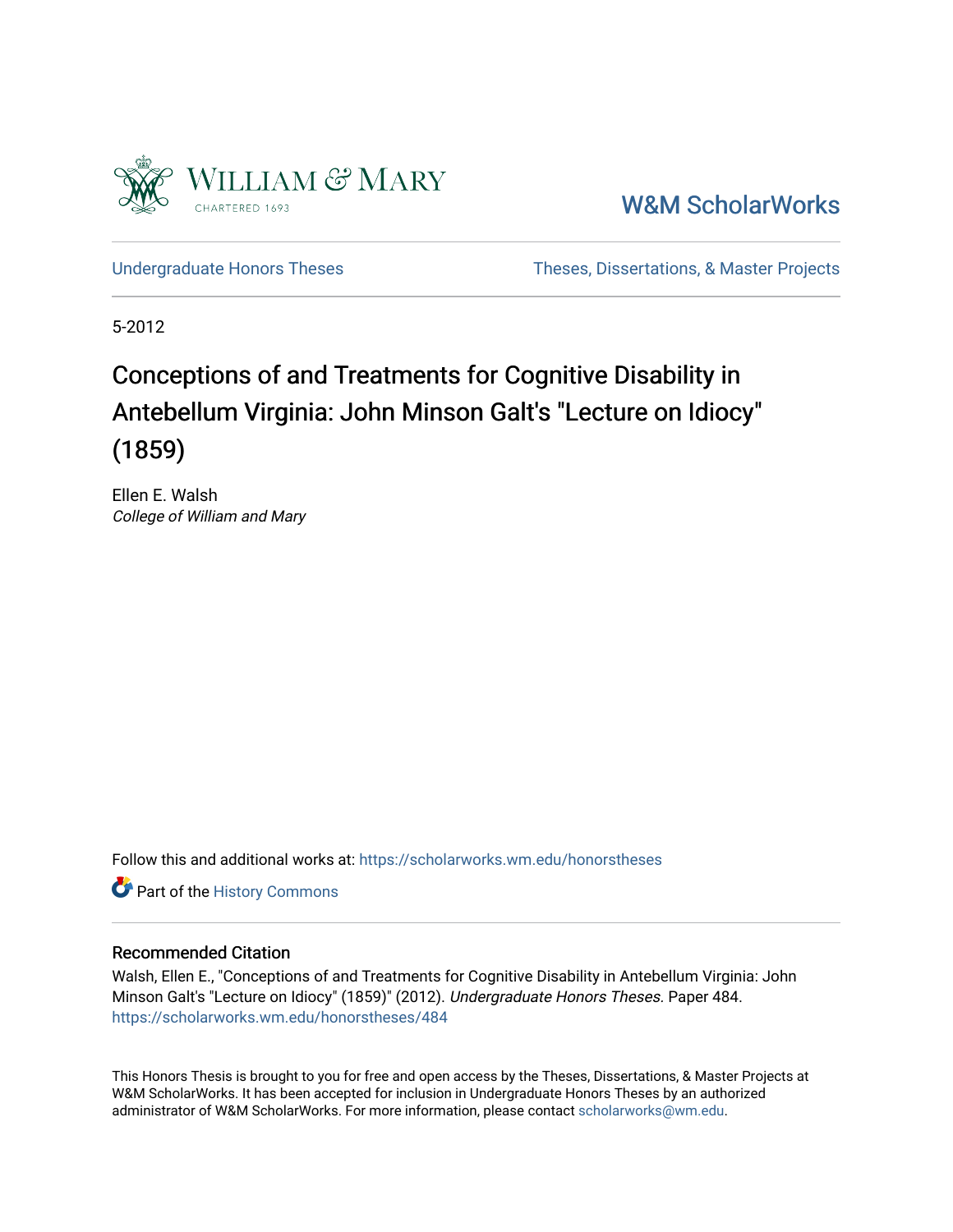# **Conceptions of and Treatments for Cognitive Disability in Antebellum Virginia: John Minson Galt's "Lecture on Idiocy" (1859)**

A thesis submitted in partial fulfillment of the Requirements for the degree of Bachelor of Arts with Honors in History from the College of William and Mary in Virginia,

by

Ellen E. Walsh

Accepted for \_\_\_\_\_\_\_\_\_\_\_\_\_\_\_\_\_\_\_\_\_\_\_\_\_\_

\_\_\_\_\_\_\_\_\_\_\_\_\_\_\_\_\_\_\_\_\_\_ Director

\_\_\_\_\_\_\_\_\_\_\_\_\_\_\_\_\_\_\_\_\_\_

 $\overline{\phantom{a}}$  , where  $\overline{\phantom{a}}$  , where  $\overline{\phantom{a}}$  , where  $\overline{\phantom{a}}$ 

Williamsburg, Virginia May 2012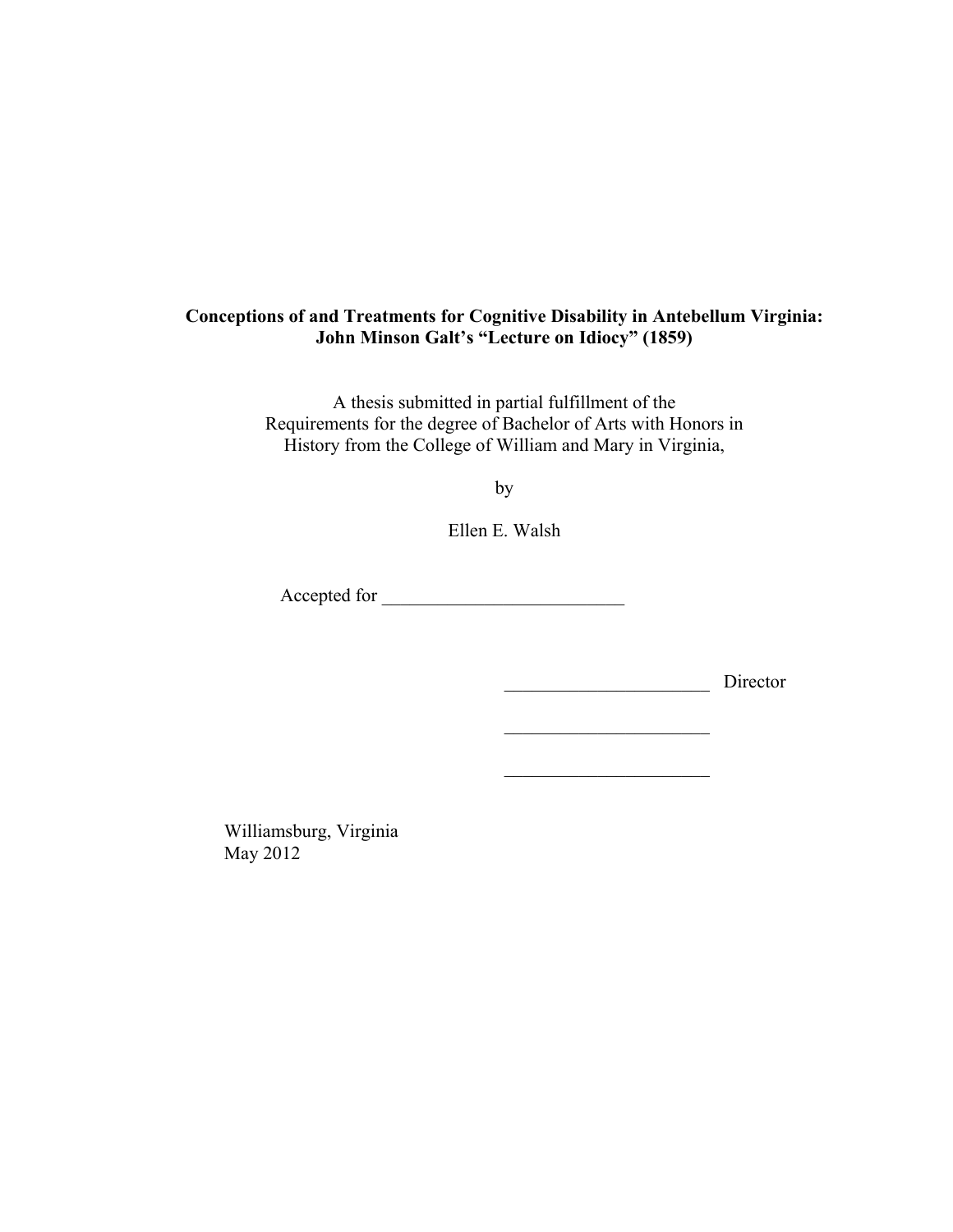#### **Conceptions of and Treatments for Cognitive Disability in Antebellum Virginia:**

## **John Minson Galt's "Lecture on Idiocy" (1859)**

 "Idiots comprise another class of the mentally affected, for whom we have every now & then an application. From the urgency of those petitions for and from the character of the facts coming to our knowledge, we are convinced that the people of Virginia are prepared to countenance measures in the way of making some provision for these unfortunates … We observe that in other states and countries this charitable endeavor is gaining force and strength. It would rebound to the honour and glory of Virginia to be a pioneer in this compassionate enterprise, instead of waiting for years, until other members of this great Confederacy had set her the bright example."<sup>1</sup>

### **Introduction**

Speaking from his experience with the mentally ill as well as his considerable study, John Minson Galt II elaborated his thoughts about cognitive disabilities in *A Lecture on Idiocy,* published in Richmond, Virginia in 1859. Personifying "experience, patience and unfaltering devotion to the cause" as the head of a prominent southern institution for the treatment of mental illness, Galt wrestled with the contemporary problem of how to identify and then how to treat people and their families struggling with these other mental challenges.<sup>2</sup> His life and his work offer an important perspective on disability in the antebellum United States.

Upon closer look, individuals with cognitive disability appear throughout history. Historians have speculated that prominent Virginian Thomas Jefferson's sister was cognitively delayed and kept at home. Beyond leaving clues to his sister's condition in family letters, Jefferson pasted a poem entitled "Elegy on the Death of an Idiot Girl" in

<sup>&</sup>lt;sup>1</sup> Galt Papers (II), Special Collections Research Center, Swem Library, College of William and Mary, Box 4, Folder 47.

<sup>&</sup>lt;sup>2</sup> John Minson Galt, *A Lecture on Idiocy*, (Richmond: Enquirer Book and Job Office, 1859), 37.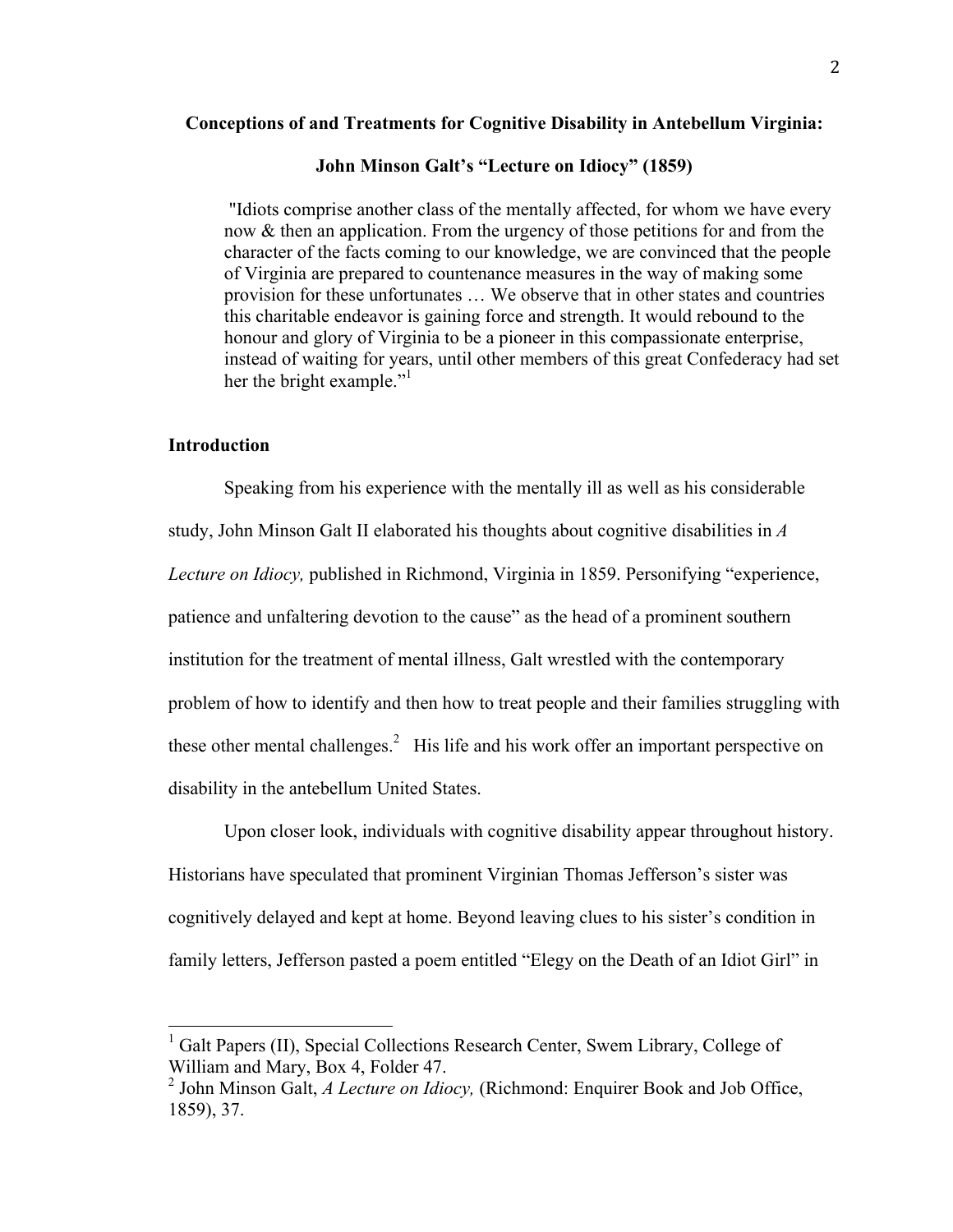his scrapbook at her death. "Poor guileless one! thee eighteen years Parental care had reared alone; Then, lest thou e'er should want their care, Heaven took thee spotless to its own."<sup>3</sup> Cognitive disability can span a broad range of conditions, even within a single family. Jefferson's younger brother Randolph may have also been intellectually challenged, given the clear discrepancy in his correspondences with Thomas, though he was still able to marry and maintain a family with his brother's significant support.<sup>4</sup> The Jeffersons' experience with cognitive disability points both to the significant presence of a disabled population in the American past, but also to the difficulty for historians of reconstructing their experience. Very little documentation exists to describe their lives, or efforts to remediate their disability.

The work of the Galt family at Eastern Lunatic Asylum in Williamsburg, Virginia, (now called Eastern State Hospital) from the late colonial period through the nineteenth century offers a valuable opportunity for glimpses both at the attitudes and treatments of those with mental difference in Virginia. In particular, John Minson Galt II, superintendent of the institution for more than 21 years from 1841 to 1862, illustrated an ongoing interest in the condition of cognitive disability that was based on his study of patients in and around Virginia and an accumulating body of thought around the world about how to diagnose and treat these afflicted people. Thus a close look at Galt's writings, in particular his 1859 *Lecture on Idiocy,* offers important insights into cognitive disability in antebellum Virginia and the larger world.

 <sup>3</sup> "Elegy on the Death of an Idiot Girl." *Blackwood's Edinburgh Magazine* (February 1818), 533.

<sup>4</sup> Parnel Wickham, "Idiocy in Virginia, 1616-1860," *Bulletin of the History of Medicine* 80, no. 4 (2006): 687.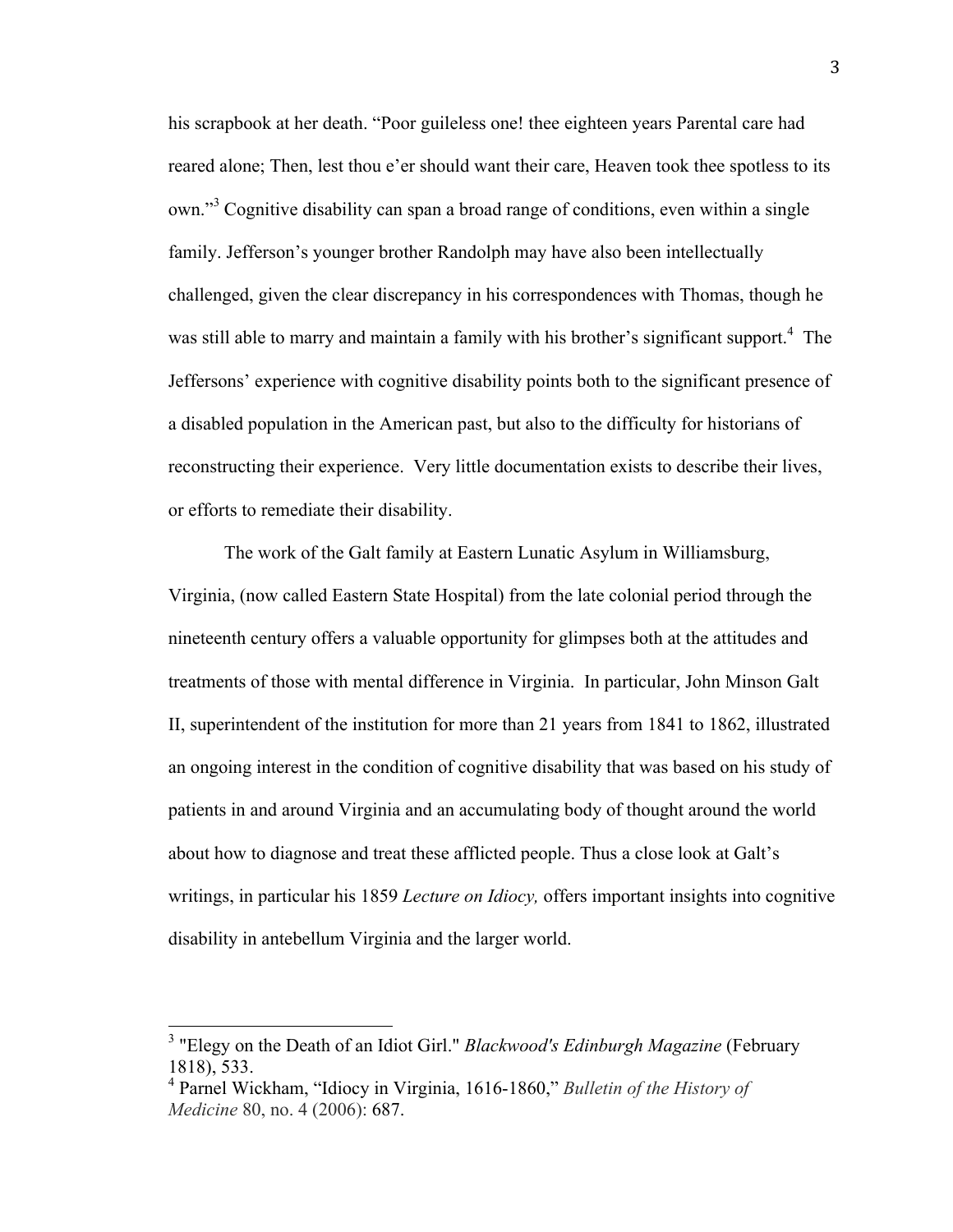Galt's interest and subsequent *Lecture* were driven by his personal family history with the asylum and his own awareness of the global medical community exploring mental illness and disability. This thesis looks closely at Galt's piece and the context that helped to produce it. The first section examines the scholarship on disability. The second section considers the Galt family history with the institution in Williamsburg, while the third looks at how John Minson Galt II's youth, personality, and evolving interest in international theories about mental differences characterized his tenure. The last section is a close reading of the lecture itself.

#### **Historical Scholarship on Disability**

Throughout history, interest in cognitive disability has paralleled new or progressive medical or social understandings of similar conditions. During these times, contemporary events have ignited specific inquiries into the past using the available knowledge. Until recently, cognitive disability has most often appeared in histories of other related conditions. For example, "idiocy" may be mentioned in works tracing the development of medical understandings of physical ailments or mental illness. It may also appear in institutional studies. This pattern parallels the ways that antebellum developments in the understanding and treatment of disability sprang from professionals already working with the deaf, blind or mentally ill. With overlapping interests, medical and public services professionals worked together to develop a fuller understanding of the condition of cognitive disability. That collaboration has been echoed by the mentions of mental disability within works about other conditions or establishments designed for similar populations.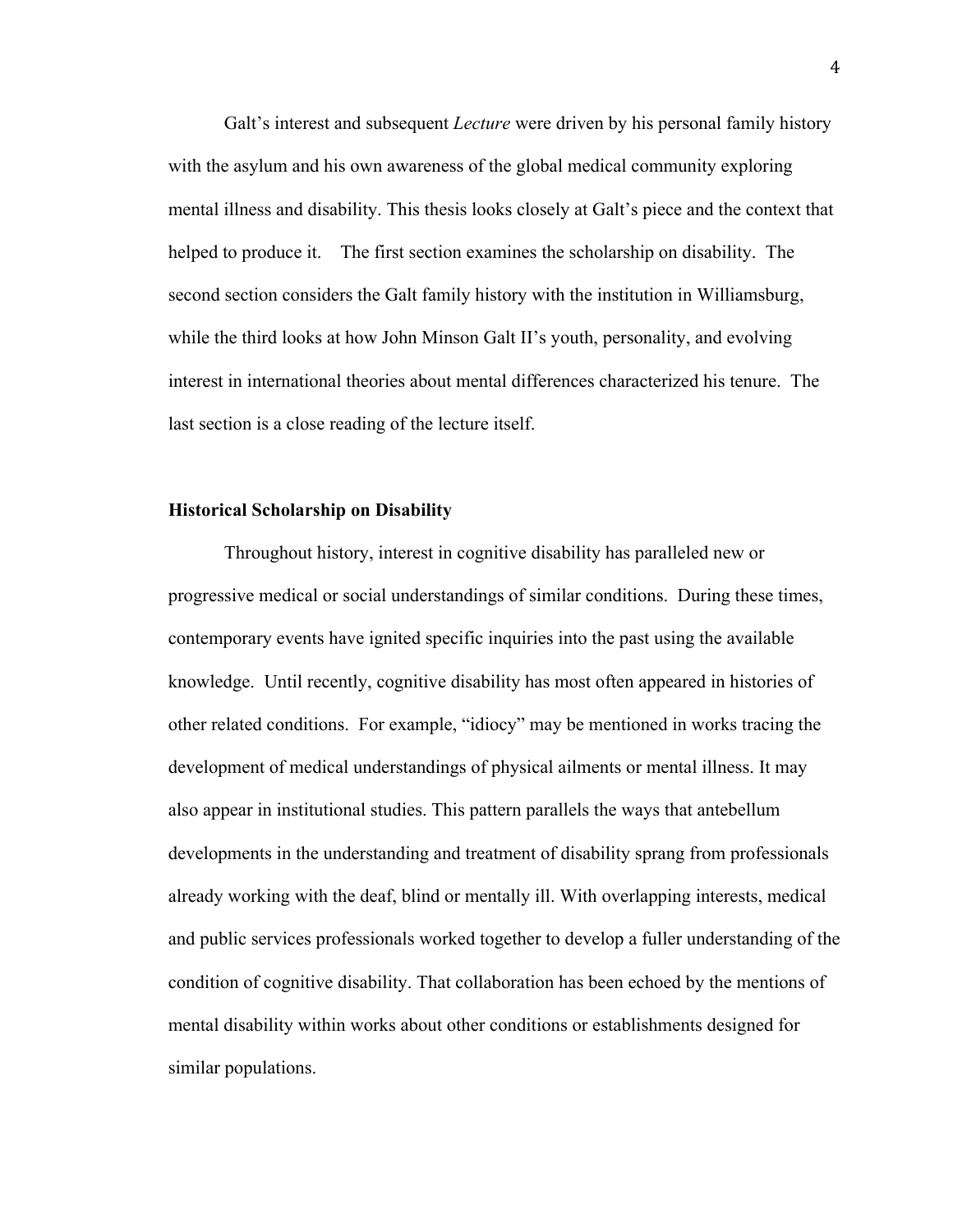Relatively few historians have considered cognitive disability on its own or in a specifically American context. Those who have attempted to explore the issue have encountered significant source constraints. Often these disabled individuals were not clearly identified in the records, making it difficult to glean accurate information about the experience of disability. In fact, cognitive disorder was not referenced with the same terms in each instance. Historical medical terms ranged from amentia, imbecillitas, ingenic, fatuitas, and morosis. Colloquially, these individuals were referred to as "idiots" (the term I have chosen to use for clarity as it was used in many medical and social texts at the time), "fools", and "blockheads." 5 Of course, individuals used each term slightly differently and, further complicating things, the vernacular terms were also used as insults. Thus, it is demanding to try and ensure reliable indicators of any mental disability in traditional research. Idiocy, as with any mental or physical difference, encompassed a public and private experience. Public records provide glimpses into private lives. Very rarely, historians may stumble upon the personal letters of a family, such as the Jeffersons, that include mentions of an individual with a possible cognitive disability. To retroactively determine a mental condition is nearly impossible, thus most of this work is evidence-based speculation of the probable scenario. A tendency to speak in referential or euphemistic terms about disability further complicates surviving sources given that even direct terms were used inconsistently.

With a very limited amount of surviving or specific personal documents, historians often must rely on the public records. Sometimes we can use the records of antebellum institutions. Beyond the occasional incident in which a person is specifically

 <sup>5</sup> Wickham, "Idiocy in Virginia, 1616-1860," 679-681.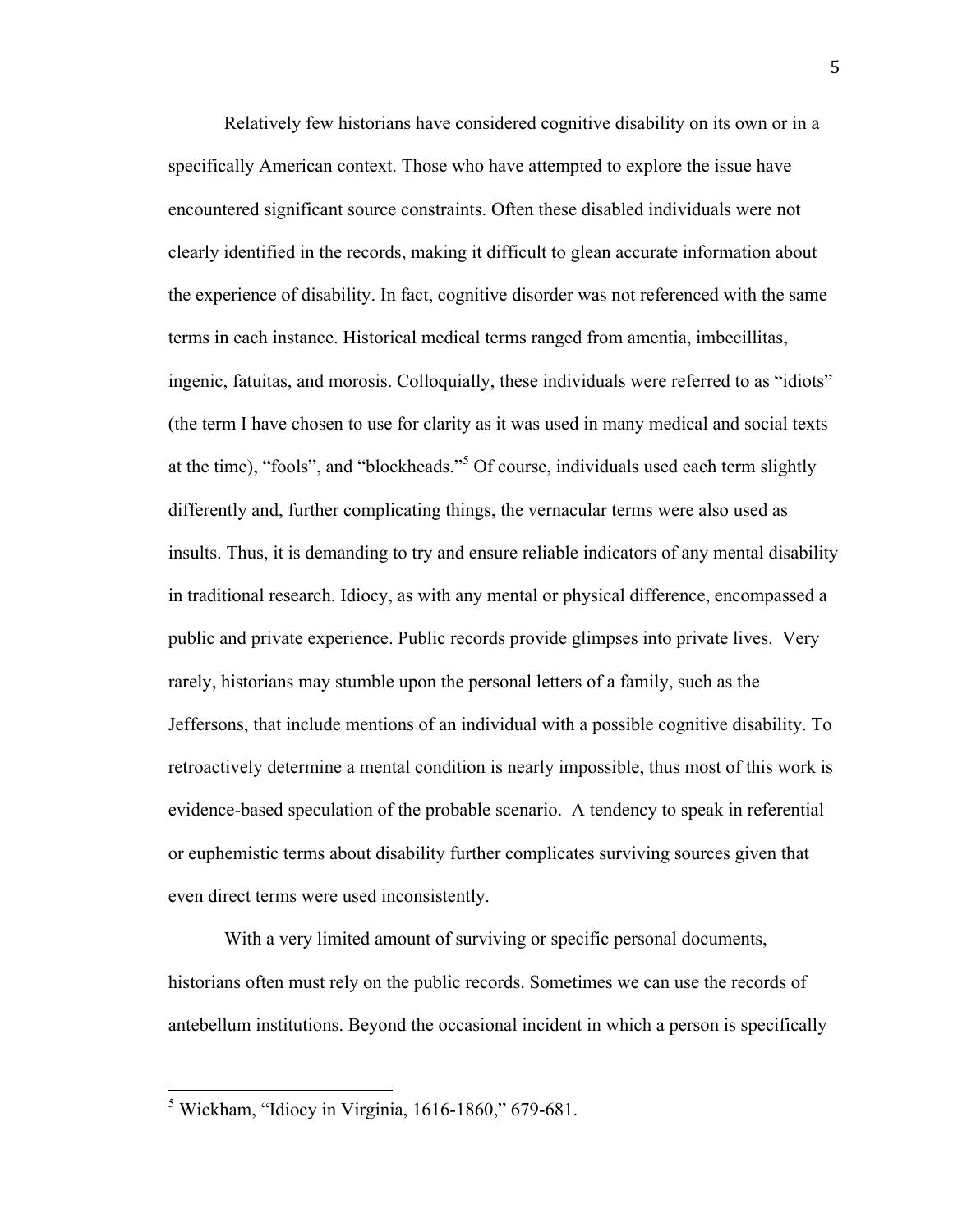identified as cognitively disabled, these records are more likely to contain helpful insights on broader concepts of mental and physical conditions with occasional direct reflections on mental disability. More often, we can establish at least the legal understanding of cognitive disability through legislation and court records. Currently, the most accessible sources for exploring cognitive disability reflect the moments in which private individuals encountered the public sphere.

Historical scholarship specifically focused on cognitive disability appeared only sporadically. In 1856, Edward Seguin published his comparison of the New York State Asylum for Idiots and the School of Feeble-minded Children in Barre, Massachusetts. Historians Steven Noll and James Trent have called this the first attempt to describe the history of cognitive disability in America.<sup>6</sup> The era in which Seguin was writing was an early peak of interest and development as he and others attempted to institutionally educate those with mental disability. These early institutions, usually called schools, were designed to facilitate improvement reflecting the capacity-focused perspective of professionals like Seguin himself. Pursuing a progressive idea and reliant on public funds, these men looked into the historical context of disability to ground their mission.

A century later, in 1964, Leo Kanner published the first entire book dedicated to cognitive disability. His *A History of the Care and Study of the Mentally Retarded* is a short volume that broadly traces the major events and persons involved with mental disability from ancient times through the 1960s. He explicitly calls his own era

 <sup>6</sup> Steven Noll and James W. Trent, Jr., *Mental Retardation in America: A Historical Reader* (New York: New York University Press, 2004), 5.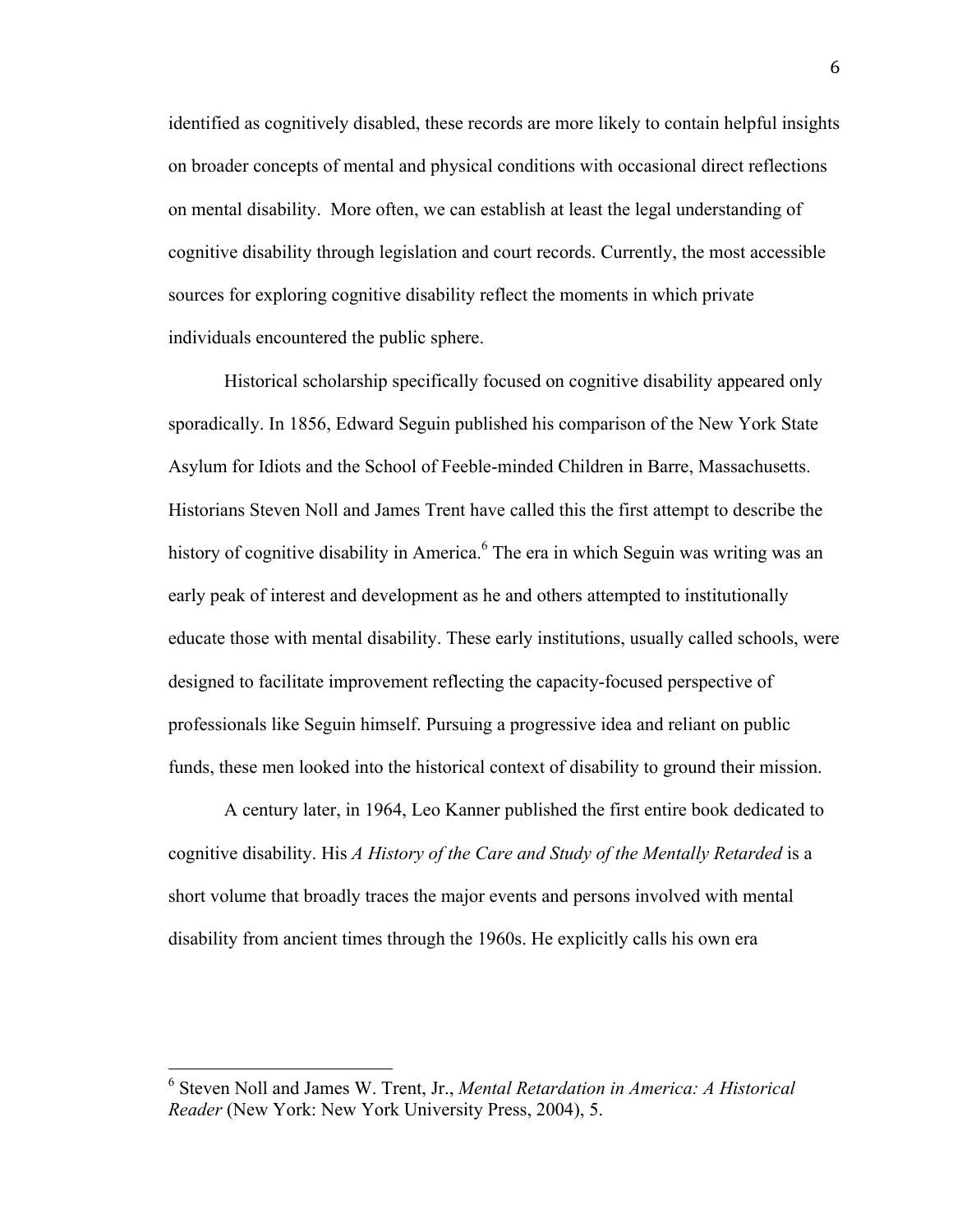"reminiscent of the enthusiasm of Itard, Seguin, Guggenbuhl, and Howe."<sup>7</sup> His work paints a heroic picture of the nineteenth century that would be questioned by later historians. Following Kanner's book, interest in mental disability continued but remained a very small, specialized field. By 1976, a collection of historical documents related to mental retardation was published by the editors Marvin Rosen, Gerald Clark, and Marvin Kivitz. In 1983, Richard Scheerenberger published a more complete history of mental retardation and, like Kanner, he focused his work as a progress narrative of achievements. While the interest endured, only a handful of works specifically devoted to cognitive disability were produced until a surge of attention in the 1990s.

Meanwhile, inspired by the socially dynamic 1960s, historians explored the rise of public institutions from insane asylums to penitentiaries during the antebellum era. Often framed by social control theories, these works elucidated the specific historical atmosphere that spawned both these facilities and the earliest institutions specifically designed for mental disability. David Rothman's *The Discovery of the Asylum* and Michael Meranze's *Laboratories of Virtue* are two examples of works that interpret the period and respond to popular interpretations of the reform movement. Both reference earlier works by Michel Foucault and others when crafting their argument. They also build on earlier scholarship exploring the reform impulse that seemed to develop along with increasing religious sentiment and contributed to a rise in altruistic missions, especially for women. Straying from the initial focus on philanthropic motives, Rothman interprets the development of public institutions as an effort to preserve social order. They facilitated the separation of perceived threats from the community as society

 <sup>7</sup> Leo Kanner, *A History of the Care and Study of the Mentally Retarded* (Springfield, Illinois: Charles C. Thomas Publisher, 1964) 144.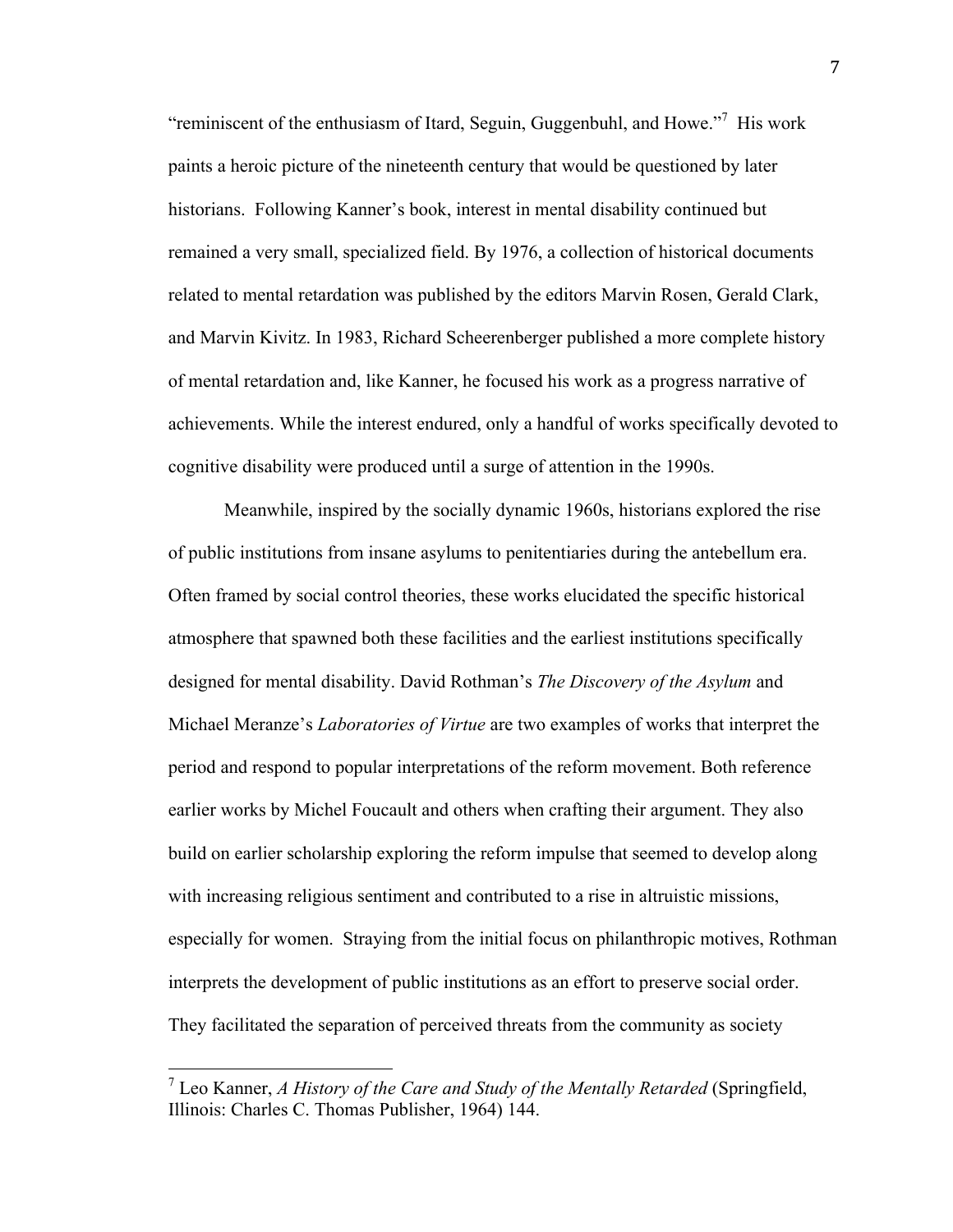struggled to make sense of changing family and social structures. Institutions could also be effective places to stage a reforming effort that would create more productive citizens but that was not their only purpose. Using Philadelphia as a case study, Meranze instead sees their development as an attempt to perfect republican values by improving society and individuals for a better future. Again, the separation of deviant elements brought the general society closer to its ideal. Meranze analyzes how the construction of public spaces and styles of punishment during this period reflect the dueling motivations of promoting civic virtue and executing often-harsh discipline. Both works turn to the complicated way that events, individuals, and attitudes interacted in a particular historical period to shed light on issues reoccurring in their own time.

Institutional history intersected with the history of mental disability in the 1990s as historians responded to a refocusing of public policy towards community care that accompanied a reduction of large residential facilities. In 1990, the landmark Americans with Disabilities Act was passed. National current events inspired a look into the history of the institutions that were by then on the decline. Understanding the development and demise of public treatment and institutions involved exploring the initial experience and understanding of mental disability. Often these pieces centered on the motivations of the institutions and those who founded or oversaw them. The interacting yet seemingly contradictory notions of care and control became primary themes when considering the larger conceptions and treatment of disability before the Civil War. Historians used specific cases or subtopics, such as eugenics, to explore the nature of professional services and whether they were primarily humanitarian efforts or social control. More recent scholarship, including the work of Philip Ferguson and others, complicates that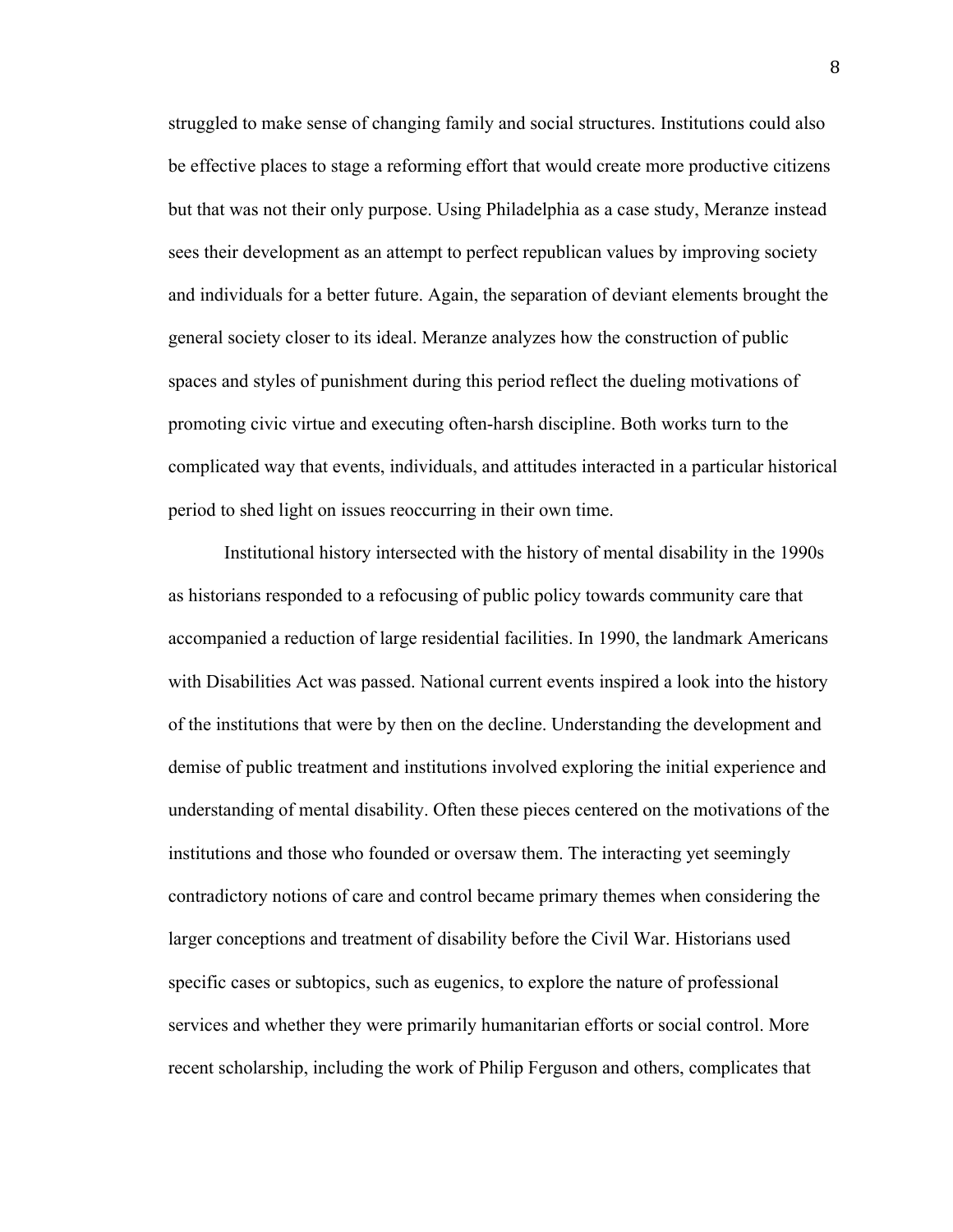notion by arguing that, not only are there more compelling patterns of development, but that care and control were not competing motivations but cooperative reasoning. Ferguson argues that the central context to understand disability is the professionalization of failure through the social construction and application of the concept of chronicity to those with cognitive disability. Chronic cases were unfixable and crossed all disability categories. Regardless of the specific condition, the point at which a person was considered incapable of cure was understood as the lowest level. This shows through the increased government involvement with founding of institutions like the almshouse or asylum. There remains a frustratingly finite amount of research concerning the specific history of cognitive disability but it continues to grow each time current events motivate a new round of inquiry. In the introduction to *The New Disability History*, editors Paul Longmore and Lauri Umansky cite three primary reasons for the lack of historical scholarship about disability. First is the perceived lack of primary resources compounded by a psychological tendency for "the presence of individuals with disabilities [to stir] disease in many individuals who view themselves as normal" and an overpowering focus on the medical perspective.<sup>8</sup>

In July of 2009, the Organization of American Historian's *Magazine of History* devoted an entire issue to the growing field of disability history. Prominent scholars contributed articles and teaching resources on a variety of related topics, including disabled veterans and the disability rights movements. Introducing the collection, Daniel J. Wilson explains the ways that disability history is present in all history upon closer look. When looked at specifically, it connects, illuminates, and powerfully informs

 <sup>8</sup> Paul Longmore and Lauri Umansky, eds., *The New Disability History: American Perspectives,* (New York and London: New York University Press, 2001), 6.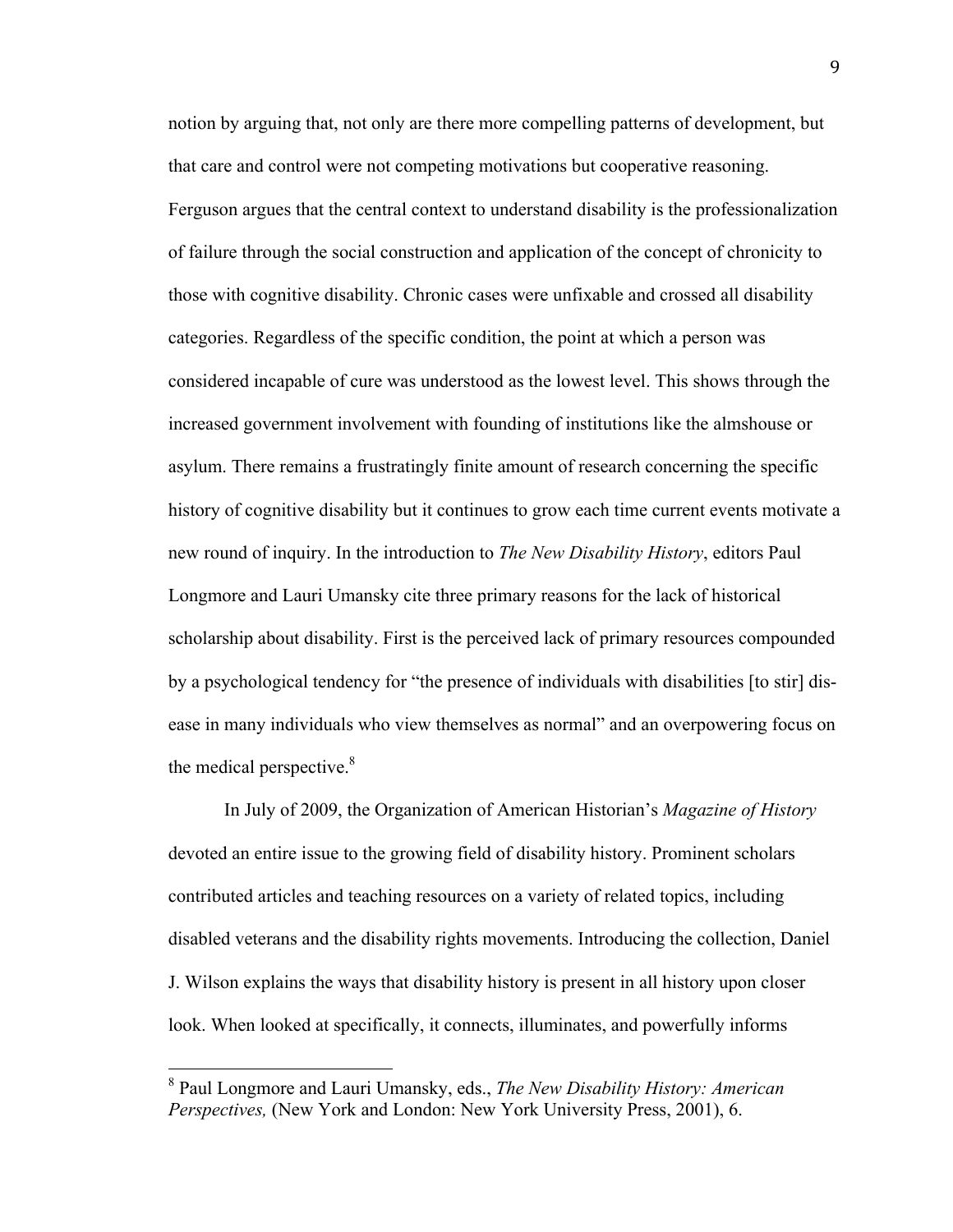discussions of other themes in American history, politics and culture. Although the field is relatively new, the conditions that it explores are not. Histories of medicine or education, where much disability scholarship originated, have not fully or fairly represented individuals with disabilities and their experiences.<sup>9</sup> Paul Longmore's overview of disability history also hinges on the need to reorient historical considerations to reflect the dynamic nature of the social construction of disability and its implications as well as the enormous variety of individual experiences. Addressing the definitional difficulties of "disability" that have limited its scholarship, he explains that it is now understood "as, not simply an individual impairment and definitely not an objectively measurable clinical entity, but instead a historically contingent panoply of social identities and roles, sociopolitical classifications, and cultural metaphors.<sup> $10$ </sup> It spans the course of American history and impacts individuals from every region, in every class, and during every era. This diverse applicability is illustrated in the next two articles by Richard K. Scotch and David Gerber which address two of the myriad types of disability scholarship, respectively the access of individuals with disability to civil rights and the experience and treatment of American veterans.<sup>11</sup> To round out the issue and provide additional resources, Susan Burch offers a review of the academic works published about the topic. Her summary illustrates the way that disability history must be approached as

 <sup>9</sup> Daniel J. Wilson, "Teaching Disability History," *The OAH Magazine of History* (July 2009): 7-8, accessed April 20, 2012 doi: 10.1093/maghis/23.3.7. 10 Paul K. Longmore, "Making Disability an Essential Part of American History," *The* 

*OAH Magazine of History* (July 2009): 11-15, accessed April 20, 2012 doi: 10.1093/maghis/23.3.11.

<sup>&</sup>lt;sup>11</sup> Richard K. Scotch, ""Nothing About Us Without Us": Disability Rights in America," *The OAH Magazine of History* (July 2009): 17-22, accessed April 20, 2012 doi: 10.1093/maghis/23.3.17. David Gerber, "Creating Group Identity: Disabled Veterans and American Government," *The OAH Magazine of History* (July 2009): 23-28, accessed April 20, 2012 doi: 10.1093/maghis/23.3.23.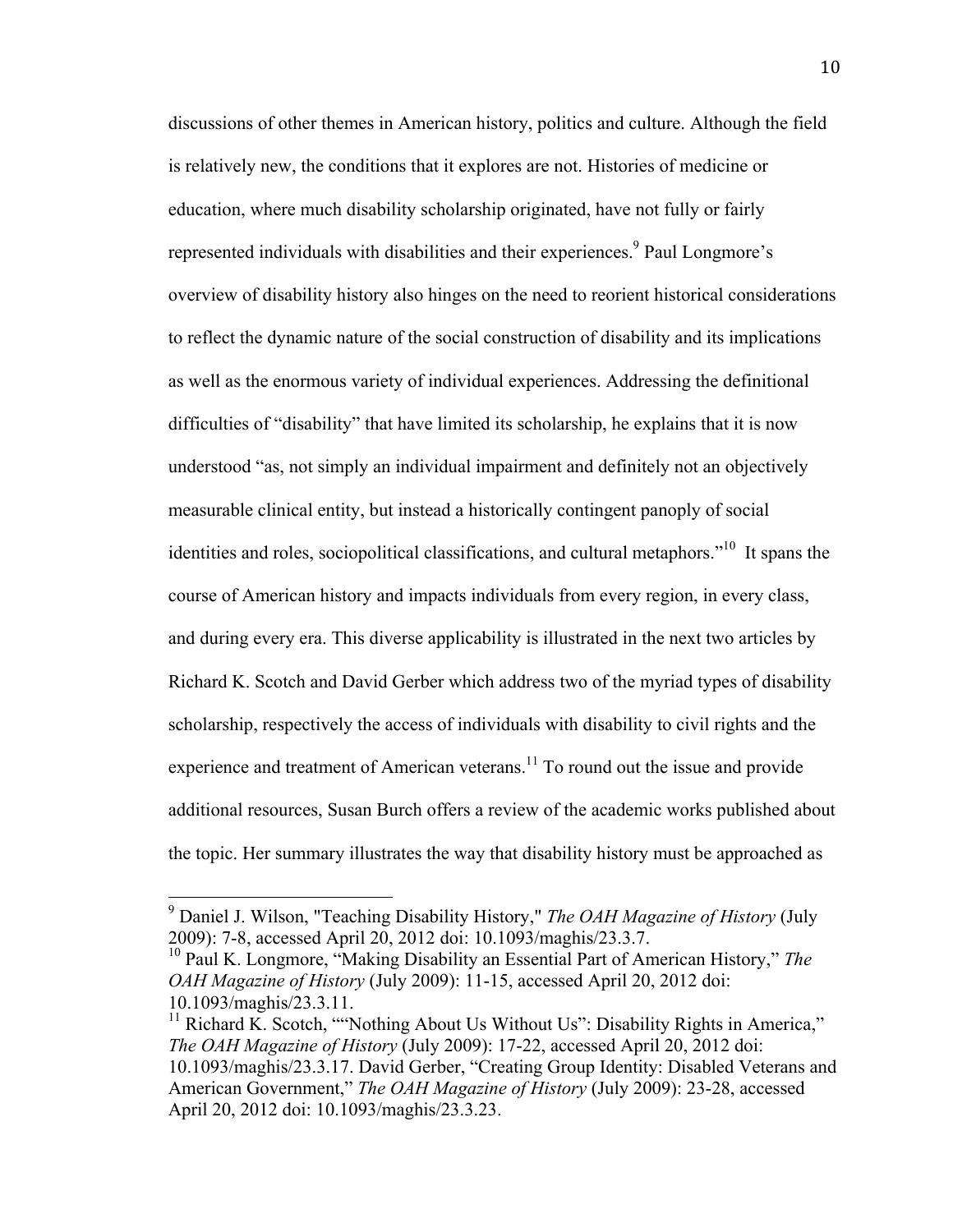both an "analytical framework as well as a lived experience."<sup>12</sup> Individuals with disability have never been passive actors as previously portrayed by historical works about shifting definitions or their nondisabled educators. Therefore, there is a great opportunity for historians to enrich our understanding of American history by looking at both disability the social construction and the lives of people who have encountered history from that perspective. The four articles provide a solid foundation for further exploration of the field of disability studies but, as in the field itself, this issue devotes little attention to cognitive disability specifically.

Still, the patterns of treatment and understandings of all types of disabilities reach toward the same larger themes. In antebellum Virginia, understandings of cognitive disability developed out of and alongside professionals exploring other disabilities. Therefore, as contemporary events inspire scholarship from the medical, educational and historical communities about related conditions, we can apply this knowledge to our own work examining past notions of mental disability much like the prominent individuals featured in this research project looked to these related fields to inform their work.

#### **Historical Background on Cognitive Disability**

The experience of individuals with cognitive disabilities throughout history has varied according to the context of the particular time and place. Since the early philosophers such as Plato and Aristotle emphasized reason, any person perceived as mentally inferior was likely to likewise be determined as socially inferior. The term

<sup>&</sup>lt;sup>12</sup> Susan Burch, "(Extraordinary) Bodies of Knowledge: Recent Scholarship in American Disability History, *"The OAH Magazine of History* (July 2009): 29-34, accessed April 20, 2012 doi: 10.1093/maghis/23.3.29.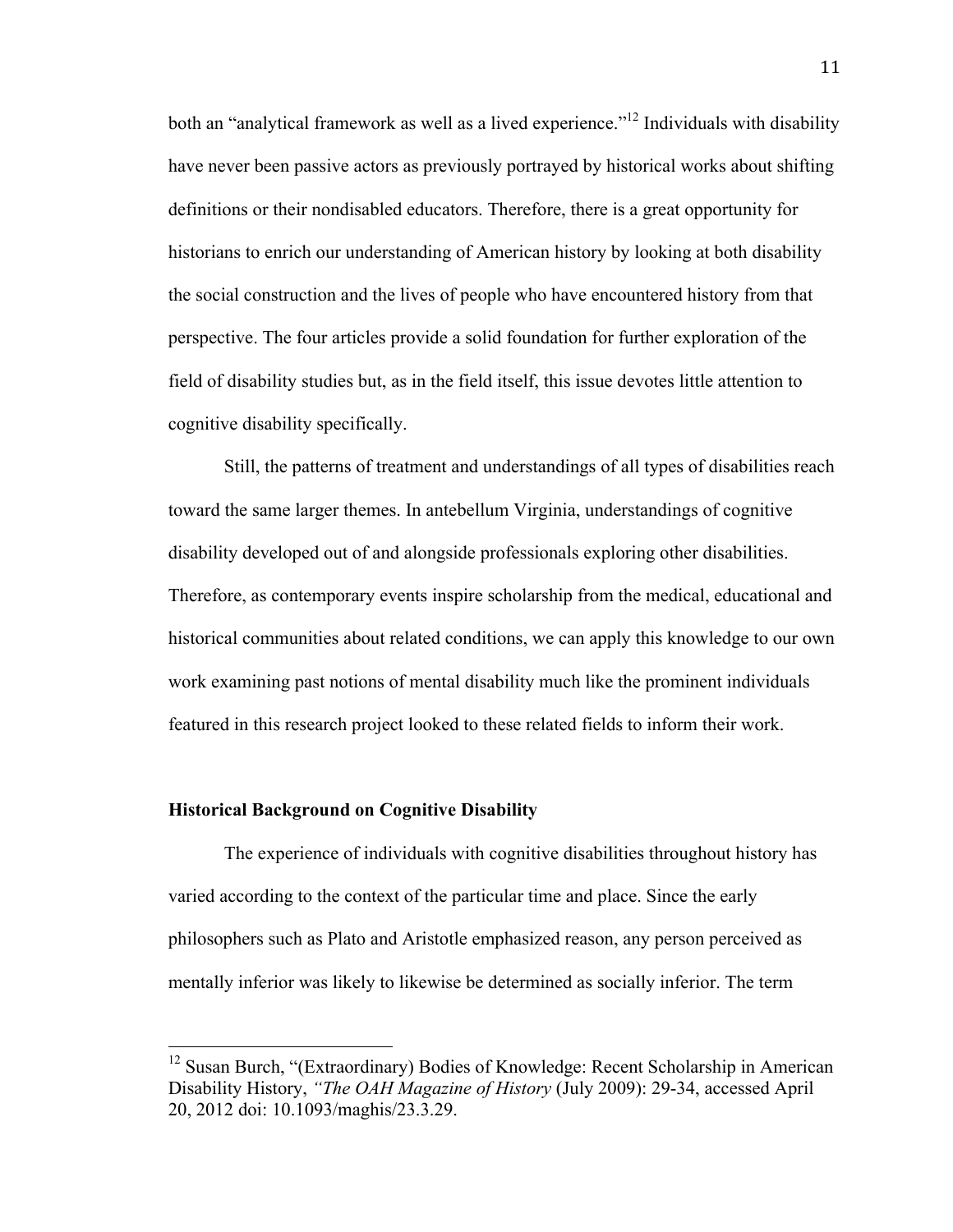"idiot" itself is derived from the Greek word *idioties* meaning "private person or noncitizen."13 To be an idiot was to be unable to participate in the civil society due to some recognized incapacity. The term "idiocy" would come to describe general mental incapacity, excluding mental illness.<sup>14</sup>

Dating back through ancient cultures but only rarely mentioned in public records, we can assume that most "idiots" were simply accommodated by the communities in which they lived. In agricultural areas, it may have been easier for those with cognitive delays to participate in necessary labor.<sup>15</sup> Therefore, descriptions of daily life did not often find it necessary to identify those with mental disabilities. Most records hint that "idiocy" existed in early societies but with little exceptional attention. Early Americans seem to have been generally tolerant of those people with mental disabilities in their midst. The communal nature of early settlements meant that these individuals were supported in the same fashion as any impoverished members of society with slight regional differences. $16$ 

Still, there are a few notable moments from social, religious, scientific, and legal sources in which those with cognitive disability seem to stand out from the record. "Idiots," or "natural fools" served as entertainment in royal courts from Rome to medieval France and Germany.<sup>17</sup> "Idiots" have long been used in religious metaphors to

 13 Galt, *A Lecture on Idiocy,* 18.

<sup>&</sup>lt;sup>14</sup> M. A, Winzer, "A Tale Often Told: The Early Progression of Special Education," Remedial *and Special Education* 19: 216.

<sup>15</sup> Pauline Morris, *Put away: A Sociological Study of Institutions for the Mentally Retarded* (New York: Atherton Press, 1969), 8.

<sup>16</sup> Parnel Wickham, "Conceptions of Idiocy in Colonial Massachusetts," *Journal of Social History* 35 (4) (2002): 945.

<sup>17</sup> Donald A. MacMillan, *Mental Retardation in School and Society* (Boston: Little, Brown and Company, 1977), 10.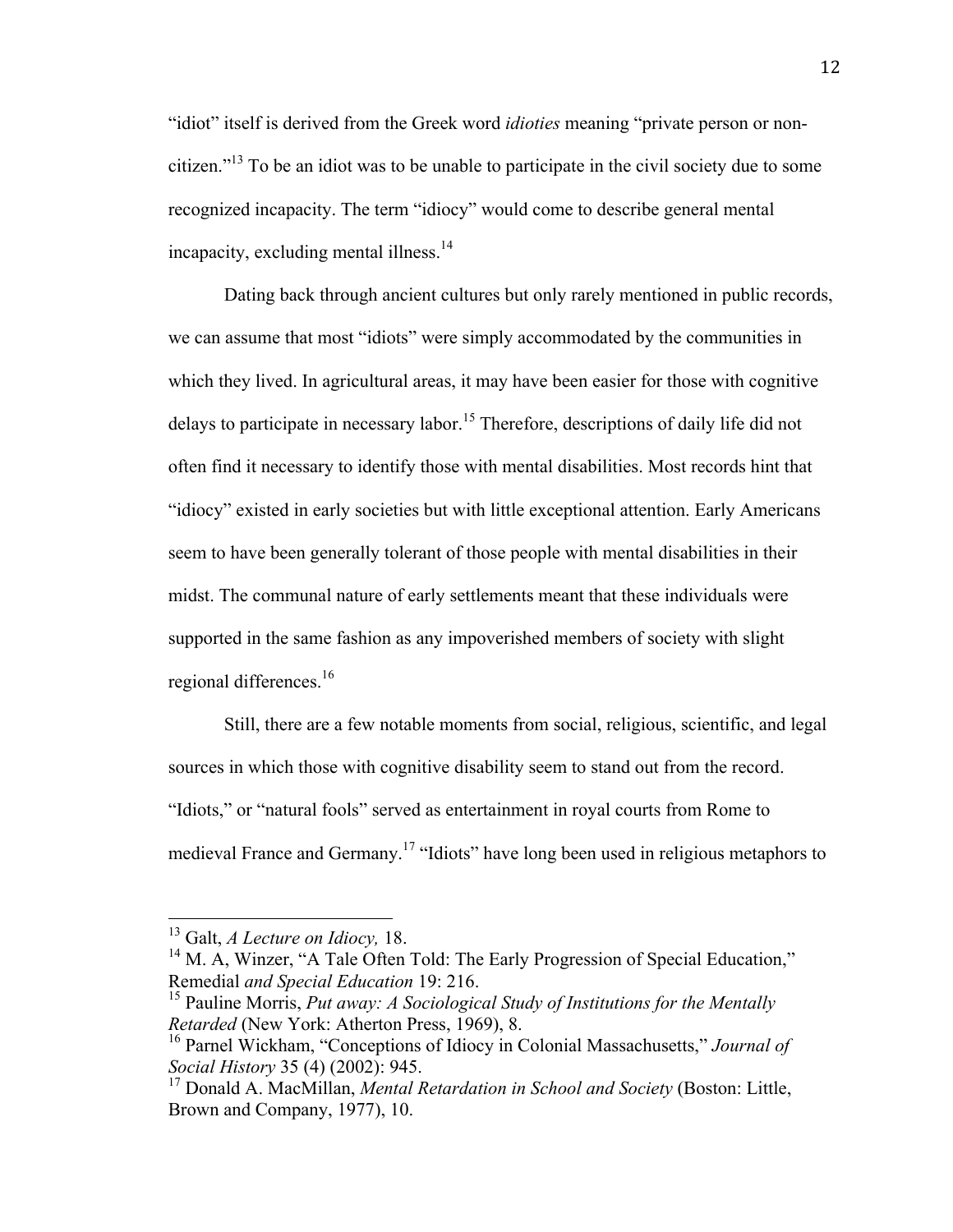point to extreme situations, ranging from true innocence or the converse, spiritual incompetence. During the Reformation, leaders such as Martin Luther emphasized personal responsibility and demonized "idiots" as instruments of Satan. In the northeastern American colonies, Puritanical beliefs fostered a perception that these individuals were part of the social hierarchy on earth that reflected the heavenly system. Emulating Biblical virtues, religious people were expected to be generous with charity.<sup>18</sup>

Beyond the social and religious spheres, scientists have wondered about mental differences for centuries. Hippocrates's work on the proper balance of the elements and the intellect would inspire Galen as early as the second century BCE. For most of history, "idiots" would be legally treated much like infants.19 In Roman courts, a criminal's intention and ability to understand the crime was taken into consideration and those who were believed incapable of understanding their crimes, such as "idiots," were not held to the same legal standard. Following that tradition, in medieval England, the property of "idiots" was taken into the king's care, as they were considered unable to care for it themselves. For these purposes, "idiocy" was determined by various simple assessments on the local level. This subjectivity of definition persisted until the early twentieth century. Virginia would adopt similar policies concerning property and legal guardianship for those determined as mentally disabled. Generally less religious than its northern neighbors, Virginia featured a hierarchical social system increasingly dominated by propertied men publically most concerned about the dependent nature of this population.

 <sup>18</sup> Wickham, "Conceptions of Idiocy in Colonial Massachusetts," 938.

<sup>19</sup> MacMillan, *Mental retardation in school and society*, 11.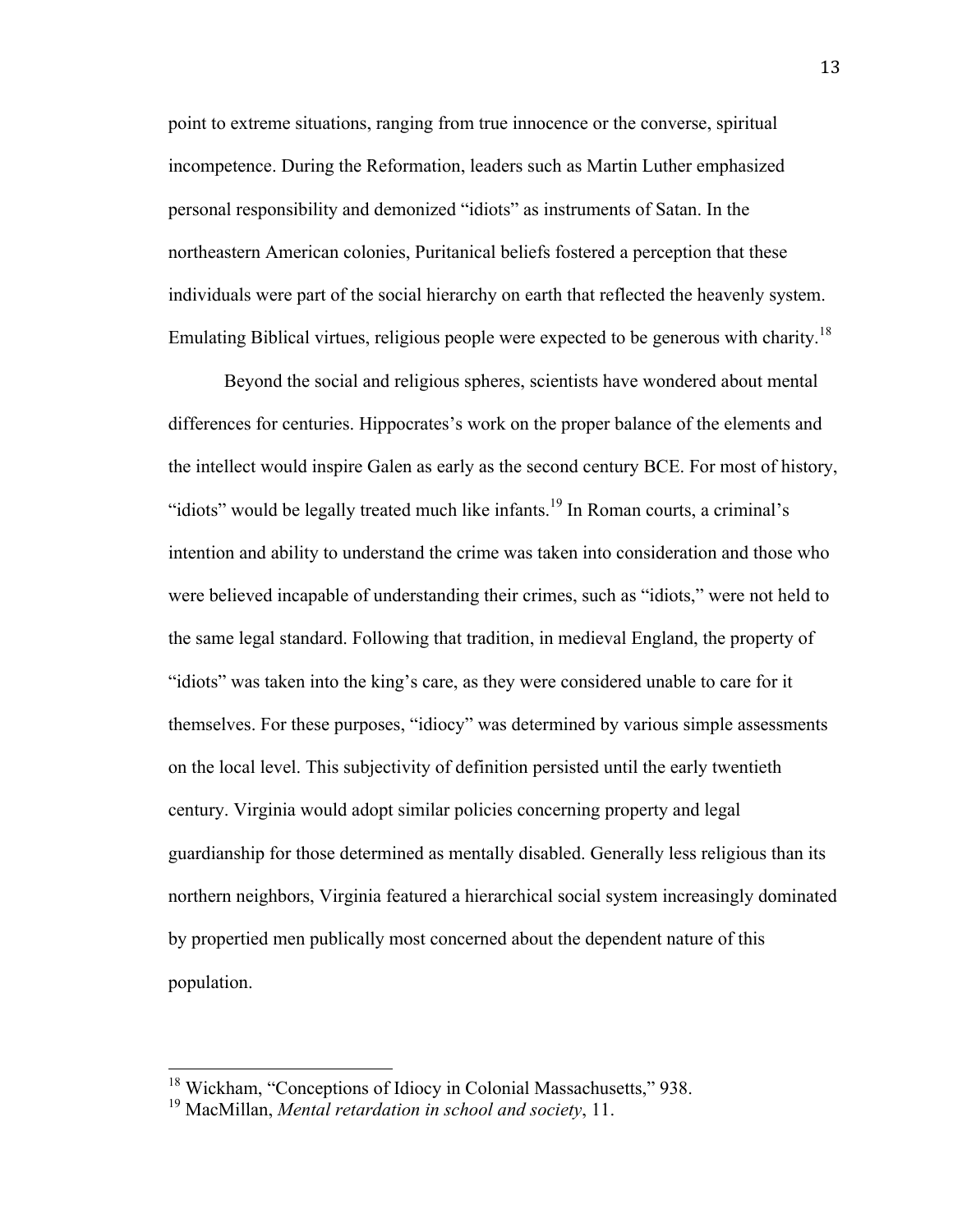In addition to legal precedence, Virginia built its earliest medical notions of disability from English notions. In the  $17<sup>th</sup>$  and  $18<sup>th</sup>$  centuries, British physicians asserted that idiocy was probably both inherited and incurable. They allowed that other causes such as drunkenness or head injury could contribute to a similar mental incapacity. The clearest understandings seemed to stem from contrasting "idiocy" with lunacy. The conditions were distinct. Lunacy, or insanity, typically came on later in life and was presumed temporary and treatable within a certain time window of onset. Because insanity was considered a momentary incapacity, lunatics maintained more rights than "idiots". They would also be more welcomed in asylums where public funding relied on successful "cure" rates. "Idiocy," on the other hand, was considered a permanent condition usually present from birth. In some eras, it was considered a treatable disease and, in others, a permanent disability. This vacillating understanding directly lead to shifting treatment methods, focused either on improving the condition or managing the population.

In the seventeenth century, British physician Thomas Willis declared that "idiocy" was the result of brain size, either at birth or after a serious injury. Treating the condition as a disease, he differentiated between capacity levels and offered potential treatments according to the level of disparity. Despite offering possible methods to find improvement, Willis still asserted "idiocy" was a permanent state. Building on Willis's work, Franz Gall would inspire the discipline of phrenology. Phrenology studied the relationship between head shape and intellect. Although it ceased to be seriously practiced in the 1870s, it would strongly interest and influence many of the early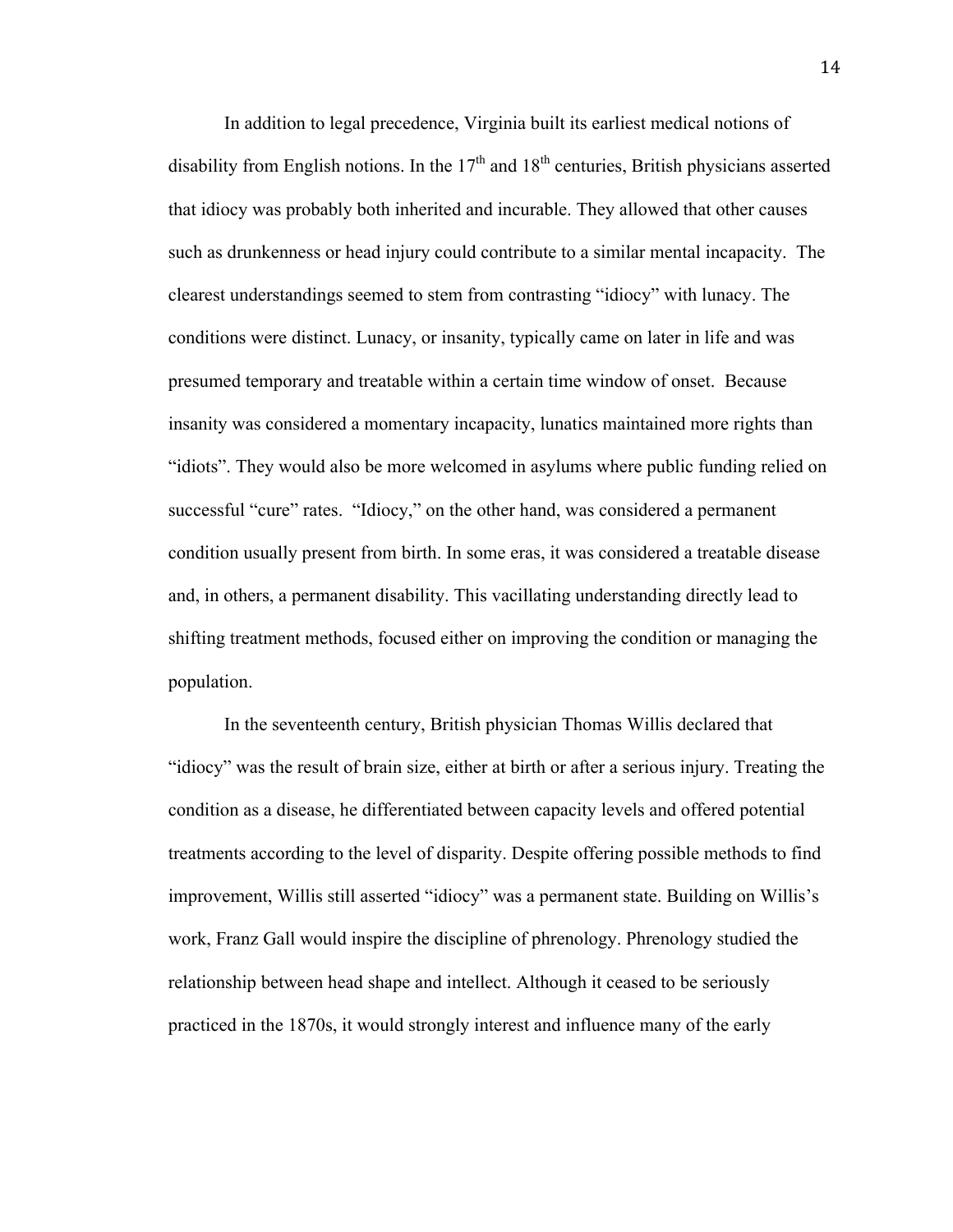innovators in special education including the professionals in charge of Eastern Lunatic Asylum in Williamsburg, Virginia.

As a state, Virginia can claim the earliest American cases of cognitive disability. Both of these cases enter and then stand out from the record because of court contests over their mental capacity. Benomi Buck's father left care of his son, born at Jamestown in 1616, and care of his son's inheritance to two separate guardians, echoing the British law that divided those with mental disability from their property. In this case, the court became involved after the man entrusted with Benomi, whose name means "son of my sorrows," sought funds from the guardian of his estate to apply to his care. The local authorities would also assess Benomi's sister Mara after concerns were raised about her possible marriage. Like her brother, she was determined to be in need of guardianship.<sup>20</sup> Court records of other cases mentioning "idiocy" followed the same pattern, heavily featuring guardianship. Like previous societies, mental competence was determined at the local level through the testimony of those aquatinted with the individual as well as informal testing and physical examination of the person himself.

Still, most individuals with cognitive disability were kept at home and managed by family members. The state usually became involved only when family stability was threatened. Colonial society was founded on the family and, therefore, it was a communal responsibility to ensure that families were secure. There was also a sense of duty to care for those who couldn't care for themselves. This informal support did not necessarily enter the historical record so it is more common to find evidence of those with mental disabilities when looking at conflicts brought to court about financial responsibility for

 20 Wickham, "Idiocy in Virginia, 1616-1860," 682.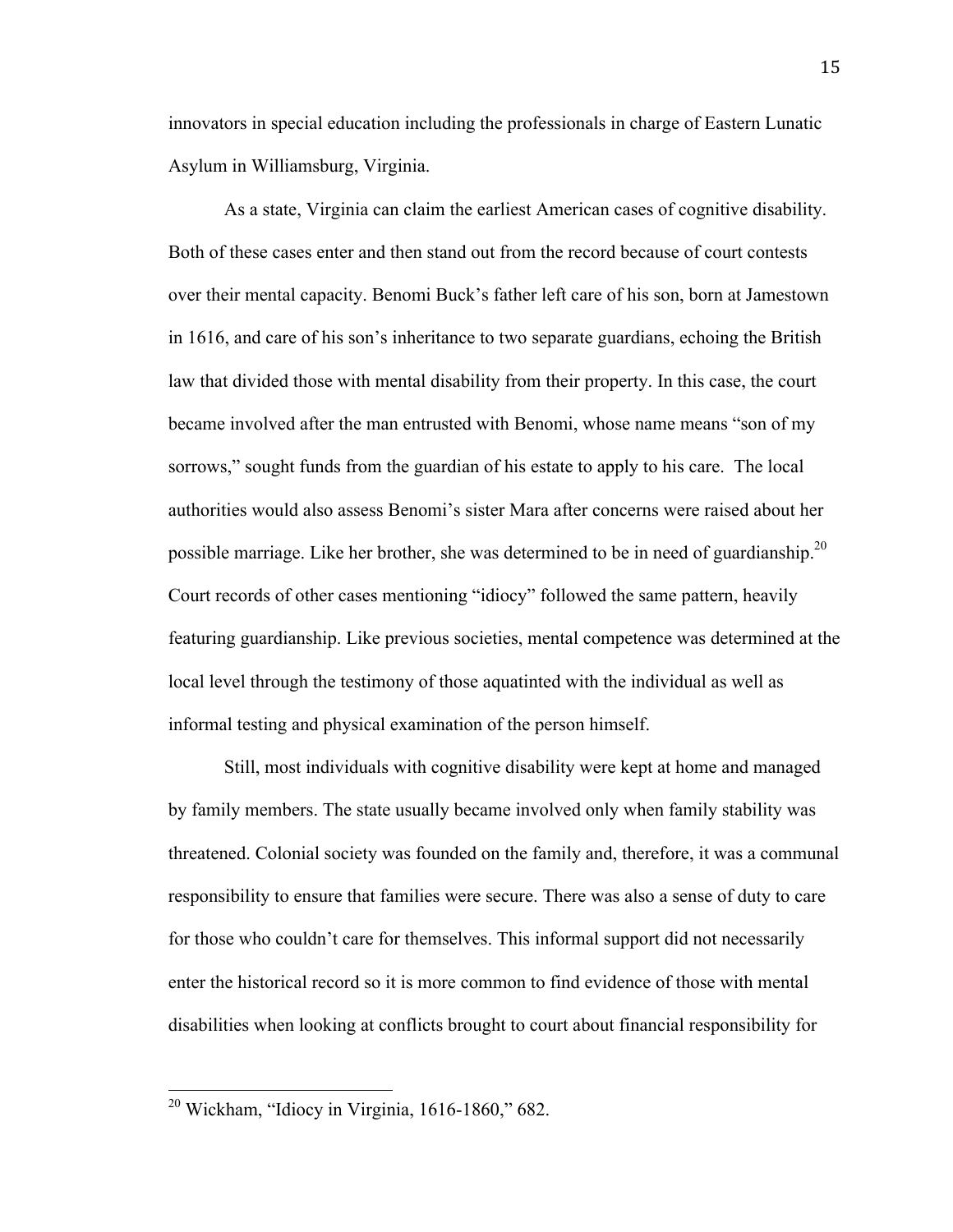their care or estates. When support systems failed, those with mental disability may have ended up at poorhouses or jails. As the system of public institutions developed, a small number would end up in asylums or deaf/blind schools. Therefore, we can also find more evidence of the understanding of disability looking at these records. Still, most people with cognitive disability would never cross the legal or institutional systems.

# The Galt Family and Institutional Care in 18<sup>th</sup> and 19<sup>th</sup> Century Virginia

Governor Francis Fauquier first called for a mental health hospital in 1766. He imagined an institution, modeled after those in London and Pennsylvania, which would address specific populations being improperly housed in Public Gaol and poorhouses. The governor was responding to public pressures to manage these particular populations both for their own wellbeing and the comfort of the general society. Plans were developed to support these people in a specific facility situated apart from the rest of the city.<sup>21</sup> The Virginia Legislature passed the act establishing for an institution "for the Reception of *Idiots*, lunatics, and other Persons of unsound Minds" in 1770.<sup>22</sup> The board of trustees, featuring such prominent individuals as "the Honorable John Blair, William Nelson, Thomas Nelson, Robert Carter, Peyton Randolph, Robert Carter Nicholas, John Randolph, John Blair Junior, George Wythe, Dudley Digges Junior, Lewise Burwell, Thomas Nelson Junior, Thomas Edwards, and John Tazewell", first met on July 10, of that year to begin planning.<sup>23</sup>

<sup>&</sup>lt;sup>21</sup> Wickham, "Idiocy in Virginia, 1616-1860," 692.<br><sup>22</sup> Shomer S. Zwelling, *Quest for a Cure: The Public Hospital in Williamsburg, 1773-1885* (Williamsburg: The Colonial Williamsburg Foundation, 1985) 9.

 $23$  Galt Papers (II), Box 3, Folder 38.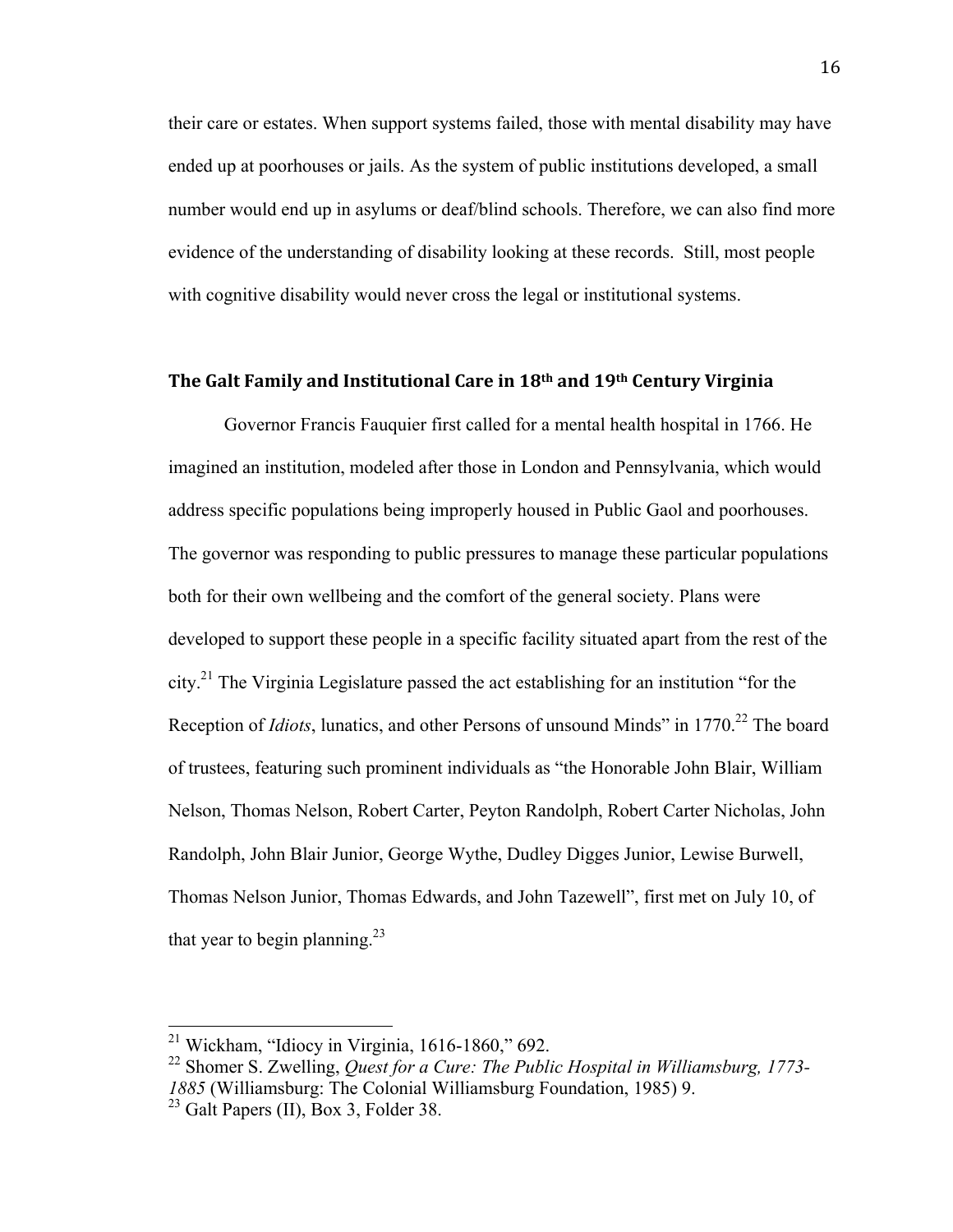The hospital, designed by architect Robert Smith, took three years to build and opened in 1773 on "land bounded on the north by Francis Street; on the South by Ireland Street; on the west by Henry Street;  $\&$  on the east by Nassau street."<sup>24</sup> For the next century, members of the Galt family would operate the institution. Although we don't have information about particular models or whether Smith had ever actually visited Virginia, the plain brick building was clearly designed specifically for the purpose of serving those with mental illness. For example, fireplaces were placed between rooms to avoid potential patient injury. While some visitors wrote of its beauty, other observers, like Thomas Jefferson, thought it was unimpressive.<sup>25</sup> Choosing to build the brick building as a permanent part of the Williamsburg landscape, Virginia could now proudly boast the first mental hospital in America.

When the hospital accepted its first patients in October of 1773, it operated through a keeper, a matron, and visiting physician. James Galt and his wife served the hospital's administrative needs as the first keeper and matron, making 100 and 25 pounds respectively each year. Before working at the hospital, Mr. Galt had followed his father, Scotch-Irish goldsmith Samuel Galt, as keeper of the public Gaol.<sup>26</sup> Also a goldsmith, James Galt was an educated and well-traveled member of the community. While he handled general affairs, his wife, Mary Galt, supervised the female patients as matron. To

 24 Norman Dain, *Disordered Minds: The First Century of Eastern State Hospital in Williamsburg, Virginia 1766-1866* (Williamsburg: The Colonial Williamsburg Foundation, 1971), 12.

<sup>25</sup> Dain, *Disordered Minds,* 15.

<sup>26</sup> Dain, *Disordered Minds,* 16.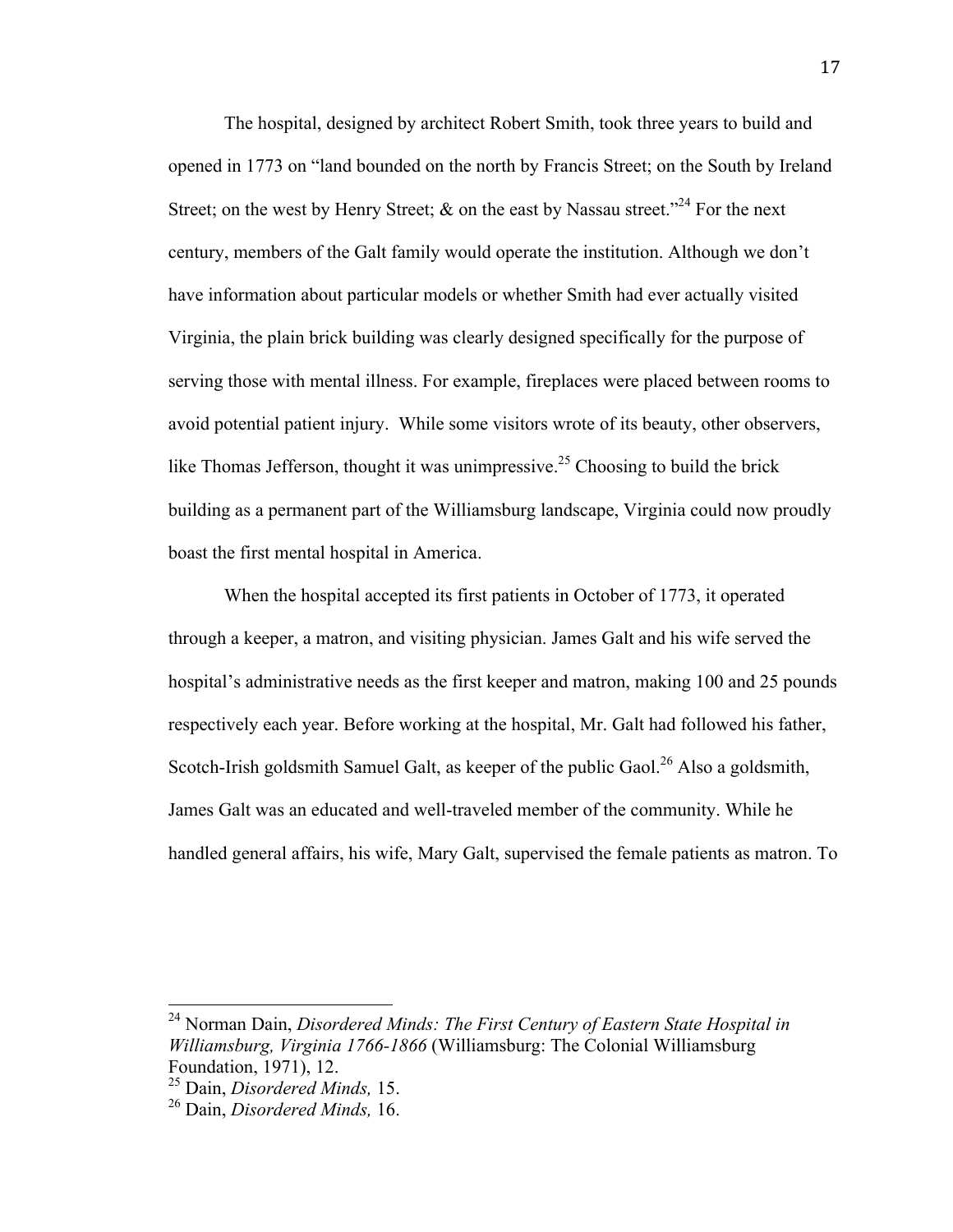cover medical needs, visiting physician John de Sequerya saw patients at the time of admission and weekly thereafter. $27$ 

Beyond this staff, the hospital functioned under the guidance of a 15-person court of directors. The board consisted of prominent individuals who, although they were not medically trained, had probably read some medical texts as upper-class gentlemen of the time were somewhat familiar with such works. Still, it is unlikely that they read much about psychiatry, still largely a mystery even within the medical field.<sup>28</sup> This board of laymen made all admission and dismissal decisions at weekly meetings, a fairly common policy for public hospitals.<sup>29</sup> Echoing diagnostic criteria of the past, local authorities would gather a committee of three justices to determine the sanity of a person who was suspected to be without reason. After the person was brought in front of the committee, the board would pay the sheriff for the expenses of the process and transportation to the hospital. The patient's family and friends would be expected to disclose how much of treatment costs they would be able to pay for but the state covered free persons without the ability to pay. Thus, the state took over responsibility for its mentally ill from the traditional purview of family, community and church.<sup>30</sup> The admission process was designed to screen potential patients for appropriate cases. The hospital was intended for curable cases in which no family or friend would or could take responsibility. They advertised that they would not accept long-term cases, alcoholics or non-dangerous patients. Part of the very design of the pubic institutions involved separating a deviant population from the general population, reflecting society's fear and discomfort. As their

 27 Zwelling, *Quest for a Cure,* 9.

<sup>28</sup> Dain, *Disordered Minds, 9*. 29 Galt Papers (II), Box 3, Folder 38. 30 Dain, *Disordered Minds,* 16.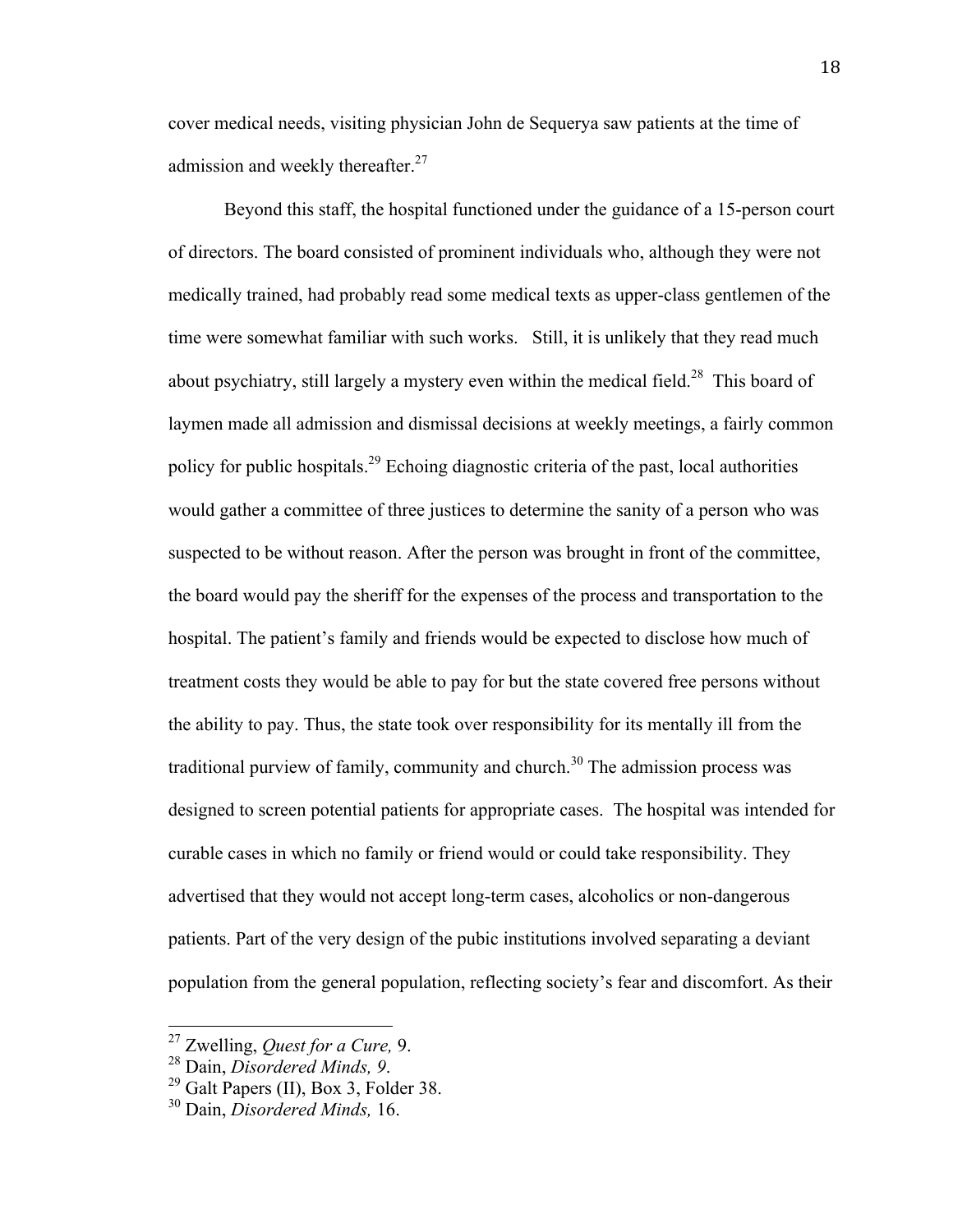mission included improving those admitted, institutions like the Eastern State Hospital would develop to serve the specialized needs of only particular groups.

The early years of the hospital were characterized by crude treatment plans and low quality of life. Extreme doses of bleeding, drugs, and baths were paired with restraints and sparse rooms. There was little planned activity and officials intended to exert control by inspiring fear. Insanity was understood as a choice, a theory connected with later beliefs that mental disability was a failure of the will.<sup>31</sup>

The American Revolution interrupted any early progress. With Virginia declaring itself an independent commonwealth before the Declaration of Independence and significant fighting in the area, the hospital found itself in a precarious position where high inflation, shortage of funds, and cut off supplies meant threats of closure.<sup>32</sup> Far from the now Capital in Richmond, the hospital eventually would have to shut down. Although the facility was abandoned, James Galt appears to have stayed in Williamsburg and taken former inmates into his home.<sup>33</sup> When the hospital reopened in 1786 after necessary repairs, the court of directors rehired James Galt, his second wife, and Dr. Sequerya as keeper, matron and visiting physician. For the next decades, the legislature attempted to rehabilitate the struggling institution, passing several more laws regulating the appointment and responsibilities of the officers and court of directors.<sup>34</sup> Still, Eastern State Hospital was plagued by financial concerns, perhaps a result the class-focused society's difficulty with the idea of a "public" hospital that would serve *all* free persons.

<sup>&</sup>lt;sup>31</sup> Edward Seguin, *Idiocy: and Its Treatment by the Physiological Method* (New York: William Wood & Co., 1866).

<sup>32</sup> Dain, *Disordered Minds,* 22.

<sup>33</sup> Dain, *Disordered Minds,* 24.

<sup>&</sup>lt;sup>34</sup> Galt Papers (II), Box 1, Folder 7.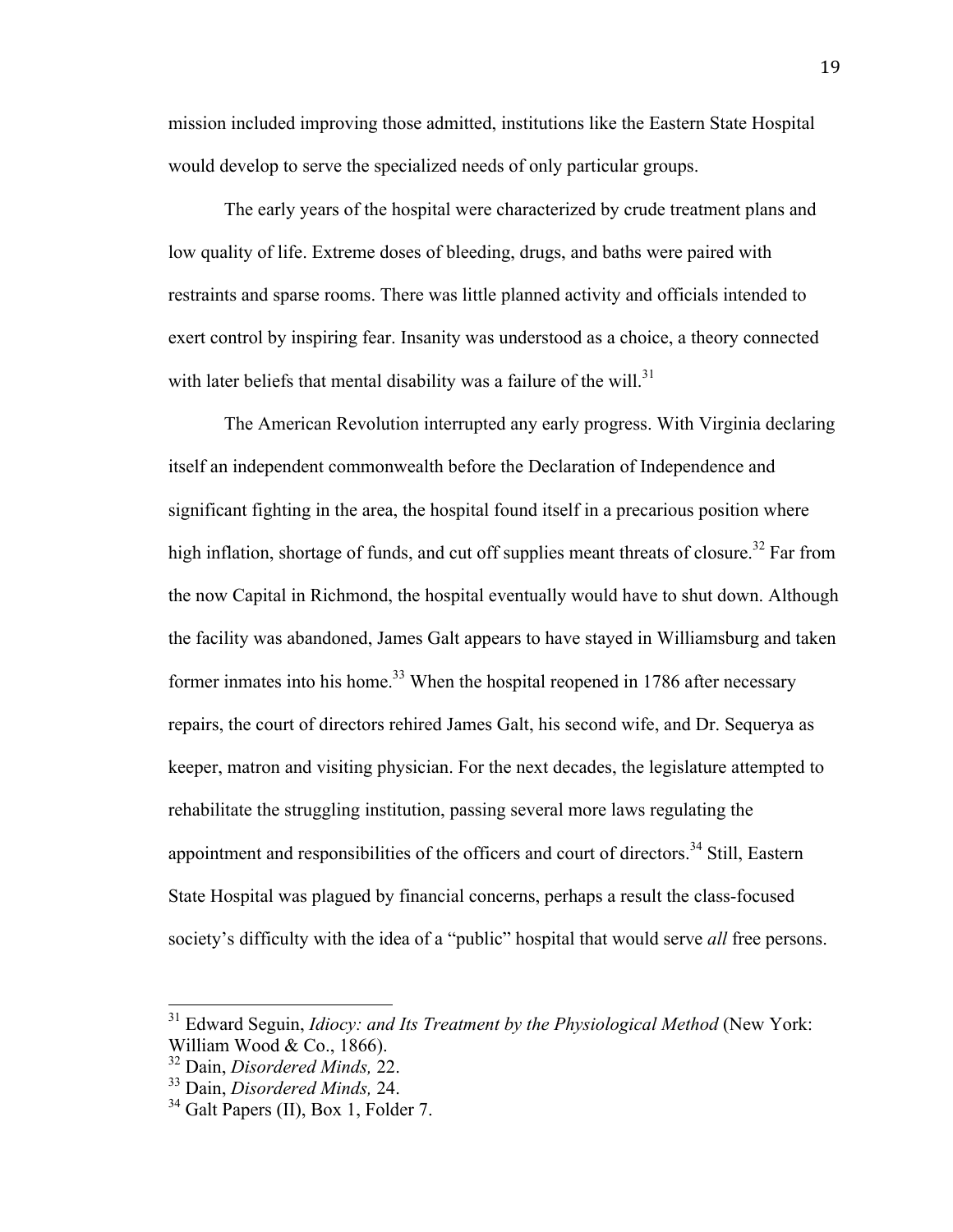Through these challenging early years, the hospital likely only remained functional because of the devotion of the staff, specifically the Galt family.

In 1795, James Galt's brother John Minson Galt replaced de Sequerya as visiting physician. John Minson Galt had served Virginia's troops as a surgeon during the Revolutionary War. In 1800, his son, Alexander Dickie Galt, would join him working at the hospital. Known as A. D. Galt, Alexander Dickie Galt would serve for the next four decades, the longest tenure heading the hospital. The same year that A. D. Galt joined his father as visiting physician, William Galt replaced his father as keeper. William's wife would also serve as matron.

A conservative, talented doctor, A.D. Galt maintained a large private practice that demanded most of his attention. Around the Williamsburg area, he was respected not only for his skills but also his generosity.<sup>35</sup> He was wealthy by Williamsburg standards and operated in a social network of educated and accomplished men.<sup>36</sup> During his tenure, mental illness was understood as a physical disease of the brain and nervous system and was therefore best treated by a physician through medical means. Although these early physicians at Eastern State Hospital did not leave records of their methods, popular treatments for the time favored extreme bloodletting and cathartics that shocked the patient's body. These unpleasant techniques were coupled with medicines to calm and purify the patient's body. A. D. Galt preferred conservative methods and relied heavily on medicinal treatments.

 35 Dain, *Disordered Minds,* 57.

<sup>&</sup>lt;sup>36</sup> Bettina Manzo, "Calming Minds and Instilling Character: John Minson Galt II and the Patients' Library at Eastern Asylum, Williamsburg, Virginia 1843-1860" (Ph.D. diss., The College of William and Mary, 2004), 99.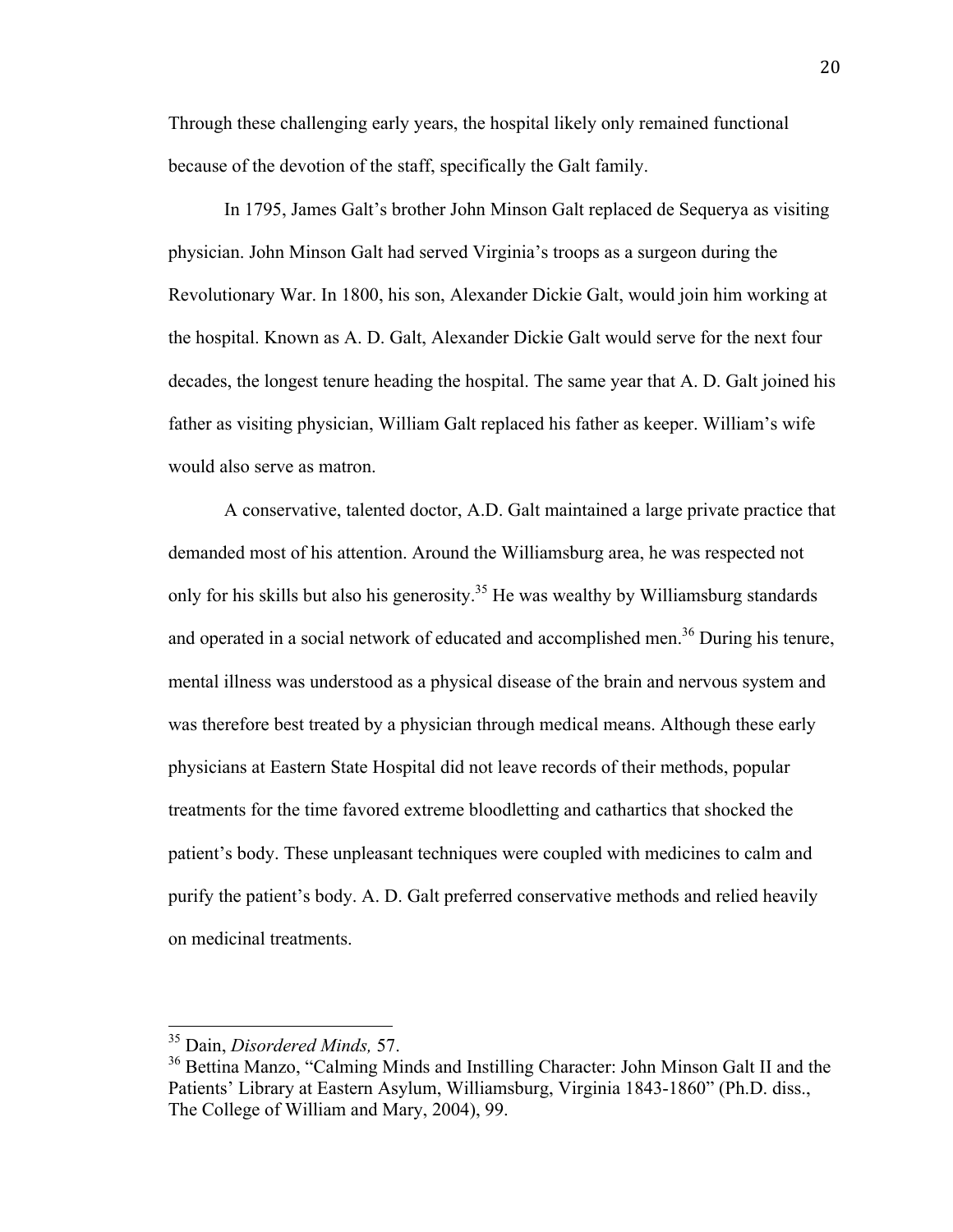During this time, the Virginia House of Delegates launched periodic investigations that resulted in tangible suggestions for improving the hospital. The committee felt that the hospital needed a better classification system, higher staff morale, and more organized activities for patients. It also expressed concerns that the hospital was too expensive, echoing the constant tension over the economic viability of the institution. Many of these would be addressed under his son John Minson Galt II but A. D. Galt did explore the emerging treatment style of moral management. Inspired by Enlightenment's focus on social welfare and individual rights, moral management focused on the entire environment and emphasized the psychological and emotional state of patients. This would lead to the physician being present daily and living on the hospital grounds. Alexander Dickie Galt, influenced by the mentality that mental illness and disability is emotionally driven and not an intellectual or physical disease, slowly began to incorporate kindness into treatment. Moral management was developed by Philippe Pinel's work at the Bicentre hospital in Paris. In addition to advocating and implementing more humane treatment, Pinel pioneered early classification systems. His work would be translated into English in 1806 but his legacy would be most strongly felt in Williamsburg through the work of Jean Marc Gaspard Itard and Edward Sequin. Before 1824, the cure rate hovered around a third of patients admitted but properly implemented moral management promised to reach another third.<sup>37</sup>

Despite Galt's interest in moral management, the hospital remained more traditional than innovative with a somewhat custodial mentality. Still controlled by a board of laymen and treated on the side by physicians with private practices, it remained

 37 Dain, *Disordered Minds,* 45.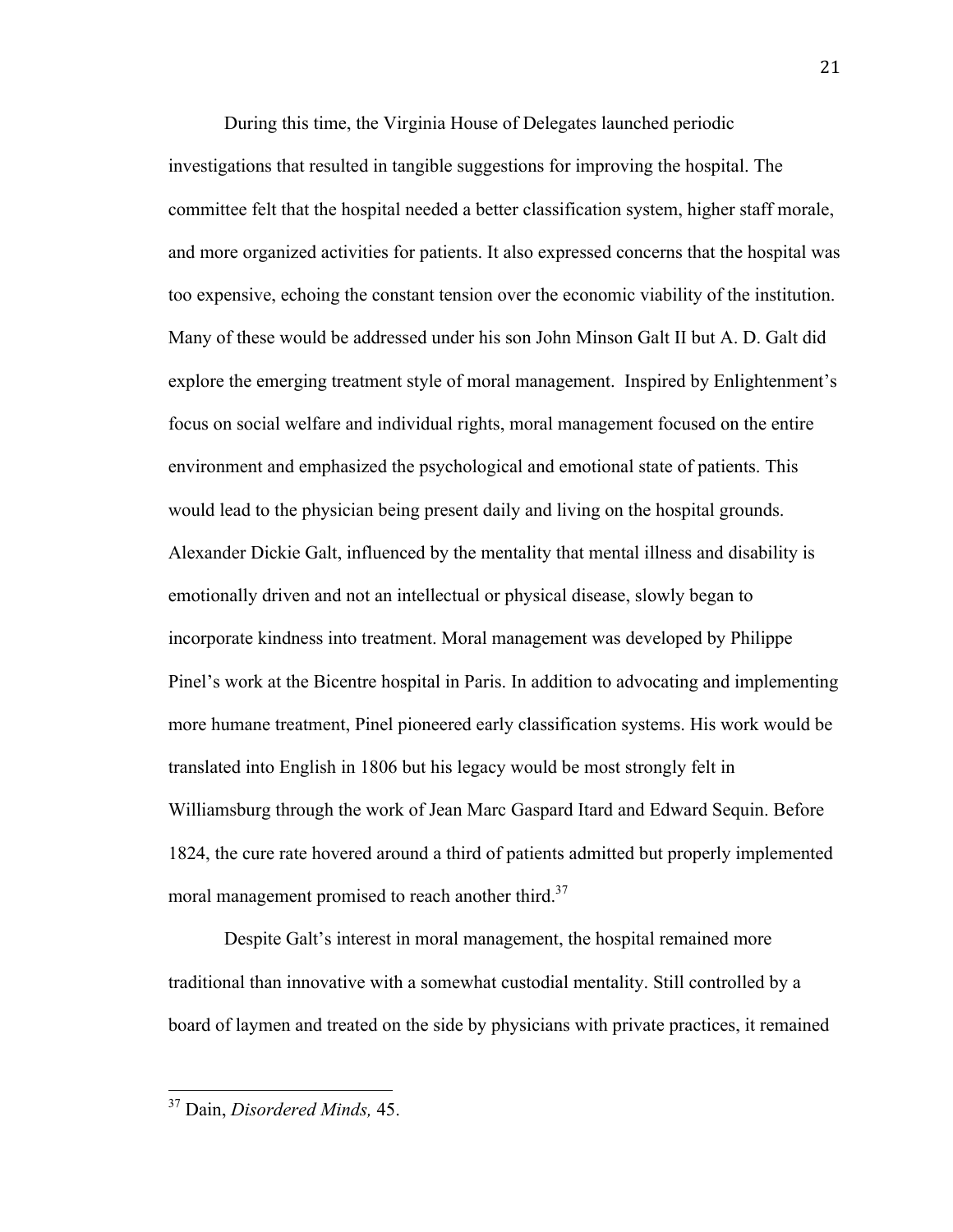a small institution with merely adequate patient care. A few functional issues remained, including frequent difficulty gathering the necessary quorum of seven board members to discharge patients.<sup>38</sup> Roles were blurred through family connections and political appointments. A. D. Galt even served as both physician and president of the board for a period of time.<sup>39</sup> Despite few treatment advances and administrative tensions, the hospital was finally stable enough that the War of 1812 barely impacted its routine. Beyond hopefully offering improvement, the hospital also served a secondary purpose of separating the mentally deviant from the general population, protecting each from each other. Neither innovative nor failing, "like the town, the hospital was somnolent, small, antiquated, and dull." $40$ 

While the hospital no longer faced threatening instability, the cure rate began to go down and patient stays continued getting longer as it moved through the 1820s and 1830s. Since the hospital relied on state support, constant pressure to stay effective further forced improvement measures. The institution was designated for curing patients and admissions procedures aimed to exclude the untreatable. In 1826, the board refused a man on basis of "idiocy," a condition best understood in the modern context as permanent mental disability. In 1830, the Virginia assembly passed a law to remove "idiots" from hospital and prevent others from applying for vacancies. Eastern State Hospital expelled four patients after this legislation. Most individuals with mental disability already lived within local communities rather than state institutions. Mental disability and mental illness may have been little understood but it was evident that they

 38 Galt Papers (II). 39 Dain, *Disordered Minds,* 48.

<sup>40</sup> Dain, *Disordered Minds,* 61.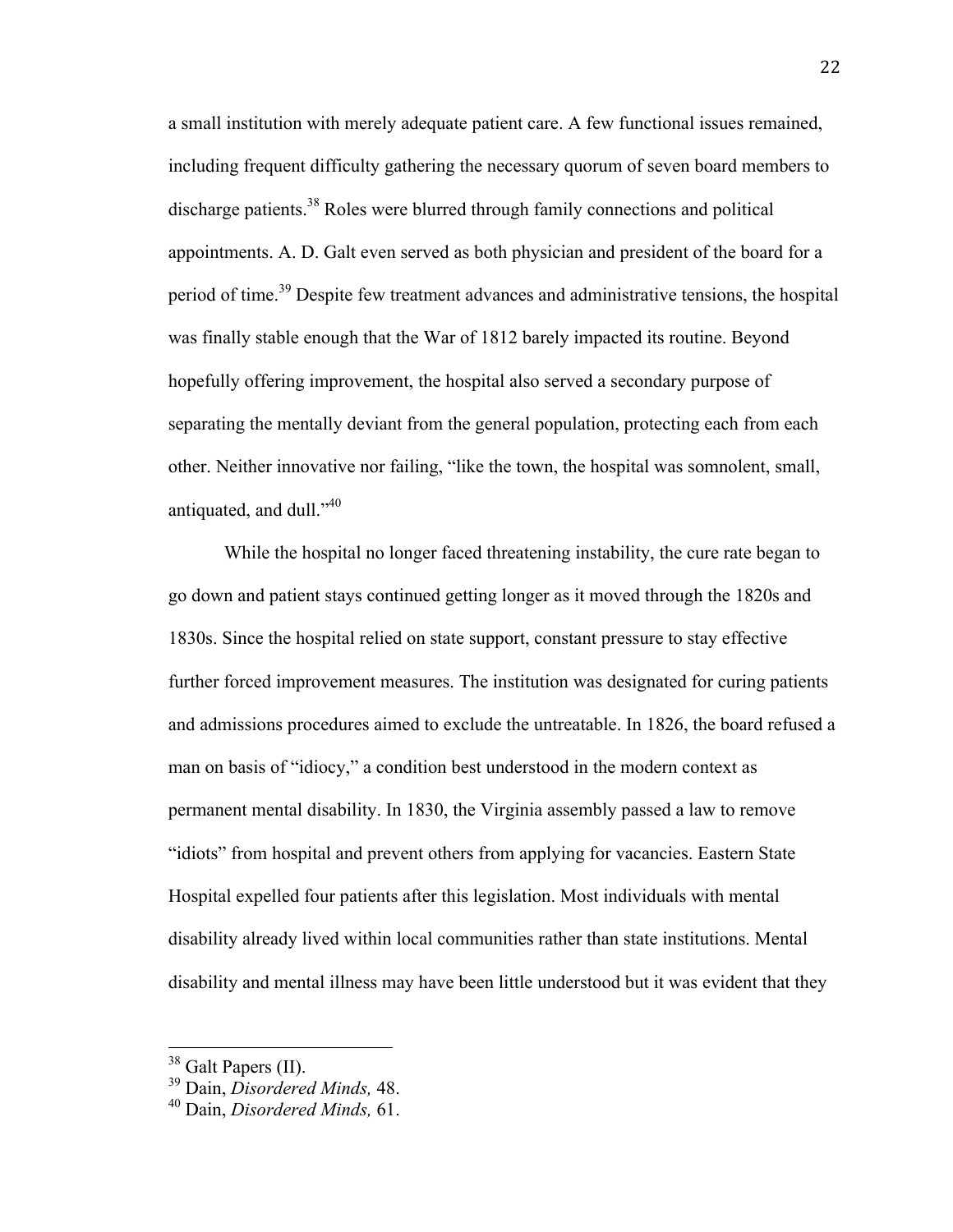produced different populations with different needs. Even within the hospital, classification intensified with the belief that increasing specialization meant greater chances of healing. As this was occurring in Virginia, the era of improvement was sweeping the entire nation. In wealthier northern urban centers, the era of reform spawned public hearings that led to the establishment of several asylums reflecting a sense that care of the mentally ill was a community responsibility.

By 1840, A. D. Galt was aging and sick. His son John Minson Galt II returned to Williamsburg to care for his ailing father and join him as assistant physician to the hospital. The second son (his brother died young) was in position to take over the medical needs of the hospital after he finished his own training. He would eventually take over the roles of both visiting physician and keeper in the new position of full-time superintendent. The appointment of the bookish 22-year-old in June of 1841 would mark the first time that Eastern State was run by a medical professional.

#### **John Minson Galt and a New Regime of Care**

John Minson Galt II's hiring may have raised some eyebrows because of his age and inexperience but it also reveals the low status given to the position of running an insane asylum. Still, he was a mild and well-educated man who worked diligently in the position. John Minson Galt II was raised in Williamsburg in an intellectual and sheltered household, doted on by his mother and maiden sisters. Skilled in languages and fairly athletic throughout school, he graduated from William and Mary at age 19 and went on to the University of Pennsylvania in Philadelphia where he learned the practical skills of medicine. John Minson was not sure that he wanted to be a medical doctor but pursued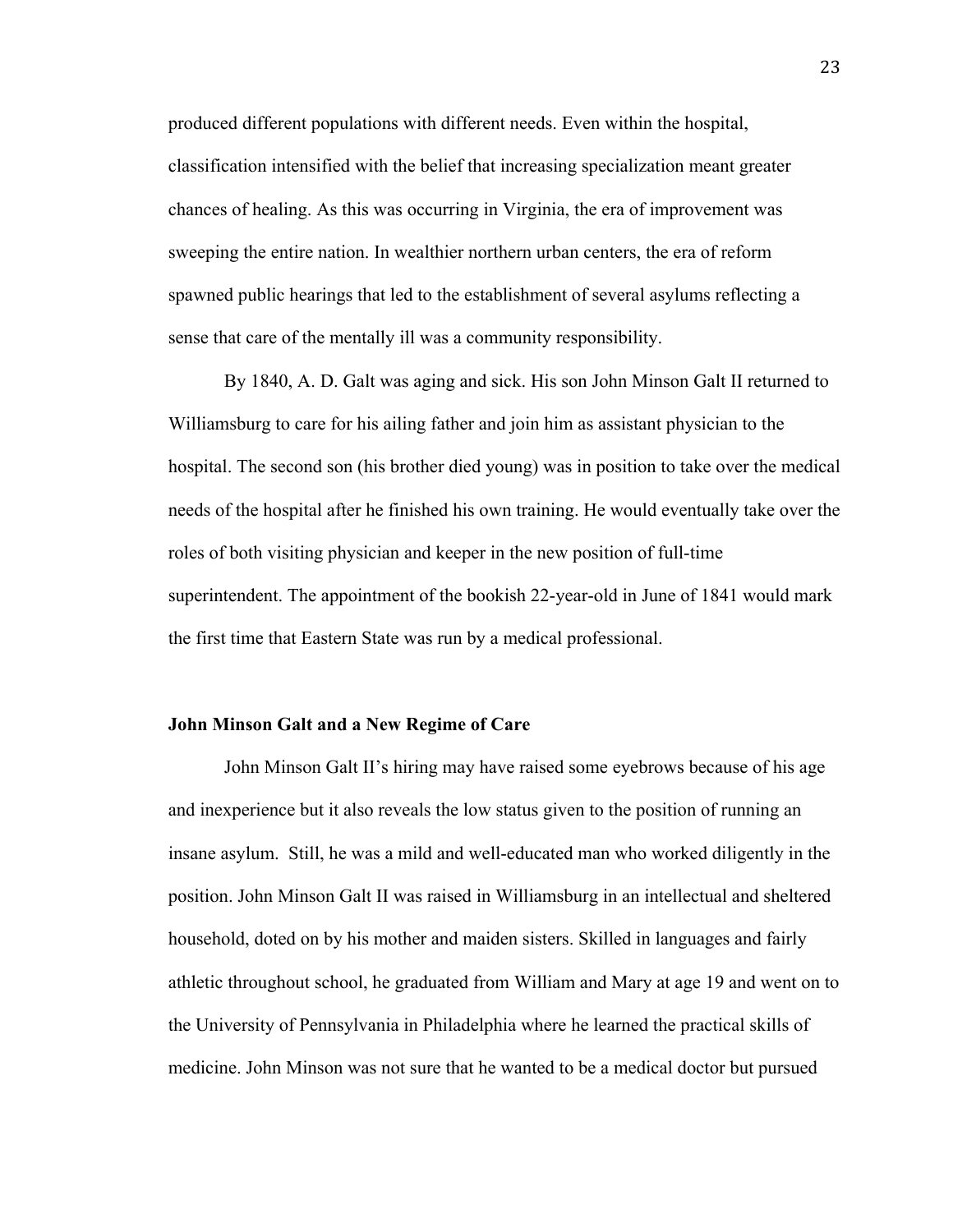training out of respect to his family legacy. Similarly, he seems to have eventually accepted the position of superintendent for a combination of reasons including a sense of duty and a genuine desire to return in Williamsburg.<sup>41</sup> Still, he put off his return for several months by traveling. He moved into the asylum on August 31, 1841. His training and penchant for study put him more in touch with the larger medical and psychiatric communities although he had probably received little instruction on psychiatry as little had been done in the field since Benjamin Rush's death in 1813. In fact, his distinguishing characteristic was writing and publishing while many of his peers focused on the medical and administrative needs internal to their respective institutions.

His writings reveal "a gentle, scholarly person with little administrative ability, and not much self-confidence."<sup>42</sup> Despite praise from his father and other professionals, he spent much of his time feeling anxious or guilty. He spent his first year building up his father's library and addressing holes with contemporary works on insanity. He imposed on himself a strict schedule of daily study. Long interested in languages and comfortable in German, French, Italian, Greek and Latin, he published the English notes he took from European works in a 500-page collection called *The Treatment of Insanity*. 43 He produced many articles for the Association of Medical Superintendents of American Institutions for the Insane, which he helped found in 1844.<sup>44</sup> Beyond these publications, he also produced annual reports that were circulated to subscribers and contributed to the first psychiatric journal in United States, the *American Journal of Insanity*. 45 A curious scholar, he also

 41 Manzo, "Calming Minds and Instilling Character,"155.

<sup>42</sup> Dain, *Disordered Minds,* 71.

<sup>&</sup>lt;sup>43</sup> Manzo, "Calming Minds and Instilling Character," 10.

<sup>44</sup> Dain, *Disordered Minds,* 72.

<sup>45</sup> Galt Papers (II), Box 1, Folder 8.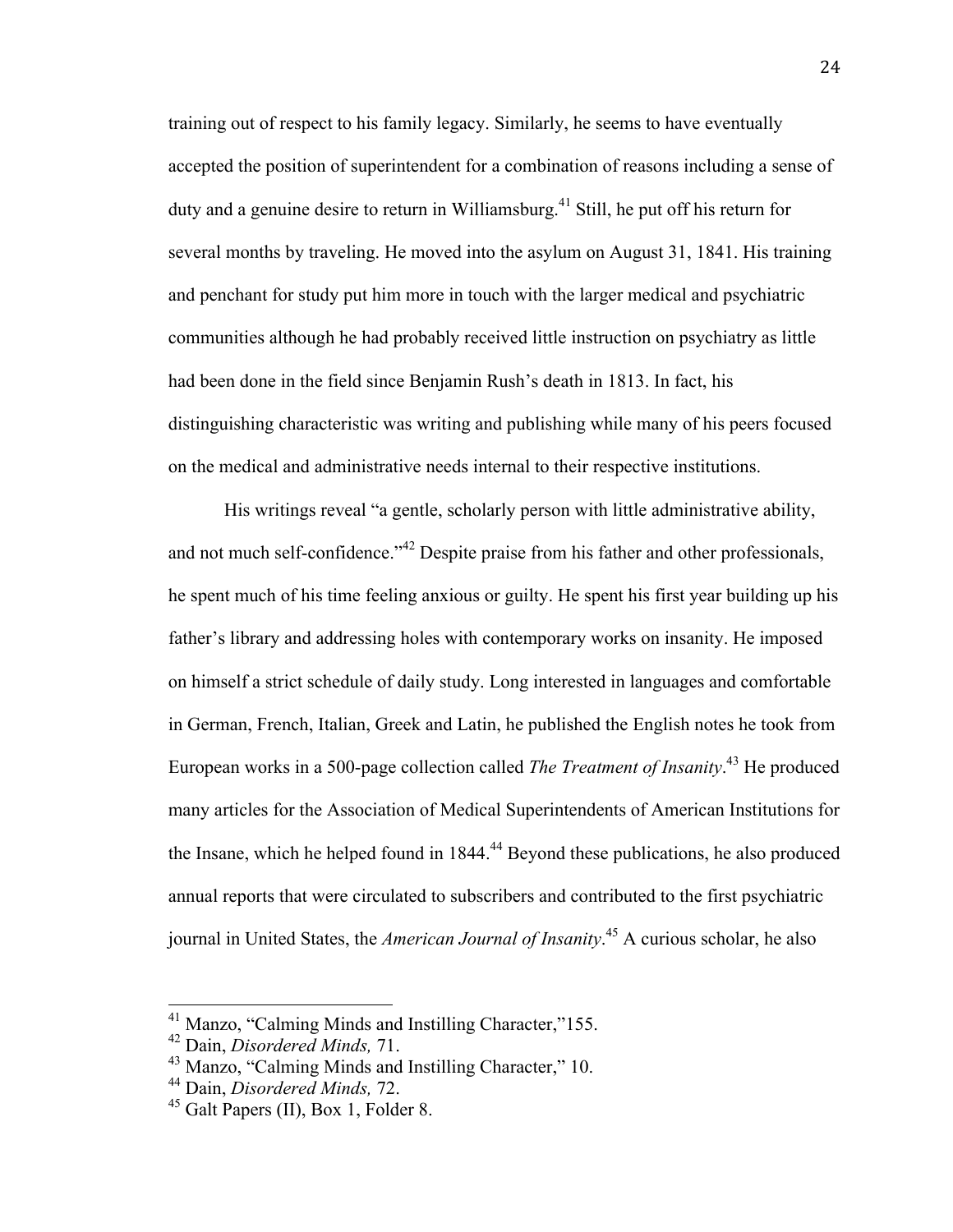wrote articles about politics, literature and biology. Although he styled himself a Jeffersonian democrat, he was "actually a conservative, pro-slavery, states rights, southern expansionist who usually preferred Whig candidates.<sup>346</sup>

Beyond his commitment to scholarship, Galt did his best to modernize the hospital and implement moral management. In her thesis about his patient library, Bettina Manzo attributes John Minson Galt II with bringing Virginia into the age of the asylum.<sup>47</sup> He was more able than his predecessors since he was required "to attend solely to the Institution to the exclusion of private practice as a physician, and any other business or employment."<sup>48</sup> The superintendent's duties involved "the general government and control of the Institution and all the inmates, as well as subordinate officers and attendants, as patients."<sup>49</sup> He must also keep "record of the name, age and resident of each patient, the time when received and when removed, whether cured or relieved, eloped or dead; and if dead from what cause, the state of the patient when received, and all important changes whither mental or bodily" as well as inform the board about patients and the general condition of the Institution "with such suggestions as to beneficial alterations as may have occurred to him."<sup>50</sup> He was in charge of all other employees and therefore also responsible for their actions. "He may at his discretion admit or reject visitors."<sup>51</sup> The superintendent also managed the medicine. Each year, he was required to give a report with "tabular view" to board so that they can update the General Assembly. Beyond these considerable responsibilities, he was also expected to

 46 Dain, *Disordered Minds,* 72.

<sup>&</sup>lt;sup>47</sup> Manzo, "Calming Minds and Instilling Character," 156.<br><sup>48</sup> Galt Papers (II), Box 1, Folder 5.

<sup>&</sup>lt;sup>49</sup> Galt Papers (II), Box 1, Folder 5.<br><sup>50</sup> Galt Papers (II), Box 1, Folder 5.<br><sup>51</sup> Galt Papers (II), Box 1, Folder 5.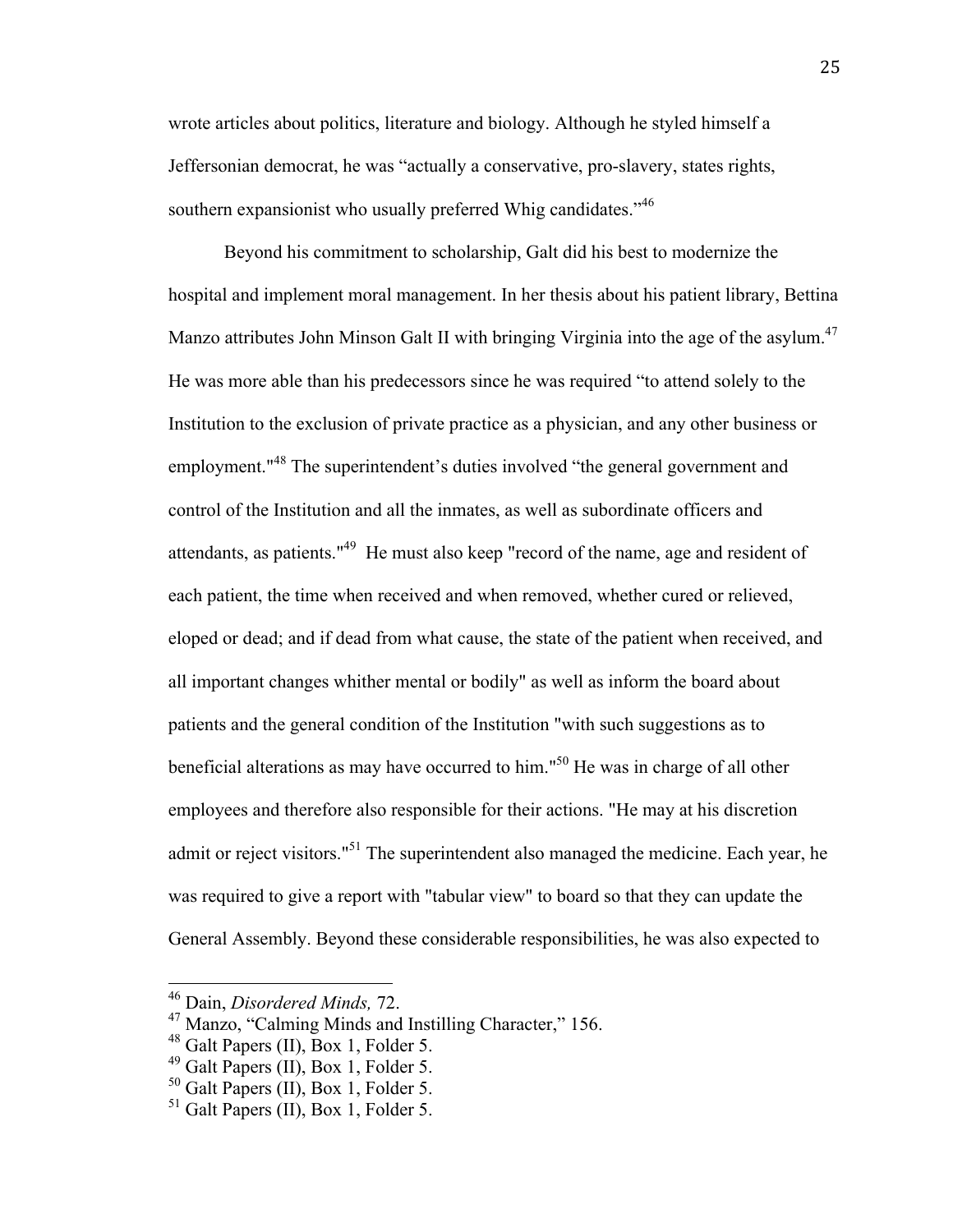attend board meetings and allowed to draw up to \$50/month from the treasurer for expenses.

As evidenced in the superintendent's job description, the lay court of directors, who still controlled admission and discharges, limited his authority. The board also controlled the hiring and wages of officials, which was especially dangerous because of the highly political nature of appointments to the board.<sup>52</sup> Despite difficulties exercising strong authority, Galt was both talented and committed to bridging the medical and nonmedical treatments into an overall positive environment. He professionalized the staff and corrected many institutional failings.

Following the example of moral management, described in his notes of a JM Cox book from 1806 as "sympathetic tenderness never to be forgotten by physician, though it should not diminish his steadiness & presence of mind", he expanded the physician's role and treatment plans to include occupation, exercise and care.<sup>53</sup> The keeper, now Philip Barbiza after a series of short serving officers, transitioned to a steward role that mostly executed the new policies including the nonmedical elements.<sup>54</sup> The staff was now more aimed at rehabilitation beyond simply safekeeping. He intended for some officials to be craftsmen that would enable the patients to work at specific occupations and designated that some workers would stay nights at the asylum so patients no longer needed to be confined to their rooms after particular hours. After visits to northern asylums, he noted admirably that "neither the term keeper nor servant has ever been known in the intercourse of attendant and patient. The latter has always been led to look upon the

 52 Galt Papers (II), Box 1, Folder 6. 53 Galt Papers (II), Box 1, Folder 5. 54 Dain, *Disordered Minds,* 75.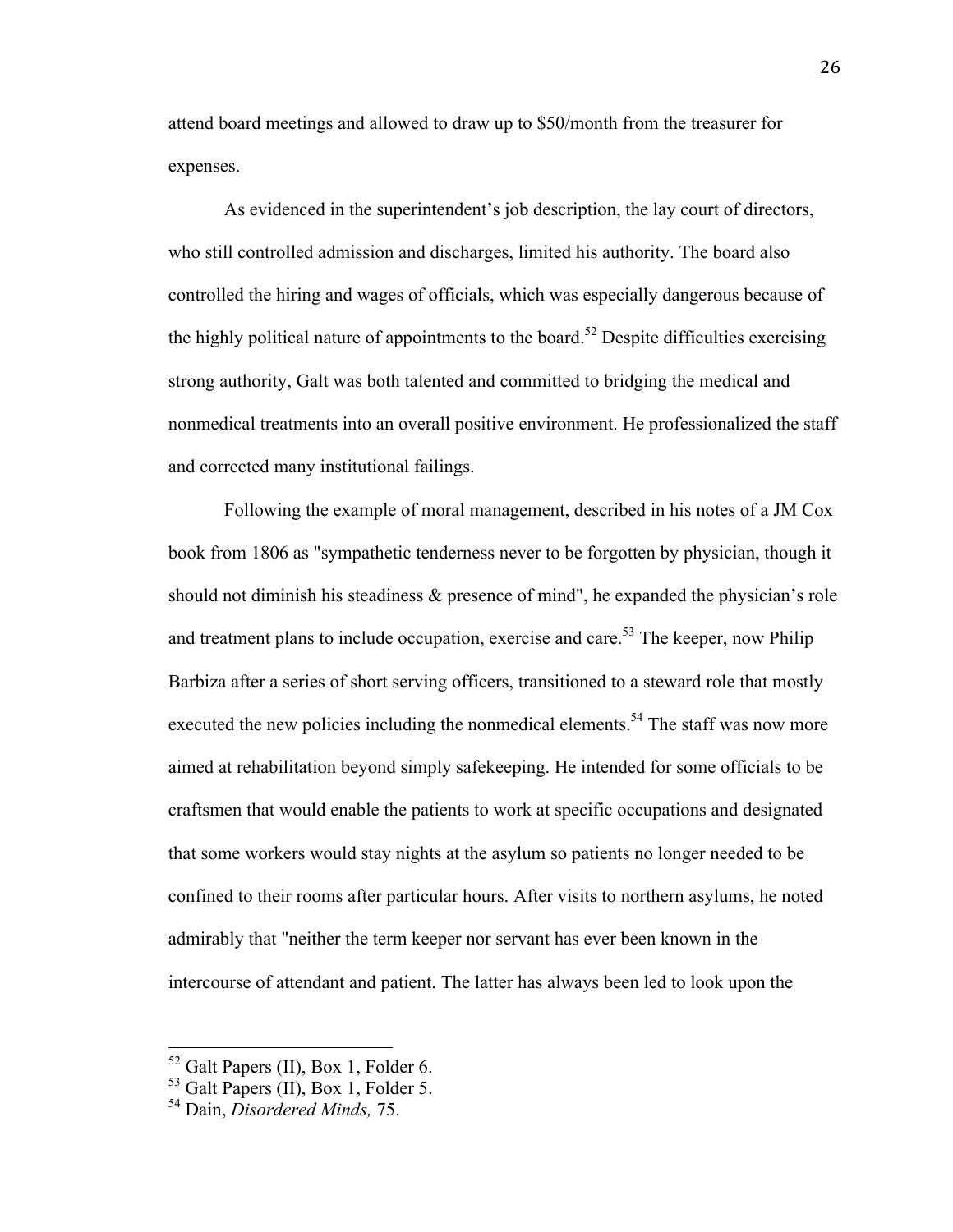former as a friend  $\&$  equal."<sup>55</sup> Different from their northern counterparts, the Williamsburg hospital hired local slaves to act as servants for the most menial tasks. Slaves were only used as attendants to the most severally affected class, where "their minds are much weakened, & their insanity incurable, [so] moral influence is not so essential."56 Racial prejudices still prevailed in the South and black workers were not trusted with keys. He noted character descriptions, such as "excellent character and good barber", "first rate", or "not so trusty", on lists of hired slaves and frequently used the same slaves year after year.<sup>57</sup> Still, slave or free, Galt desired high quality workers so he offered competitive compensation; he paid 15% over market price for hired out slaves and advertised in Norfolk, Williamsburg and Richmond.<sup>58</sup>

Racial make-up was not the only aspect of Eastern State Hospital that differed from its northern peer institutions although his northern peers certainly questioned the presence of African-Americans at the hospital.<sup>59</sup> Galt was one of the youngest superintendents and his tradition-based appointment may have also caused other superintendents to questions the legitimacy of his unique treatments, such as collecting pledges from patients not to engage in drinking or destructive behavior.<sup>60</sup> He was also deeply devoted to the South and closely tied to Virginia. While his peers moved from institution to institutions to advance their careers, Galt preferred to remain in

<sup>&</sup>lt;sup>55</sup> Galt Papers (II), Box 1, Folder 6.<br><sup>56</sup> Galt Papers (II), Box 1, Folder 6.<br><sup>57</sup> Galt Papers (II), Box 1, Folder 6.<br><sup>58</sup> Galt Papers (II), Box 1, Folder 6.<br><sup>59</sup> In addition to acting as servants, African-Americans wer asylum, as there was no separate facility. For more of Galt's opinion on the matter, see Galt Papers (II), Box 1, Folder 7.

 $^{60}$  Galt Papers (II), Box 2, Folder 14. Pledge from "Eastern Asylum Temperance Society" stating "I hereby pledge myself not to taste hereafter of any intoxicating liquor, unless expressly prescribed by a Physician."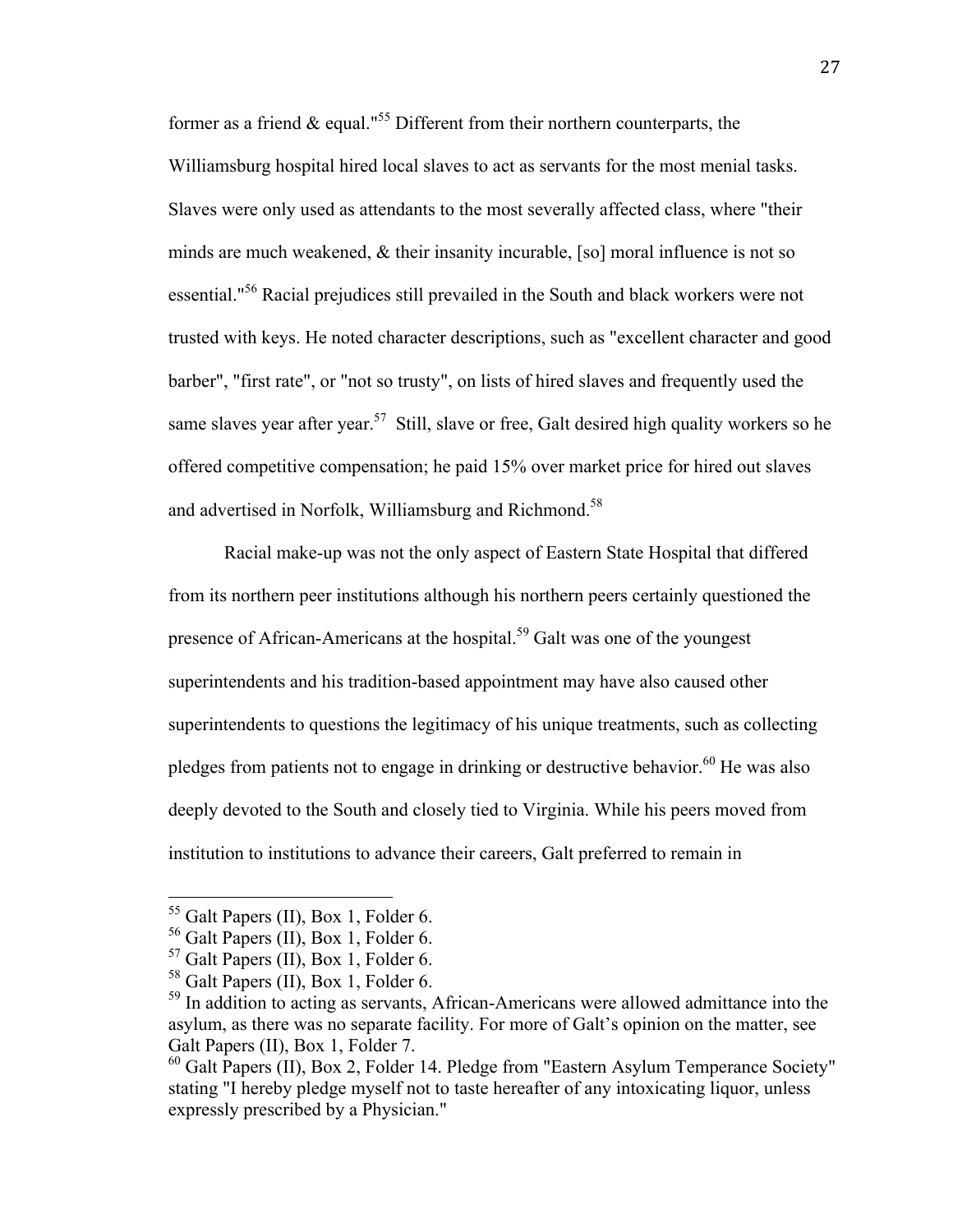Williamsburg. Although he incorporated many elements of northern asylums such as religious services, the differences would grow increasingly difficult to ignore.

John Minson Galt II's focus on "mildness and firmness" positively changed patient's daily life.<sup>61</sup> He used a modified form of non-restraint that did away with mechanical controls but retained the ability to subdue patients by whatever means deemed necessary. Believing that insane people differed from sane persons only by their deviant behavior and thoughts, he felt the insane deserved to be treated as much like the sane as possible. He also believed that patients were individuals and should receive care crafted to each person's unique needs according to their history and personality. Galt styled the asylum in a more family orientation and apparently received patients as guests in his own quarters.<sup>62</sup> Patients generally adored the superintendent and his sisters.<sup>63</sup> With increased quality of living came better quarters, more attractive surroundings, and more structured activities. In fact, Galt encouraged socialization as treatment and provided amusements such as games, books, and instruments for patient entertainment. He helped develop some of the earliest musical therapy and bibliotherapy.<sup>64</sup> He wrote at length about his patient library and, in 1854, began a series of classes. In 1859, he added a series of lectures as a means of treatment. It was for this latter series that he would write *A Lecture on Idiocy*. He also ensured that religious services were held on Sundays should patients wish to attend. Confirming this shift from a prison-like environment to a more benevolent institution, the hospital changed its name to Eastern Lunatic Asylum in 1860. It was beginning to be seen as a retreat from the fast-paced world that had caused the

 61 Dain, *Disordered Minds,* 75.

<sup>62</sup> Galt Papers (II), Box 4, Folder 46. 63 Dain, *Disordered Minds,* 85.

<sup>&</sup>lt;sup>64</sup> Galt Papers (II), Box 1, Folder 2.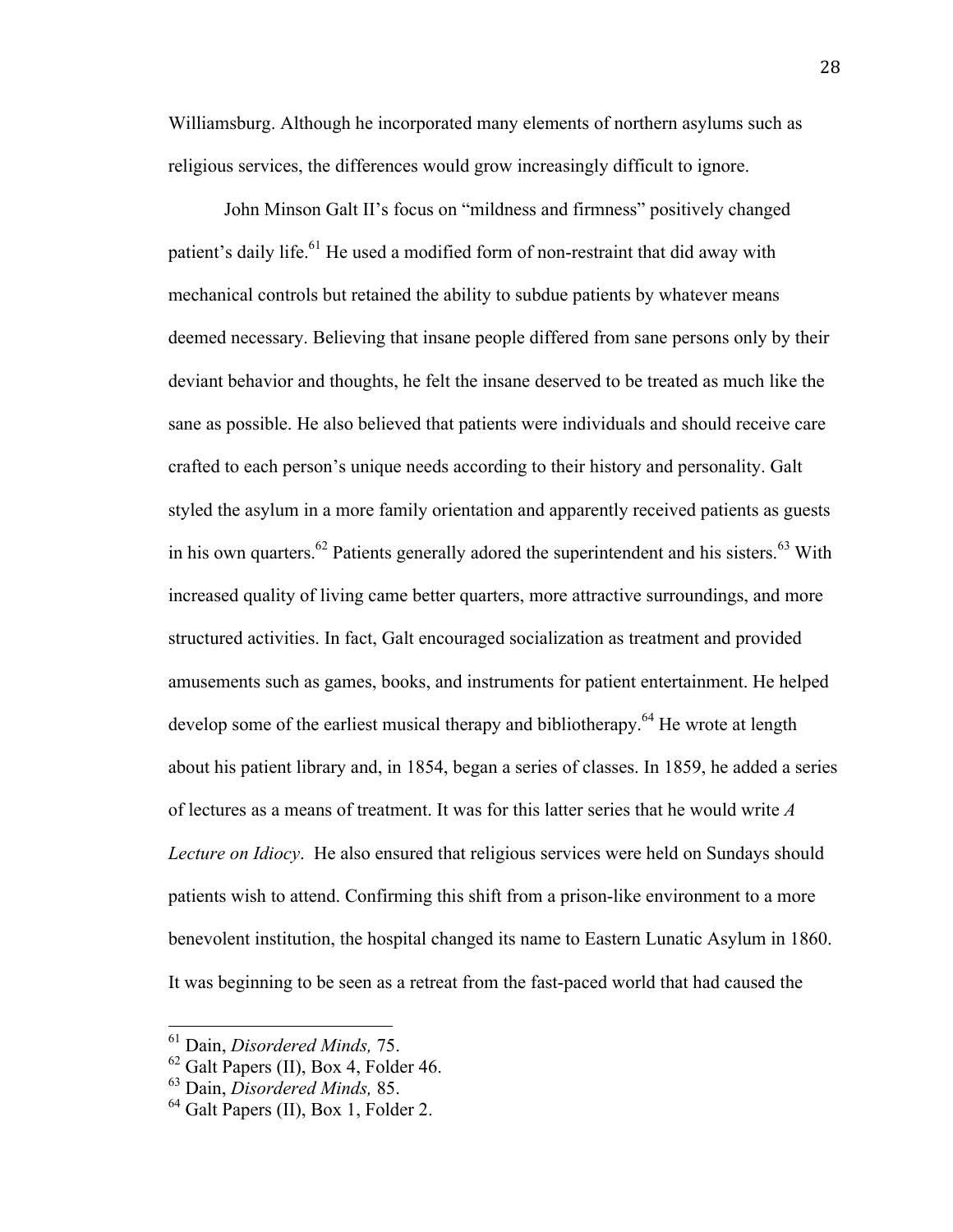mental illness. That it would become a fairly progressive institution is especially remarkable given the conservative environment of the antebellum South. It was undoubtedly influenced by the reform movements largely rejected by the surrounding community because of northern abolitionist connections.

Beyond amusements, Galt employed patients in labor "primarily as therapy, secondarily for economic benefit for hospital."<sup>65</sup> Inmates were never forced to participate but the workshops and farm proved profitable. Galt's records include many tabulations showing the clothing and bedding produced by the women as well as the produce and other goods raised by the men.<sup>66</sup> The hospital could now better market itself to a more diverse patient population. It did allow slaves and free blacks, although, except for a brief period, they were kept separate from white patients. Galt also tried to appeal to upper class white people as paying patients helped both the reputation and finances of the hospital. Positive changes, noted as early as four years into his tenure, helped motivate Galt to plan enlargements to better utilize asylum's resources

Throughout his term, Galt remained fascinated by scholarly accounts of mental illness and related subjects. Very well read with both extensive patient and private libraries, Galt chose to begin his *Lecture on Idiocy* with a quote from Shelley. Beyond his reading, Galt traveled to other institutions to observe successful practices. As early as 1843, on a trip to Philadelphia to inquire about publishing his father's work, he visited nine institutions. He incorporated what he learned from books and these trips with his own ideas. Most of his knowledge came from his own experience and observations. For example, in his position as superintendent, Galt fielded applications from potential

 65 Dain, *Disordered Minds,* 90.

<sup>66</sup> Galt Papers (II), Box 1, Folders 5-6.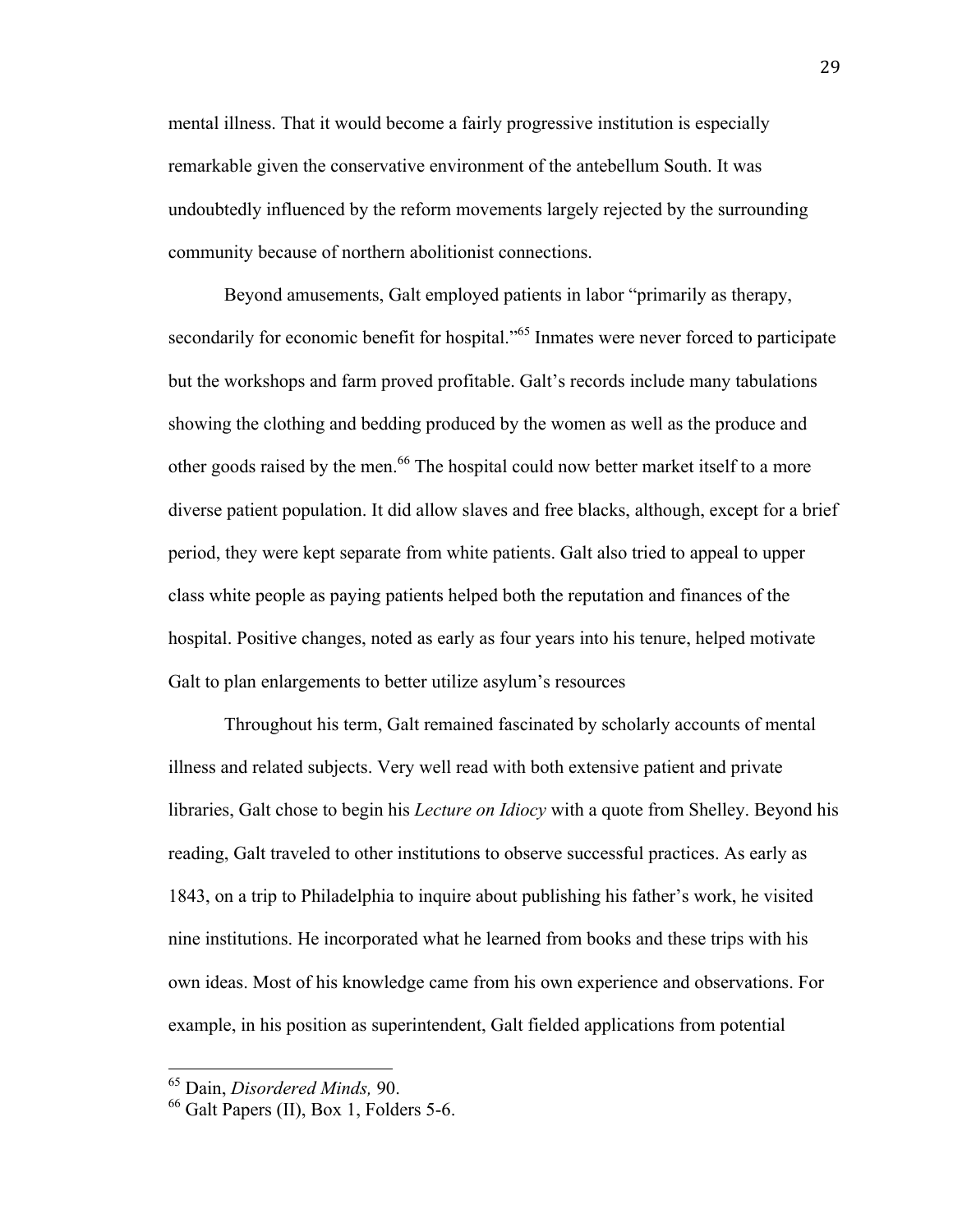applicants to ensure that they were appropriate candidates for treatment. He developed a questionnaire for the family or friends to complete upon application that detailed the history of the illness as well as specific incidences or past treatments. He combined this intake survey with his own notes to comprise the patient record.<sup> $67$ </sup> It is because of this procedure that we have a rare glance into the specifics of one particular case of mental disability.

Noble Richard was an 18 year old from Loudon County, Virginia when he was brought to the asylum on February  $19<sup>th</sup>$ , 1844. A little more than a month later, on March  $31<sup>st</sup>$ , he would be discharged as "idiotic" and therefore not an eligible candidate for treatment at Eastern Lunatic Asylum. The notes from his month in the asylum reveal both similarities and dissimilarities from the modern experience with cognitive disability. Like many people with disabilities throughout history, Noble's differences were first noticed when he was around eight years old and "singular in his habits, differing from any other children manifesting little or no disposition to play or associate with them."<sup>68</sup> Mostly

 $67$  Galt Papers (II), Box 1, Folder 9. A version of the intake questionnaire from 1852 shows the information that was perceived as potentially useful for treatment: "QUERIES 1. What is the patient's age and, where born? 2. Is he married? If so, how many children has he? 3. What are his habits, occupations and reputed property? 4. How long since indications of insanity appeared? 5. What were these indications? 6. Does the disease appear to increase? 7. Are there periodical exacerbations? Any lucid intervals, and of what duration? 8. Is his derangement evinced on one or several subjects? What are they? 9. What is the supposed cause of his disease? 10. What changes in his bodily condition since the attack? 11. Has there been a former attack? When and of what duration? 12. Has he shewn any disposition to commit violence to himself or others? 13. Whether any, and what restraint has been imposed on him? 14. If any, what connexions of his have been insane? Were his parents or grand-parents blood relations? If so in what degree? 15. Has he had any bodily disease, from suppression of evacuations, eruptions, sores, injuries, or the like, and what is its history? 16. What curative means have been pursued, and their effect, and especially if depleting remedies, and to what extent have been used?" <sup>68</sup> Galt Papers (I), Special Collections Research Center, Swem Library, College of William and Mary, Box 20, Folder 120.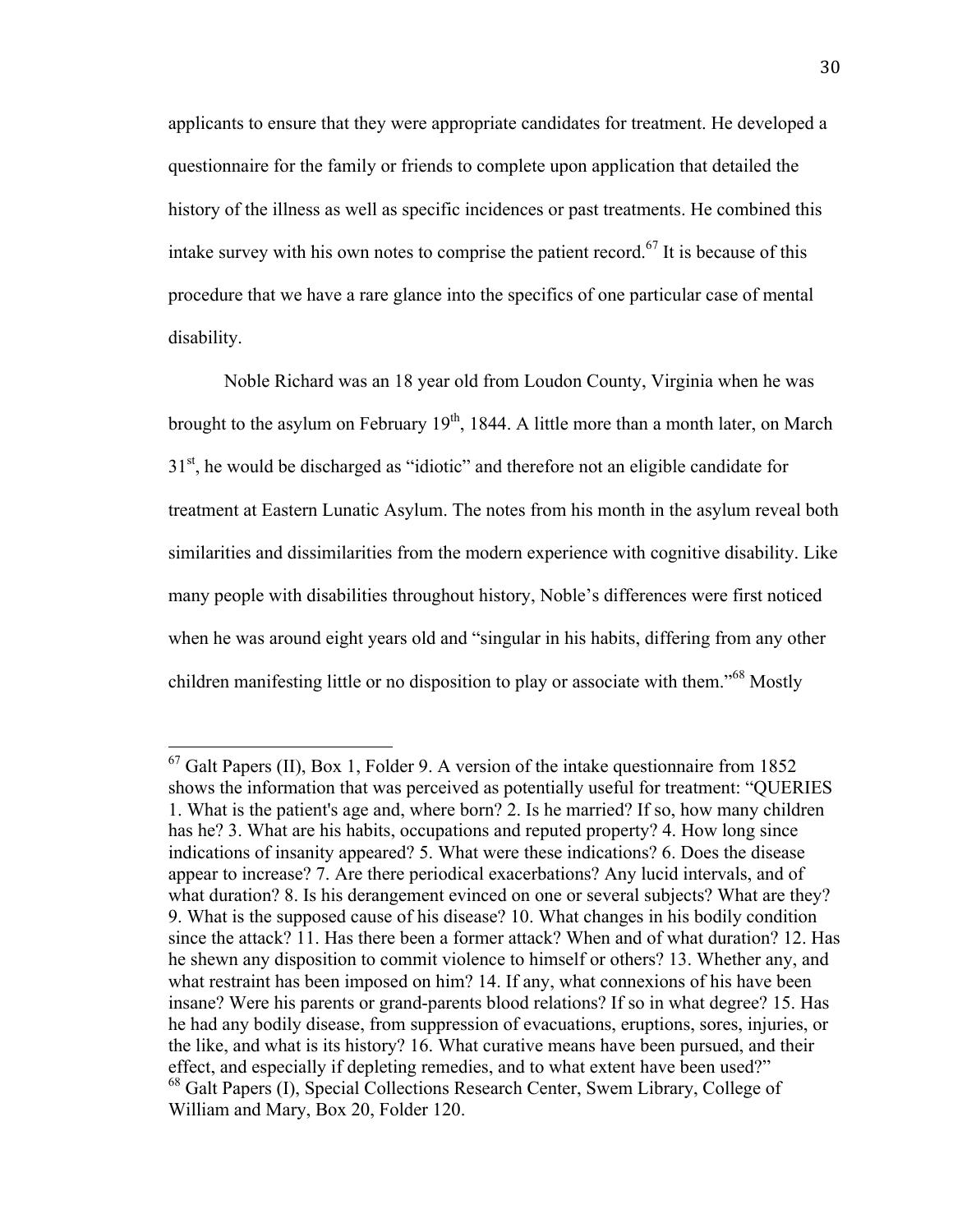calm with sporadic outbursts, he had "generally eaten at table… and been treated and attended to as the other children." He had generally been in good health and took no medicines regularly. He had been bled once but it had no clear impact on his disease so was not attempted again. The application to the asylum came after two years when his "ungovernable" intervals had been more frequent and occasionally violent. He actually was first placed in the County Jail but the confinement seemed to worsen his condition or at least, produced more violent outbursts. The report states that he had stopped using the privy and instead "now uses the floor and sometimes…his clothes." With his behavior at the jail, a committee determined him a fit subject for the lunatic asylum. This concern was amplified because Noble was entitled to "1/4 of 7 or 800\$, which was left his mother by Philip Fry deceased, but which is likely to be strongly contested," especially if he was determined to be without reason. During his month at the asylum, Galt records "no change" and, although Noble "is cleanly and will work," he discharges him as "evidently idiotic" and therefore, not belonging in the insane asylum after all. $69$ 

"Galt, isolated in Williamsburg, had to depend mainly upon his library, travel, correspondence, and clinical experience."70 From these sources, he developed a realistic and flexible approach to treatment. He also attempted to contribute to the field, gathering and releasing superficial statistics on supposed causes. For example, comparing the admission data from multiple institutions, he determined "the general fact, that hot weather is that in which the inmates of our asyla are found to be most excitable."<sup>71</sup> Galt believed insanity was a single disorder with multiple degrees. The cause could be

 <sup>69</sup> Galt Papers (I), Box 20, Folder 120. 70 Dain, *Disordered Minds,* 73.

<sup>71</sup> Galt Papers (II), Box 1, Folder 6.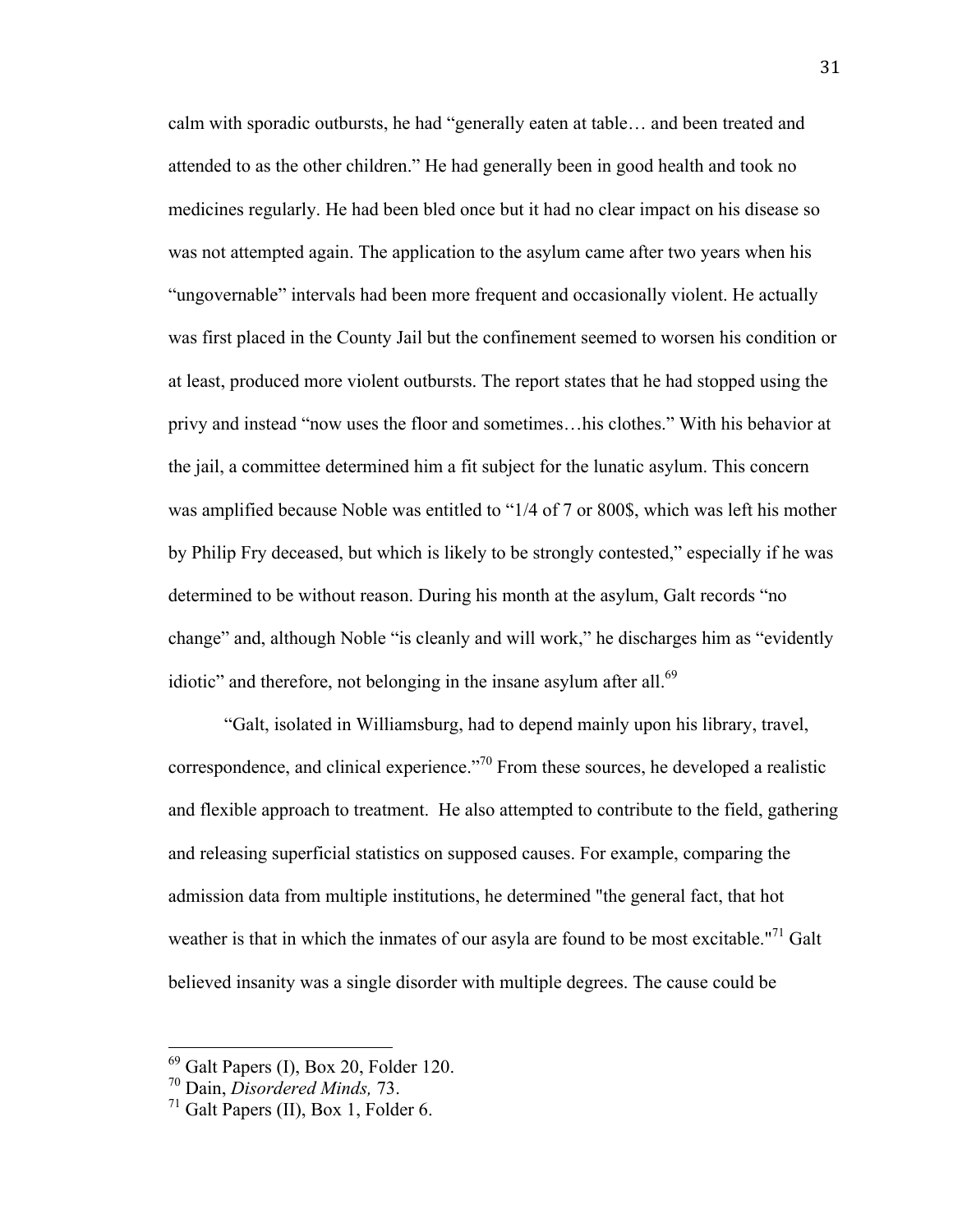predisposing or exciting. Predisposing causes were the physical or social conditions that could be ignited by a temporary but potent exciting cause. Still, the cause of insanity was often difficult to determine because it frequently grew from "secret sorrows."<sup>72</sup> Recognizing the emotional and psychosocial component, Galt came to value therapy over his father's emphasis on medicine. He still relied on medicines such as opium and other narcotics to calm patients but placed more emphasis on moral management's environmental factors, especially for chronic cases.<sup>73</sup>

Always curious, Galt would ask recovered patients to explain their experiences. He worked, unsuccessfully, to understand the condition for his entire professional life, calling insanity "an awful mystery." He was not afraid to veer from traditional treatments to better understand or treat insanity. In his efforts to determine the cause, he suggested asking patients' kin at time of admission for permission to perform an autopsy in the event of death to facilitate post mortem studies of brain. Because Eastern State was still small and had obviously needed major reforms, he was usually allowed to try his ideas of various treatment models provided they were not too costly. For example, following his belief that the insane were similar as the sane, Galt allowed more contact with sane people on the premise that more contact would facilitate faster recovery. Along these lines, quality employees were important to help overcome delusions.<sup>74</sup> Galt also welcomed visitors to the asylum. Students from William and Mary would often come observe the patients, sometimes for entertainment. But visitors even came from far away. The reformer Dorothea Dix, whom Galt calls "the distinguished friend of the insane,"

<sup>&</sup>lt;sup>72</sup> Dain, *Disordered Minds*, 76.<br><sup>73</sup> Galt Papers (II), Box 1, Folder 9.

 $74$  Galt Papers (II), Box 2, Folder 12.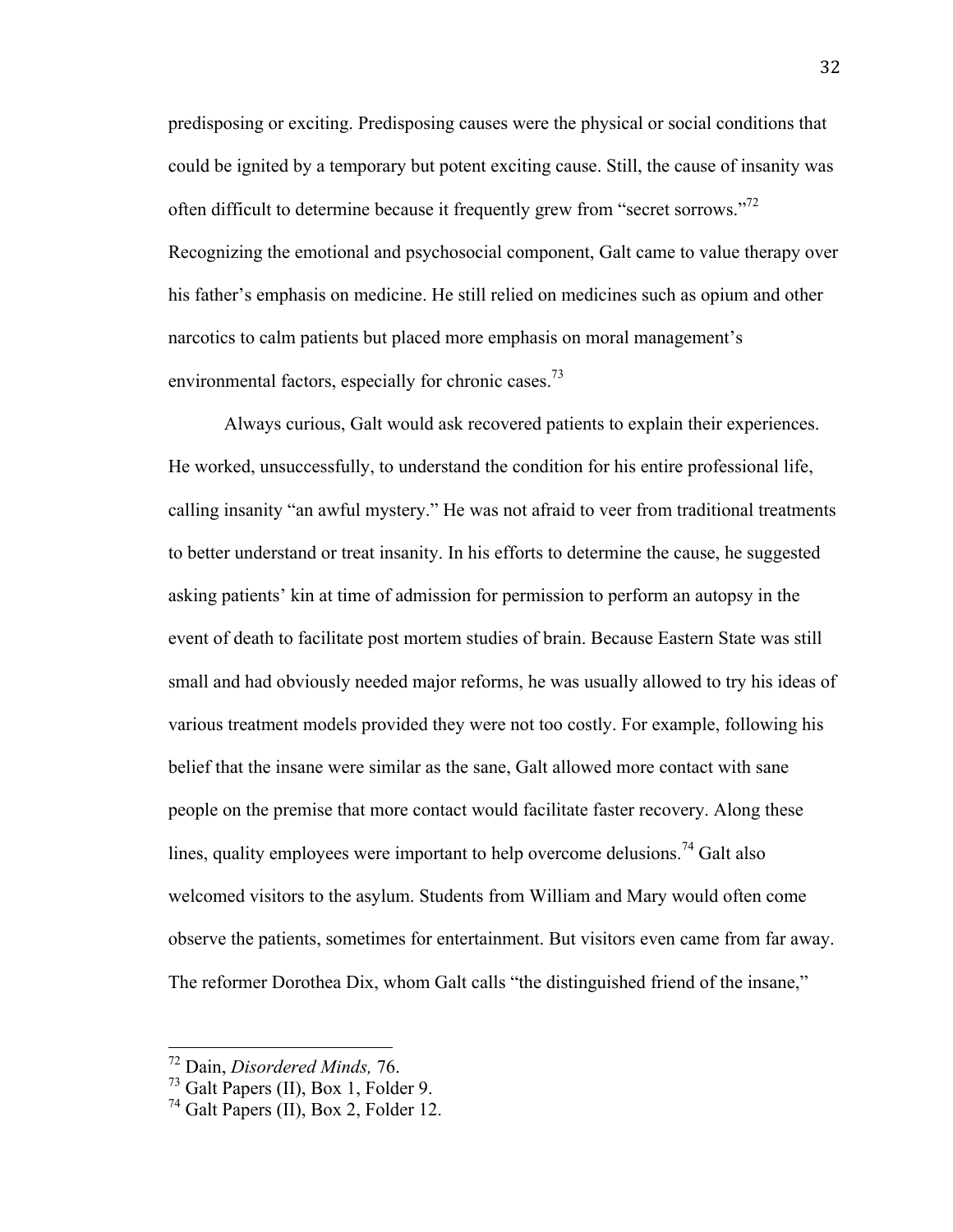developed a personal relationship with the Galt family on periodic visits and sent gifts to the patients.<sup>75</sup> Patients were allowed to wander mostly freely until an 1851 law restricted movement and a wall was erected for better patient control. This is just one example of how the oft-shifting attitude of care vs. control mentioned in the historical background impacted the Williamsburg asylum.

In addition to his modernizations, Galt's tenure was characterized by his struggle with the Western State Hospital. Built in Staunton in 1825 to serve patients west of the Blue Ridge Mountains and therefore cut down on travel costs, the second hospital was able to have more selective admissions standards from the beginning. Only choosing to admit the most likely to recover, their cure rates exceeded Williamsburg. In the same law that created John Minson Galt II's superintendent position, the legislature attempted to address the issues between the two and, instead of following the former dividing line of the Blue Ridge Mountains, authorities were now required to apply to the nearest asylum and if denied, then apply to the other. Galt's papers are littered with patients requesting vacancies in Eastern State after denied applications to Western. The Staunton superintendent Stribling was able to appeal to upper class individuals by offering preferential treatment.<sup>76</sup> Galt's attempts to do the same never met with the same success. He admitted that Eastern State was falling behind other institutions and kept working to remedy the situation. One idea, following the theory that the hospital itself might be hindering care, suggested community-based care modeled off the St. Anne farm system in France. This was never implemented, perhaps because it implicitly criticized the

 <sup>75</sup> Galt Papers (II), Box 4, Folder 47. 76 Dain, *Disordered Minds,* 107.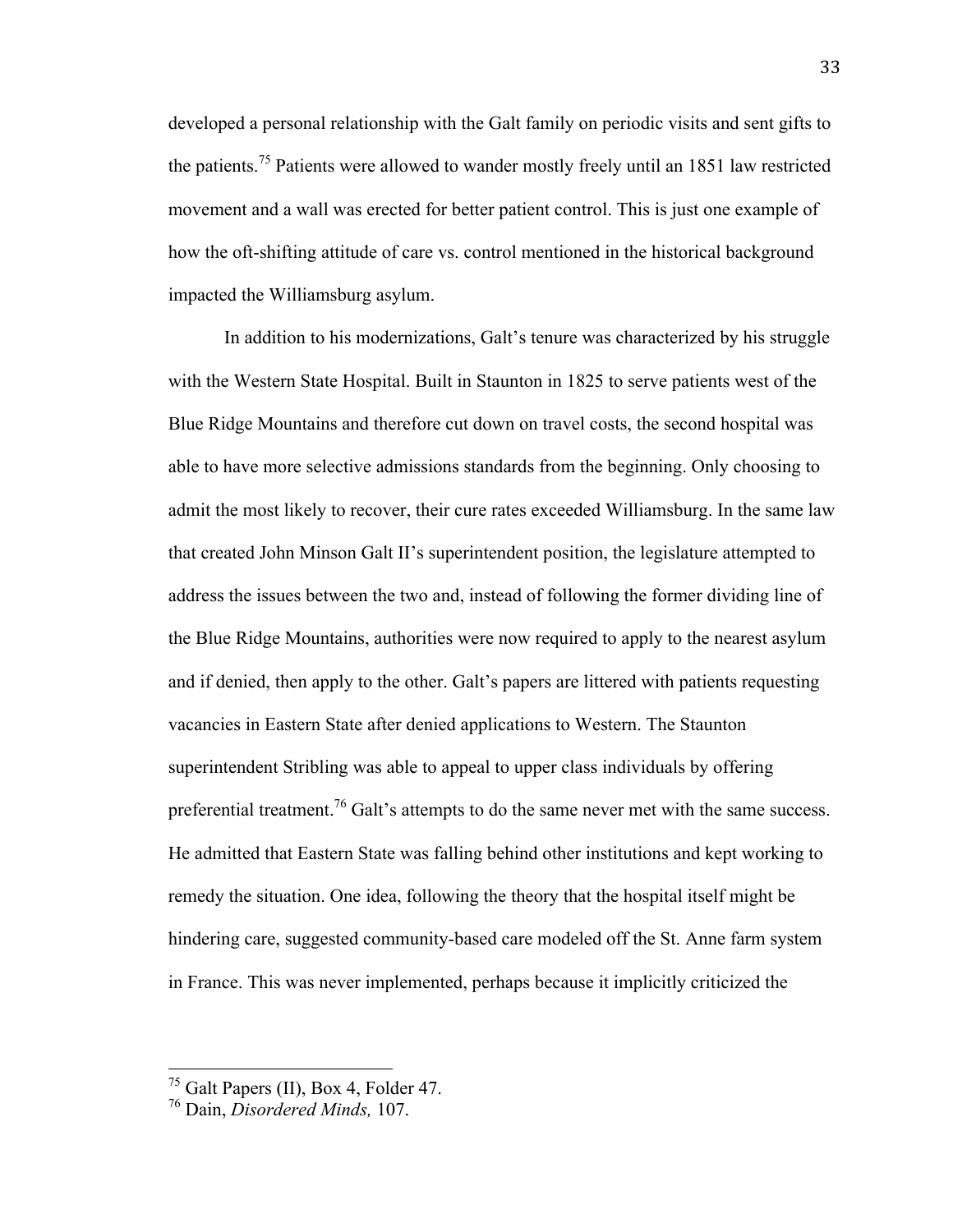current system. Still, it resembles later priorities in special needs policy that each person be kept in the least restrictive condition available based on his or her unique condition.

As the decades progressed, the optimistic attitude of potential improvement began to wan. The two asylums began to cooperate better but still faced admission discrepancies. Galt continued to struggle as an administrator, frequently at odds with the board and battling staff problems such as alcoholism. Miss Dix noted these administrative problems on one of her visits. The board itself faced turmoil as the nowmajority Democrats desired representation and shook up the traditionally politically appointed system. This was just one way that national politics leaked into local affairs and contributed to the lowering of the hospital's reputation and to the erosion of the atmosphere of hope and confidence so necessary to a hospital that sought to be more than merely custodial.<sup>77</sup> By the 1850s, life at the hospital had become increasingly monotonous. "Galt- reserved, introspective, anxious, gentle, bookish, somewhat hypochondriacal - lacked the leadership qualities usually associated with a good administrator notwithstanding his considerable intellectual powers, excellent character, and talents as a psychiatrist."<sup>78</sup> He never married and spent his entire adult life at the Asylum. Presumably, he was caught into political crosshairs as he was selected for both Williamsburg mayor and magistrate, although he never served. Of course, the local political conflicts of Williamsburg and administrative problems within the asylum would pale in comparison to the national crises on the horizon.

#### **John Minson Galt II's** *Lecture*

 77 Dain, *Disordered Minds,* 161.

<sup>78</sup> Dain, *Disordered Minds,* 142.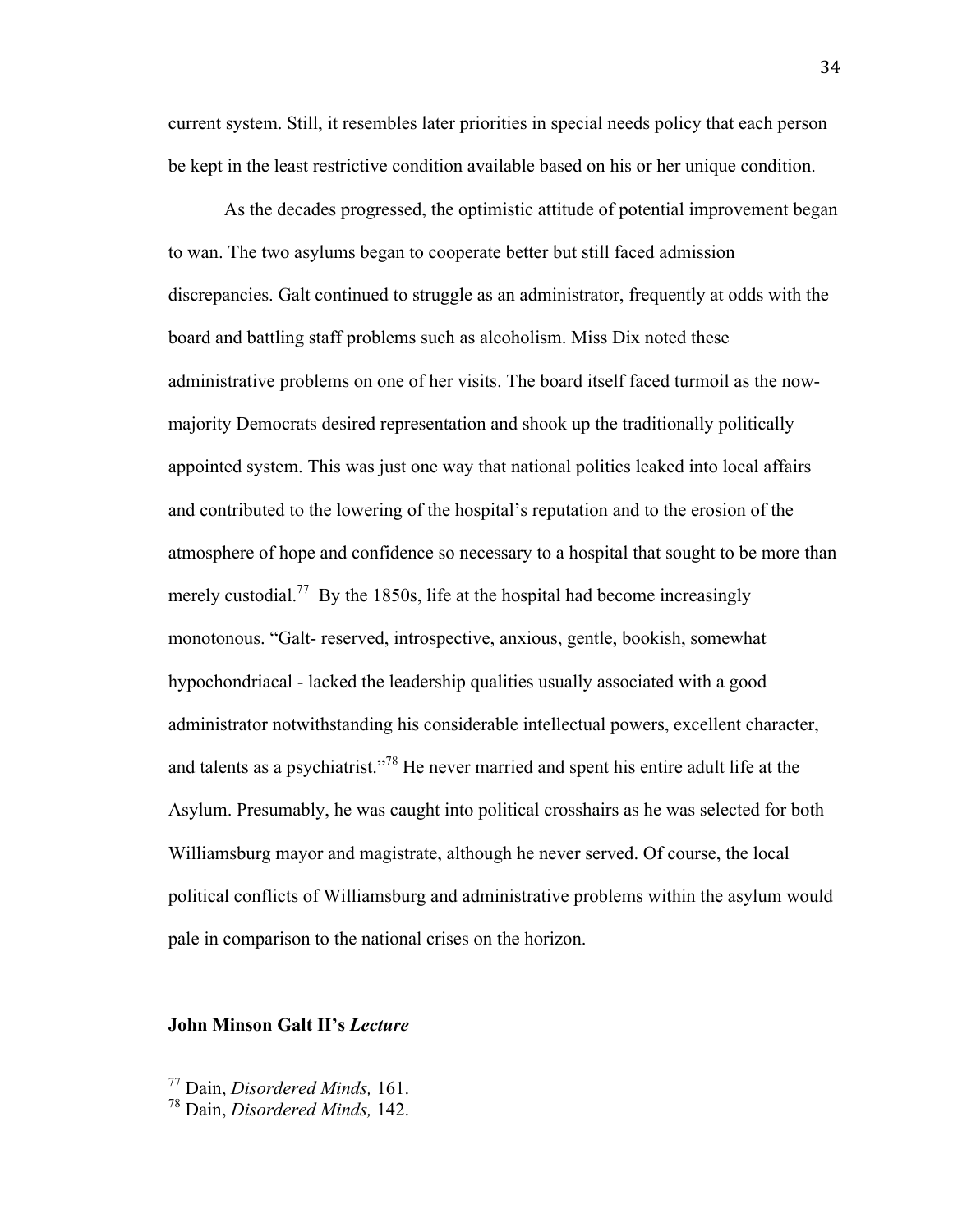In his position as superintendent of Eastern Lunatic Asylum, John Minson Galt II published *A Lecture on Idiocy* in Richmond, Virginia in 1859 under the Enquirer Book and Job Office. Thomas Ritchie had founded *The Enquirer* in 1804, making it the oldest newspaper in Virginia. In Galt's time, Richmond hosted several semiweekly newspapers representing various political leanings. *The Enquirer* evolved from Jeffersonian to Jacksonian Democratic ideals. John Minson II received it along with two other Richmond papers while studying in Philadelphia. His lecture would be published in 1859 during the transition between Ritchie's death in 1854 and the purchase of the franchise by elite Democrats who added their names, Tyler, Wise, Allegre and Smith, to publication information afterwards. The press published a variety of texts, including a sermon on Christian education in the same year as Galt's lecture. The Enquirer Book and Job Office would go on to publish several early Confederate States of America (CSA) documents until, in 1862, the Southern government chose another printer. The paper would also come to be known as another arm of the CSA, supporting the administration throughout the war<sup>79</sup>

Galt's address was initially offered as part of a course of lectures for treatment in the asylum. Recently introduced at Eastern State, the concept of a lecture series was based on successful attempts at institutions in Scotland and America. Patients would hear the lecture delivered although after its publication, Galt surely intended a larger audience. He was relatively well known as a mental health professional and his reports circulated to dozens of subscribers each year. Presumably, his short treatise on cognitive disability

 $79$  Ted Tunnell, "Confederate Newspapers in Virginia During the Civil War," *Encyclopedia Virginia* (May 2011),

http://www.EncyclopediaVirginia.org/Newspapers in Virginia During the Civil War Confederate>.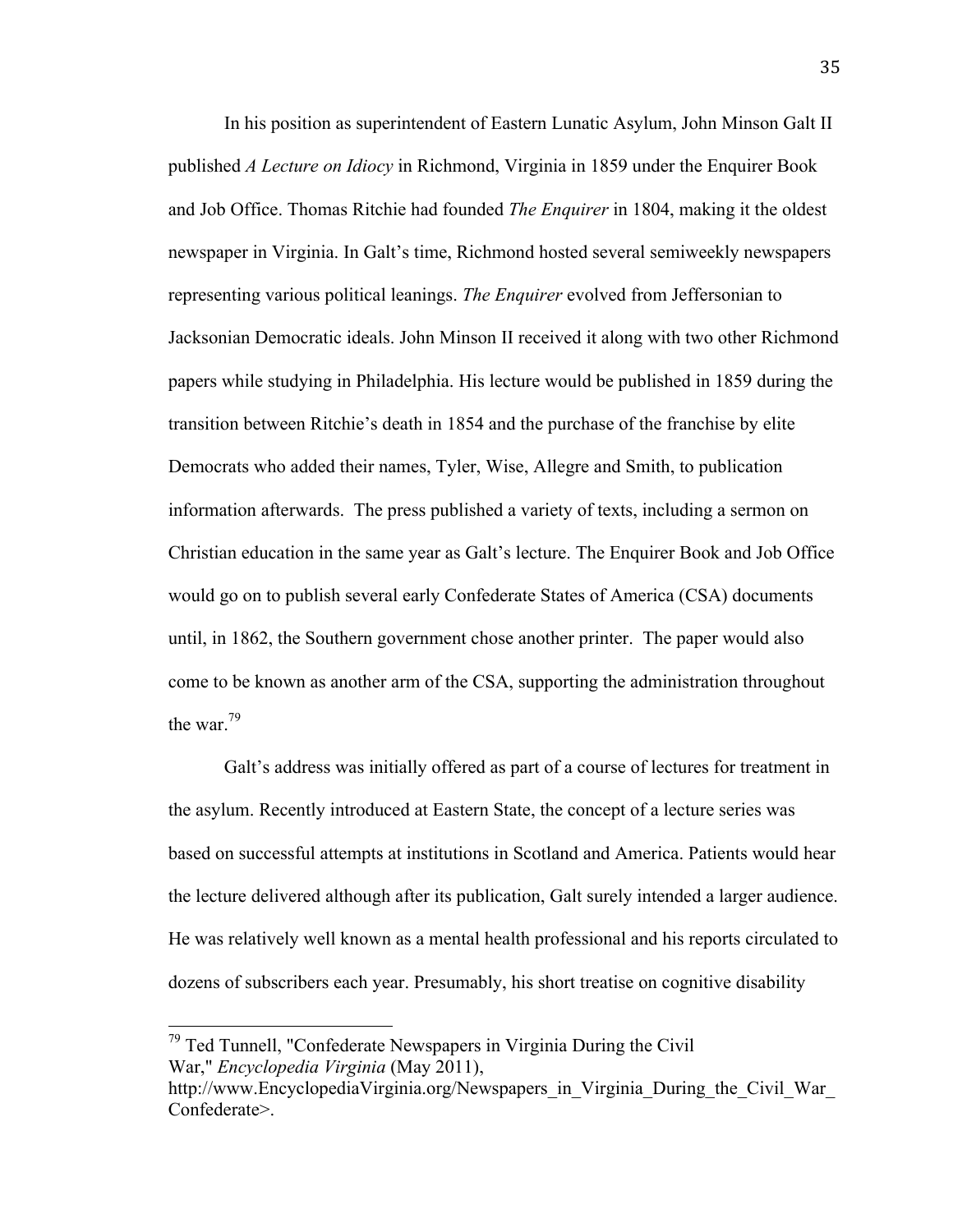would also appeal to these readers. Within his lecture, Galt traces the development of understandings of cognitive disability as well as specific examples to show the necessity, utility and success of institutions for the mentally disabled. He presents international evidence alongside domestic details.

Opening with a quote from Shelley about the grandeur of Rome, Galt situates his comments in the larger scheme of human accomplishment while passing judgments about the morality of such actions. Beyond showing his own intelligence through his knowledge of literature and foreign events, Galt also reveals his particular bias talking about moral bearing of Rome's ruins. Although they are grand evidence of human capacity, they call to mind gladiators and pagan rituals which are not admirable. "The hope of future noble efforts in a better direction is thus educed from works, which in themselves are only dreary tokens of man's errors."<sup>80</sup> Rome itself is a picture of human ability although it is an immoral legacy. In this, Galt uses Rome as the grandest example of all the great empires. Each monument in the city reveals the extent of the domain. "Yet in the very pride of the unsurpassable grandeur, which Rome here exhibits, lies the depths of her weakness in character, when compared to the nations of the present day."<sup>81</sup>

Turning his attention to his own nation, Galt compares his present America to the Rome he has just described. There are still "godlike men" and "illustrious deeds on the historic page" but it is likewise characterized by prominent faults with "compensating virtues."82 America's influence has also expanded beyond its borders. The United States may not have the public monuments of Rome but it did boast a system of public

 80 Galt, *A Lecture on Idiocy,* 5.

<sup>81</sup> Galt, *A Lecture on Idiocy,* 17.

<sup>82</sup> Galt, *A Lecture on Idiocy,* 8.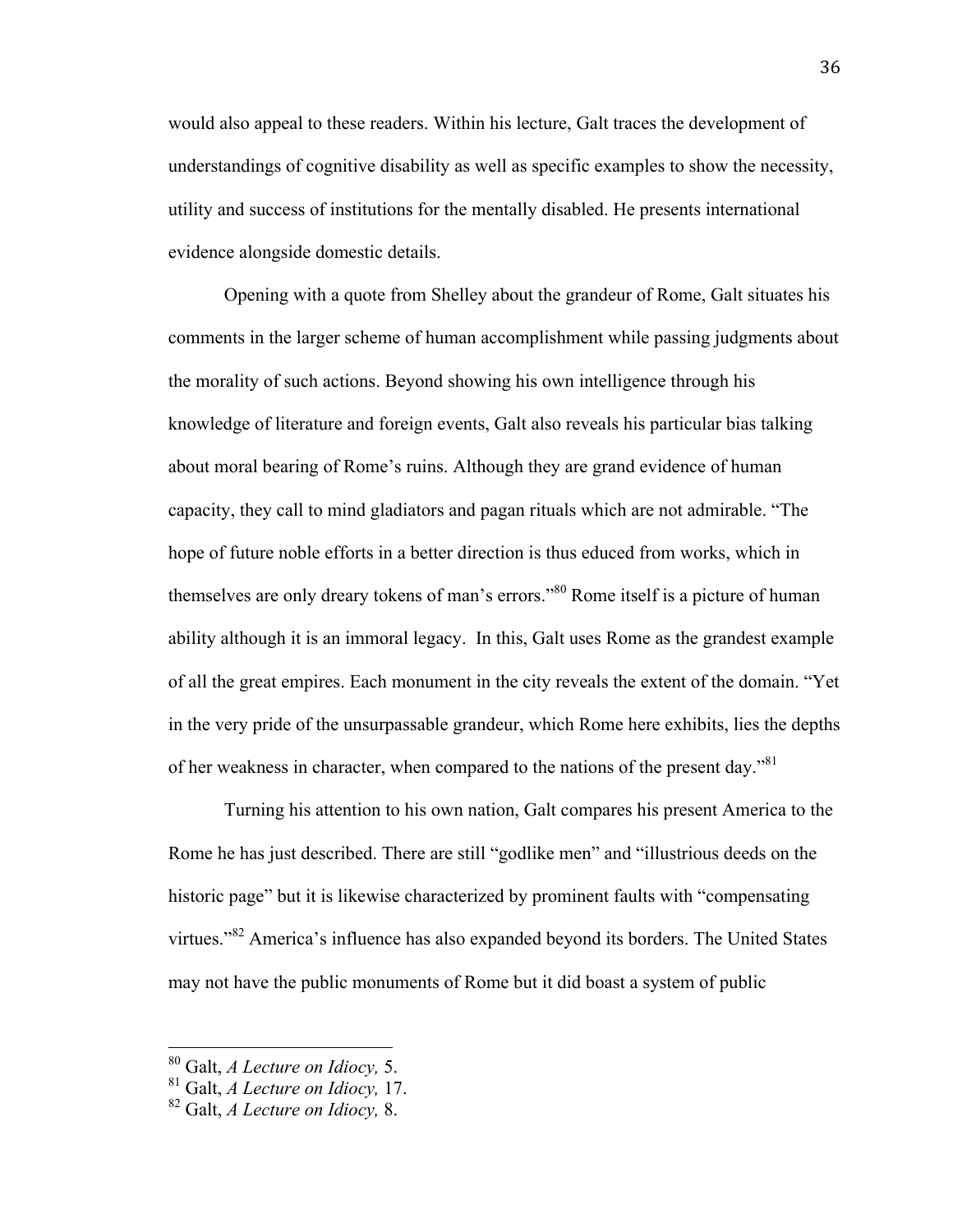institutions "which Rome… never reached, or even had the soul to aspire to."83 Galt cites that almost every state in the Union had provided aid to the three classes with most demand for public aid; first, the insane and then the blind and deaf-mute. He clarifies that the latter group received services because their mental capacity seemed clouded, as there was understood to be a close connection between the senses and mind. Galt proclaims that when placed in an asylum, these individuals came to life like new.

Taking his audience on a trip across Europe, Galt moves his focus from Rome to Switzerland. In Rome, a traveler finds historical artifacts and architecture reminding him of the grand human history. In Switzerland, he finds peaks coated by pure snow with "an ethereal radiance that seems rather like a land of magic than plain reality."84 Galt says that those who compare Southwestern Virginia or Eastern Tennessee to Switzerland in America forget the essential Swiss characteristics of running water, snow and high altitudes. It is nestled in these incomparable Swiss Alps that Mount Abendberg is situated, 3000 feet above sea level and far above the town Interlochen.

Mount Abendberg, "a plain but convenient hospice," offered provision for a fourth class of the mentally afflicted.<sup>85</sup> Galt points out that this also separates modern day from ancient precedents. Once Galt has described the environment, he introduces the man behind the institutions, Dr. Guggenbuhl, and his interest in cretins. Dr. Guggenbuhl pioneered many of the treatments and policies that influenced later work with the mentally disabled. His particular interest was cretinism but it was understood that his findings could apply to anyone with a mental disability. He did not believe the

 83 Galt, *A Lecture on Idiocy,* 8.

<sup>84</sup> Galt, *A Lecture on Idiocy,* 10.

<sup>85</sup> Galt, *A Lecture on Idiocy,* 11.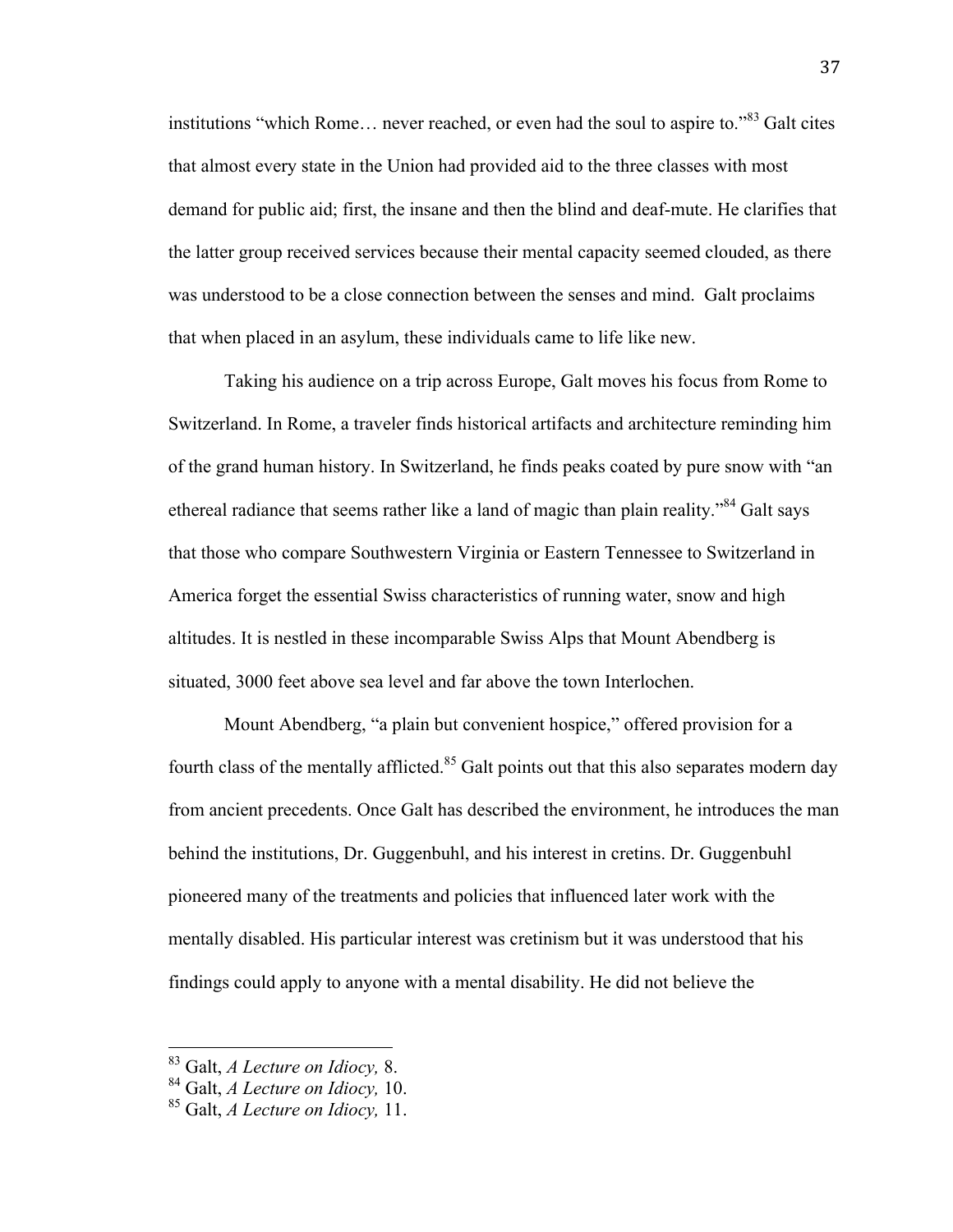assumption that children with mental disability could not be reached. This opinion was so widespread that there was really no literature on potential remedial techniques.

Guggenbuhl perceived that, in order to make any progress in the field, there needed to be both scientific research and personal investment from talented, dedicated individuals. He committed his life to attempting successful cures and prevention.<sup>86</sup> Contemporaries called his major experiment with residential care at Abendberg a "labor of love."<sup>87</sup> Giving up a general private practice, Guggenbuhl followed what he felt to be his God-given mission. His work was controversial but, despite outspoken critics, he managed to find influential friends who donated their resources and support to the enterprise dedicated to reach and improve cretins.

Cretins were "idiotic from birth" and the condition had certain physical cues. Professionals at the time estimated that five percent of the population was afflicted. Cretinism would eventually be understood as a thyroid condition and Galt writes that it often occurred in the children of people with goitres, or swelled thyroids. It was believed to come from a child's parents and Galt even says that it could be a consequence of Valois women marrying Savoyard men. Others thought that the condition was a result of an iodine deficiency caused by drinking snow-water. Guggenbuhl adds close, confined, humid and dirty living situations to the list of potential causes. Perhaps combining these theories, professionals thought that cretinism was localized to marshy areas near mountains. It was thought that it could not exist over 3000 feet above sea level, which is probably why Guggenbuhl chose the location of Mount Abendberg to rise beyond that mark. Theories at the time also held that people absorbed oxygen better at that height.

 86 Kanner, *A History of the Care and Study of the Mentally Retarded,* 22.

<sup>87</sup> Kanner, *A History of the Care and Study of the Mentally Retarded,* 22.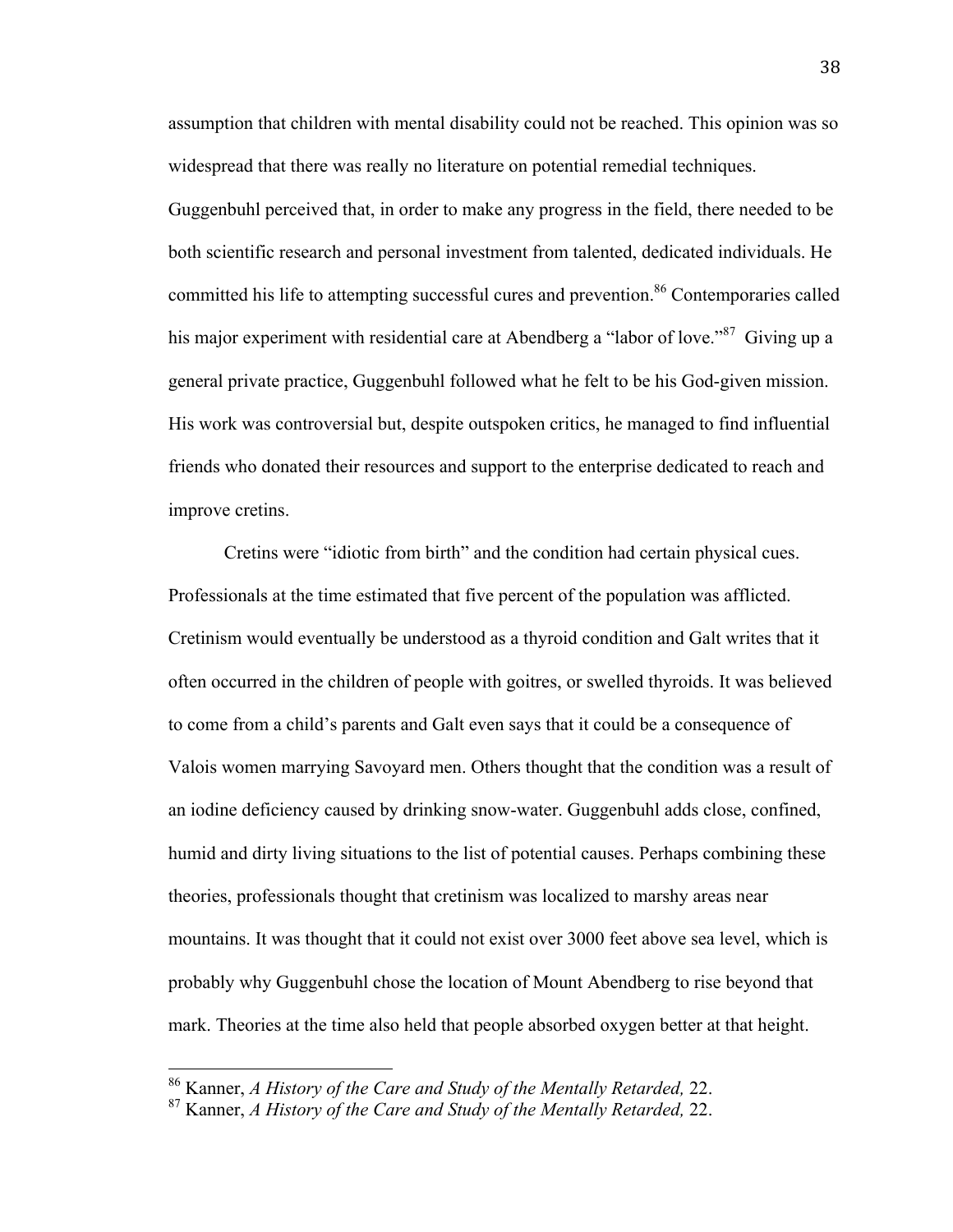Beyond the altitude, Guggenbuhl treated the serene environment as a treatment method as well. Good patient care required direct exposure to air and sunshine.

Guggenbuhl included many treatments in his patient's regimens. The program was designed to address physical development and then teach more abstract things. First, he acted upon the patient's system with iodine, cod liver oil, electric chocks, baths and particular diet or exercise. Daily physical exercise was paired with mental gymnastics "according to the powers of each little scholar."88 Guggenbuhl's successors in the field would also extol the success of individualized plans. He excited the senses with colors, painting and music. Moving beyond the body, Guggenbuhl also focused on clear and articulate speech. Galt recounts that, since coming into the asylum, all of the patients except for one blind student, had essentially learned to read and write. Like Galt, he believed that those with mental disability were more similar than dissimilar to other people and therefore reacted to the same stimulations and contact with normally developing peers. Designed with a particular cretin population, Guggenbuhl's techniques would be generalized for use with "idiots."

Galt seems to draw most of his information about Mount Abendberg from an article by Mr. J. Hutchinson in the *Medical Times and Gazette*. Despite initial ridicule, the asylum's success gained lots of attention and some high-powered admirers. The Countess of Hahn Hahn even sponsored a child in the asylum after bringing her own daughter there too late to successfully receive treatment. Galt points out here that, like insanity, there is a particular age or duration in which treatment is most effective.

 88 Galt, *A Lecture on Idiocy,* 14.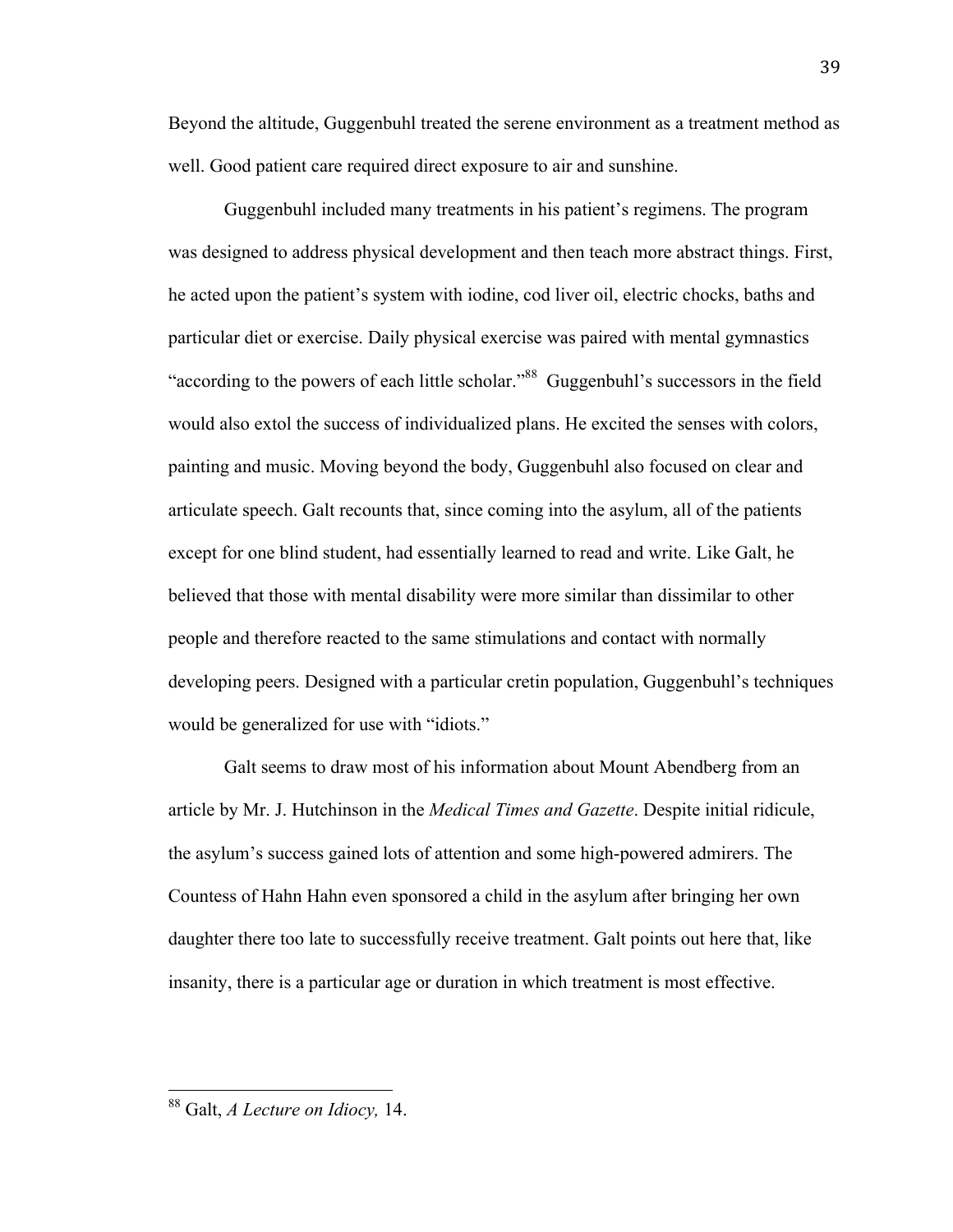Following a successful example given significant attention, other asylums appeared in other places.

Guggenbuhl's work was first published in England in 1843 and America in 1847.89 Following the philosophy of the Enlightenment, it expanded the imagined possibility. Internationally famous, his publications served "the combined purpose of gaining hearts and heads for the cause, bringing it to the attention of the public, and inviting support."<sup>90</sup> He did attract criticism as well. His self-association as an instrument of God and overly grand promises began to wear public opinion thin. Rumors of mismanagement and frustration that his "cures" were not absolute ultimately led to a fall from grace and, eventually, the shameful closure of the formerly shining example. Despite his personal failing and unrealistic promises, the endeavor and his genuine conviction that lives could be improved began the greater movement to develop residential care and educational facilities for the mentally disabled. The psychiatrist Christian Friedrich Nasse described it as "the decisive first step for so large a group of unfortunates who have lived on hopelessly so long as not even the thought of the possibility of helping them has occurred to anyone."91 Around this time, similar institutions would begin to develop in Germany, Great Britain and France.

After describing one of the treatment possibilities available to the mentally disabled in his day, Galt calls his audience to consider the poor treatment that they were subject to in the past. His brief history, designed to amplify the positive impact of his

 89 Philip M. Ferguson, *Abandoned to Their Fate: Social Policy and Practice toward Severely Retarded People in America, 1920-1920* (Philadelphia: Temple University Press, 1994*),* 52.

<sup>90</sup> Kanner, *A History of the Care and Study of the Mentally Retarded,* 24.

<sup>91</sup> Kanner, *A History of the Care and Study of the Mentally Retarded,* 25.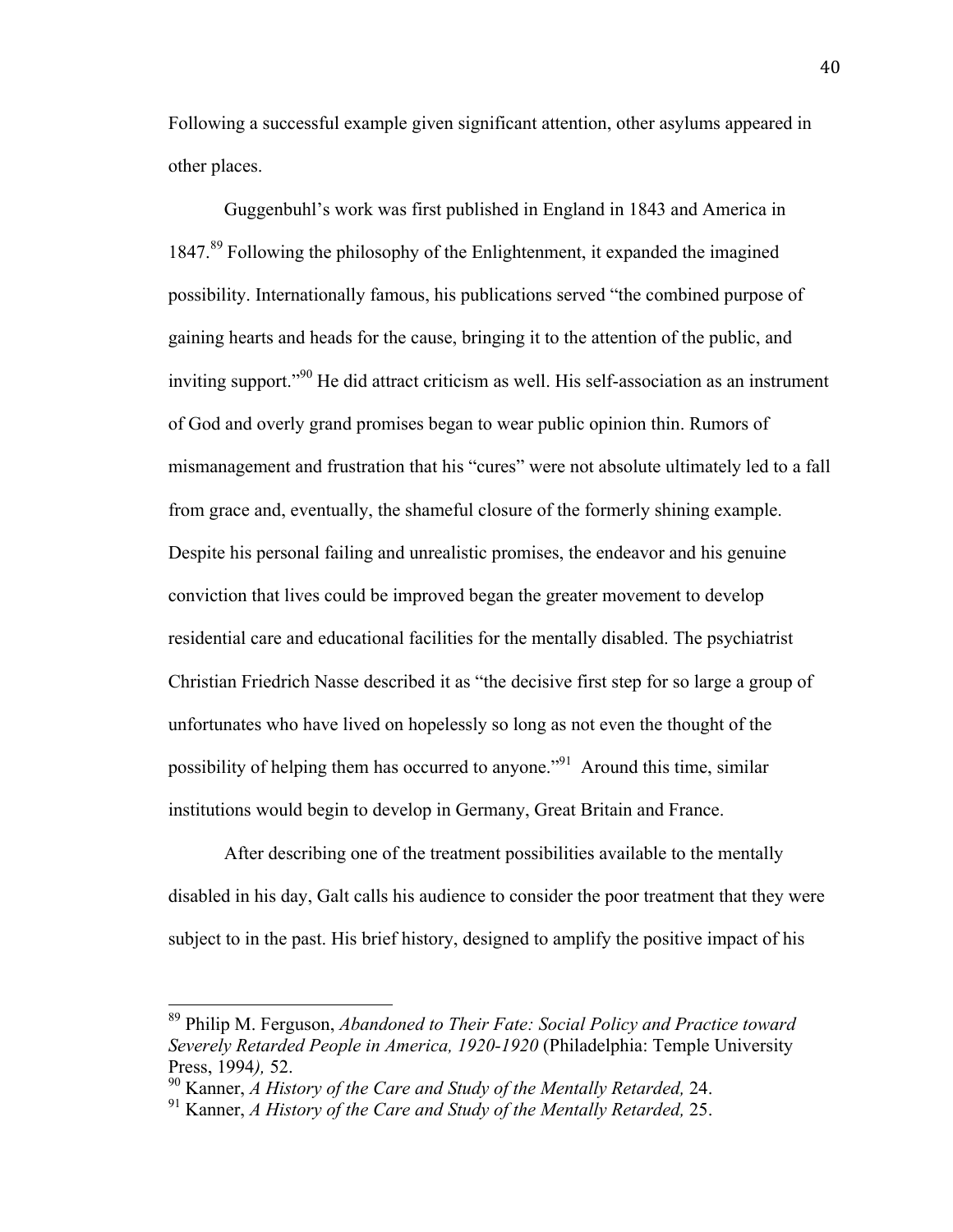accounts, does not adequately show the spectrum of experience for the cognitively disabled and was expanded earlier in this paper. He recalls neglect and even the violent accounts of French soldiers in the previous century attacking "idiots" with bayonets because they were so offended by their appearance. Further back into history, he cites the fixture of court fool or jester. Although manipulative persons sometimes merely pretended to be foolish in order to find success at court, "the mere institution of such as office is traceable to the inhuman proclivity to ridicule persons so afflicted.<sup> $292$ </sup> Galt shows that negative ideas carried well into the Reformation; Martin Luther declared that he would throw an idiotic child into the river would he not have been called a murderer afterwards.

Galt then transitions to the definitional complications that plague any research into the history of mental disability. There is not a clear or singular definition that applies across times, areas, or individuals. Galt starts with the original Greek term "idiotes" meaning private man. It originally referred to anyone who did not hold public office but it would come to mean someone *incapable* of holding public office. Eventually, it would describe anyone with perceived incapacity. It is hard to trace the etymology much further because, like insanity, "idiocy" is difficult to define. Christophe Eduard Morel, a French teacher of deaf-mutes, characterized the condition by primitive communication but that only applied to some people described with the condition. The diversity within the diagnosis developed a sort of scale between the most severe and mildest. Complicating the picture, some "idiots" were gifted at music, writing, numbers, or rhyming. Galt quotes a story told by Dr. Samuel Gridley Howe, founder and director of an early American

 92 Galt, *A Lecture on Idiocy,* 17.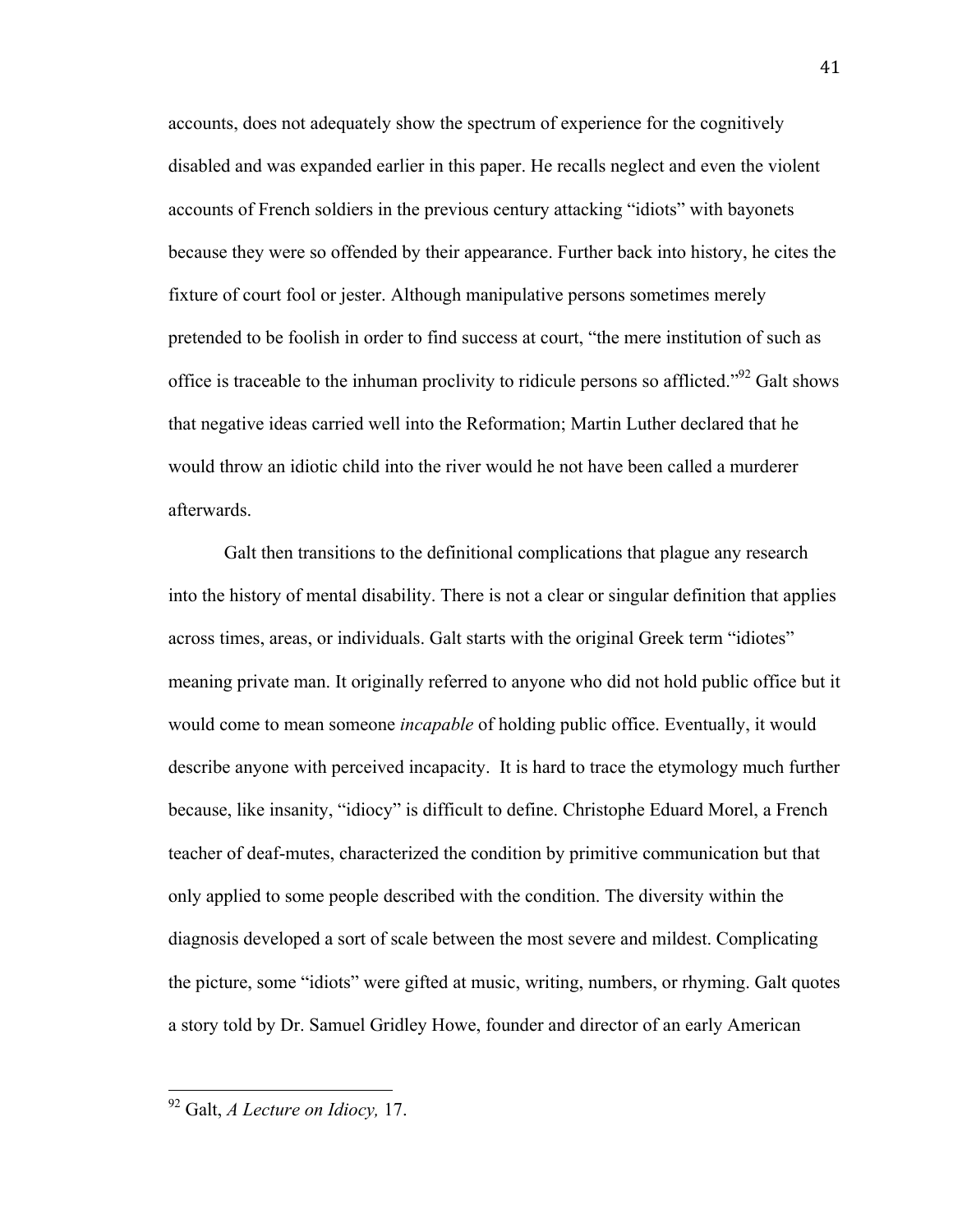school for the mentally disabled, about a boy so gifted at mathematics that even a renowned mathematician could not stump him. Individuals like this make it hard to pass general characteristics. Guggenbuhl attempted to define "idiocy" in contrast to cretinism saying that "idiocy" could appear in normal bodies whereas cretinism left a marked appearance. While not false, this overlooks that "idiocy" often occurred alongside other maladies. M. Sageart, director of an institution for deaf mutes in Berlin, offered his attempt at definition as "that diseased condition of the cerebral organ, in consequence of which an individual, under ordinary circumstances, is prevented from attaining to that degree of mental development and maturity usually possessed by children in early infancy."93 This oversimplifies the capacity of these children.

Regardless of professional's ability to craft a good definition of their condition, individuals with mental disability continue to have needs that can stress their families. In fact, Galt cites it as a large class of 35,000 persons in the American Union, which he points out is more than the deaf mutes who have already gained public sympathy. Other professionals at the time estimated the prevalence to be much lower.<sup>94</sup> Since there are so many "idiots" and state governments have already responded to other mental needs, Galt argues that it only makes sense to also address this population.

He points out that, as any theory or procedure, there are roots in the past. In the first place, "idiots" have long been misplaced in other institution for the poor, deaf, or blind. This usually happens because they fit one of the criteria but the environment is not designed to serve their particular needs. For example, some end up in deaf mute schools because they cannot speak but it is not a physical cause. The second traceable root is an

 93 Galt, *A Lecture on Idiocy,* 19.

<sup>94</sup> Ferguson, *Abandoned to Their Fate,* 15.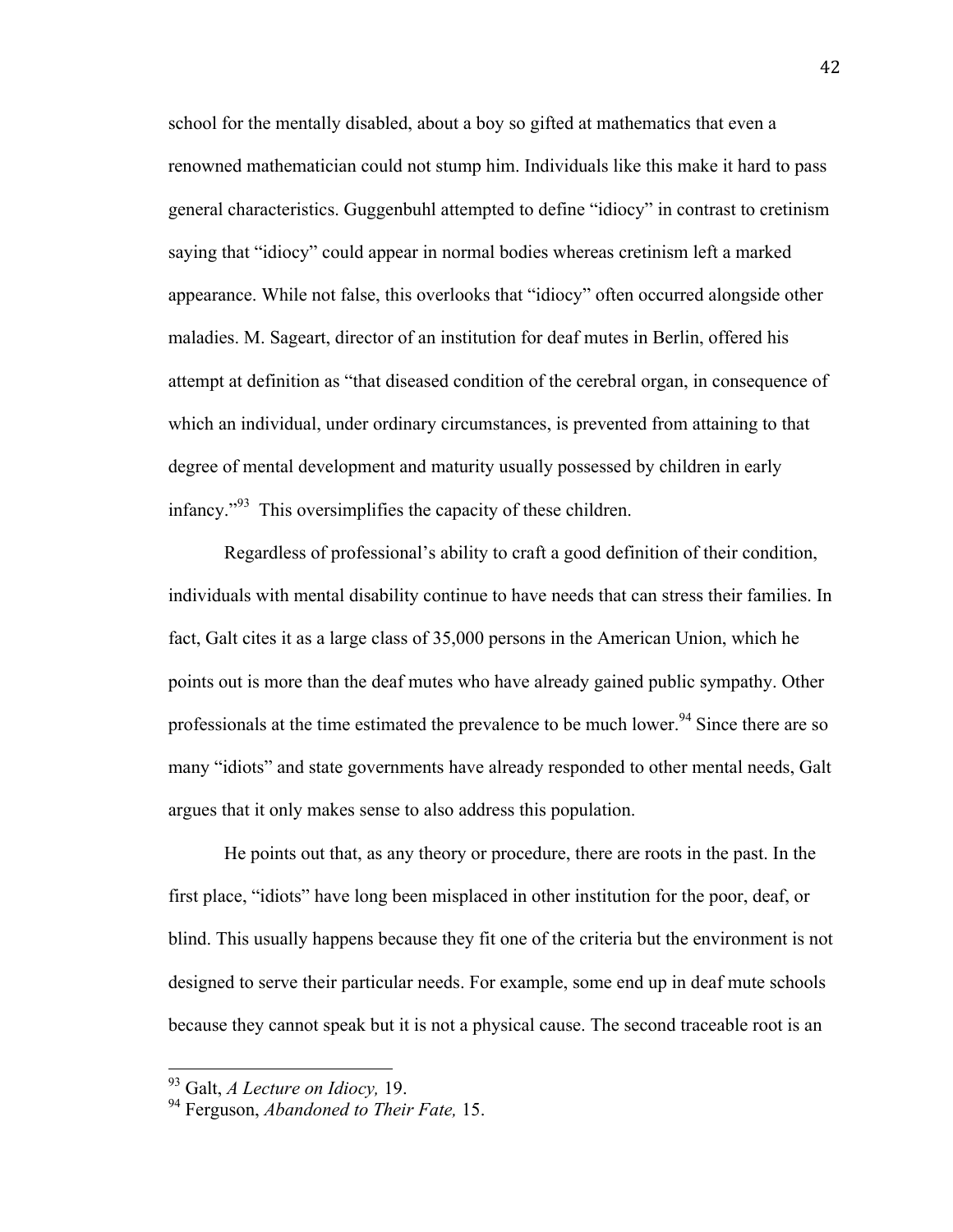1827 education articles by Dr. Richard Poole in which he explains that there may be "practicality of improving the condition of the imbecile."<sup>95</sup> Thirdly, early educational institutions for these children can trace back to the Citizen Bonaterre finding wild boy in the woods of Averyon in 1801. He brought the child to Jean Marc Itard, who had made his career studying hearing and speech. He believed that the boy had lost his mental and social acuity because he developed outside civilization influences. His condition was similar to "idiocy" but Itard believed it did not have the same permanent prognosis and could be corrected with the proper training.<sup>96</sup> Even the child's new name, Victor, represented the hope for a cure. Itard built his treatment off the work of Jacob Rodrigues Pereire, a Spanish physician who specialized in congenital deaf-mutes. Periere effectively demonstrated that this population could be taught to communicate by using the connections between the senses.<sup>97</sup> Itard, and those after him, would rely heavily on sensory work to stimulate and educate pupils formerly seen as unreachable. After five years of intensive instruction and only minimal progress, Itard surrendered the case and Victor died in custodial care in 1828. Still, the fact that a person with perceived mental disability would be brought to a specialist in physical disability reflects the pattern that professionals working with physical disability or mental illness that would be the first to consider mental disability.

Despite his own perception that his experiment was unsuccessful, Itard's work was influential in his time. He published two volumes in 1807 and 1837. His ideas set the stage for later techniques. The French Academy of Science recognized the improvements

 95 Galt, *A Lecture on Idiocy,* 23.

<sup>96</sup> Seguin, *Idiocy: and Its Treatment by the Physiological Method*, 21.

<sup>97</sup> Seguin, *Idiocy: and Its Treatment by the Physiological Method*, 24.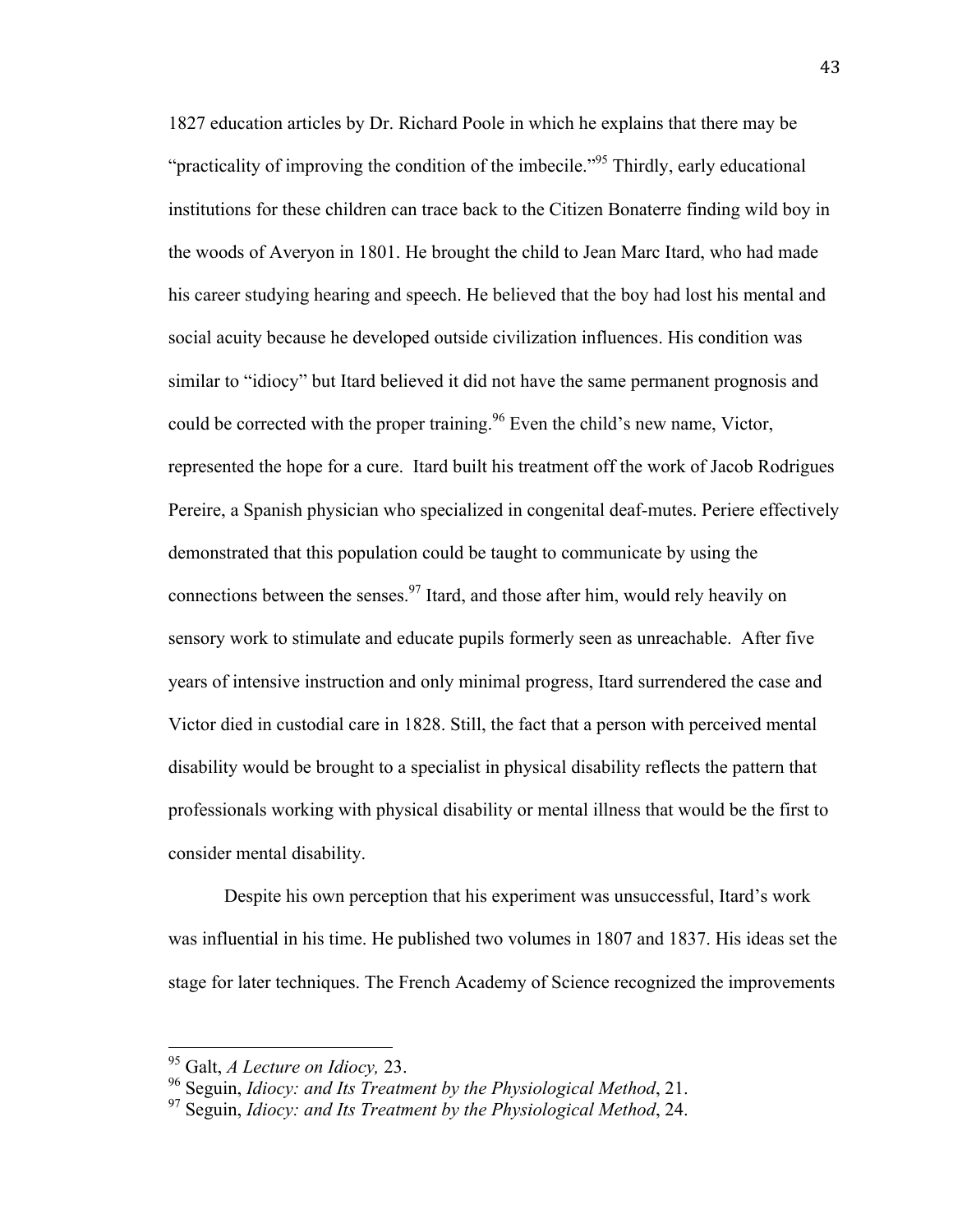that Victor did make regarding basic verbal and social skills. With his example, they reiterated that each pupil should be considered in comparison only to his or herself rather than his or her peers. This idea of personalized definitions of progress continued with later educators. Itard's techniques were also praised for general educational practice.

Perhaps Itard's most important contribution to the development of education for those with cognitive disability lies in his influence on Edward Seguin whom Galt calls "an eminent founder of the present amelioration."<sup>98</sup> Seguin studied under Itard in Paris and followed his mentor's work with Victor, the Wild Boy of Averyon, into a career exploring "idiocy." He believed that social application of the gospel demanded raising the lowest classes of society through accessible education. Seguin attempted to educate his first student in 1837. This boy's successful improvement led to Seguin taking on a more pupils from children at the Hospice des Incurables and at the Bicentre.<sup>99</sup> Attached to these hospitals, he began one of the first schools for the cognitively disabled where he was named director in 1842.

Influenced by Itard's techniques, Seguin pioneered the physiological method of education, which focused on exciting the senses and then addressed speech. After these goals were attained, a student could be effectively taught occupational skills and morals. His textbook, published in 1846 and widely circulated, would explain his techniques for an education addressing the moral, intellectual and physical aspect of a person. He structured his work on a pattern of excitement and activity balanced with rest.<sup>100</sup> Students built up smaller ideas and skills into larger ones in a structure of physical stimulation and

 98 Galt, *A Lecture on Idiocy,* 23.

<sup>99</sup> Kanner, *A History of the Care and Study of the Mentally Retarded,* 35.

<sup>100</sup> Seguin, *Idiocy: and Its Treatment by the Physiological Method*, 32.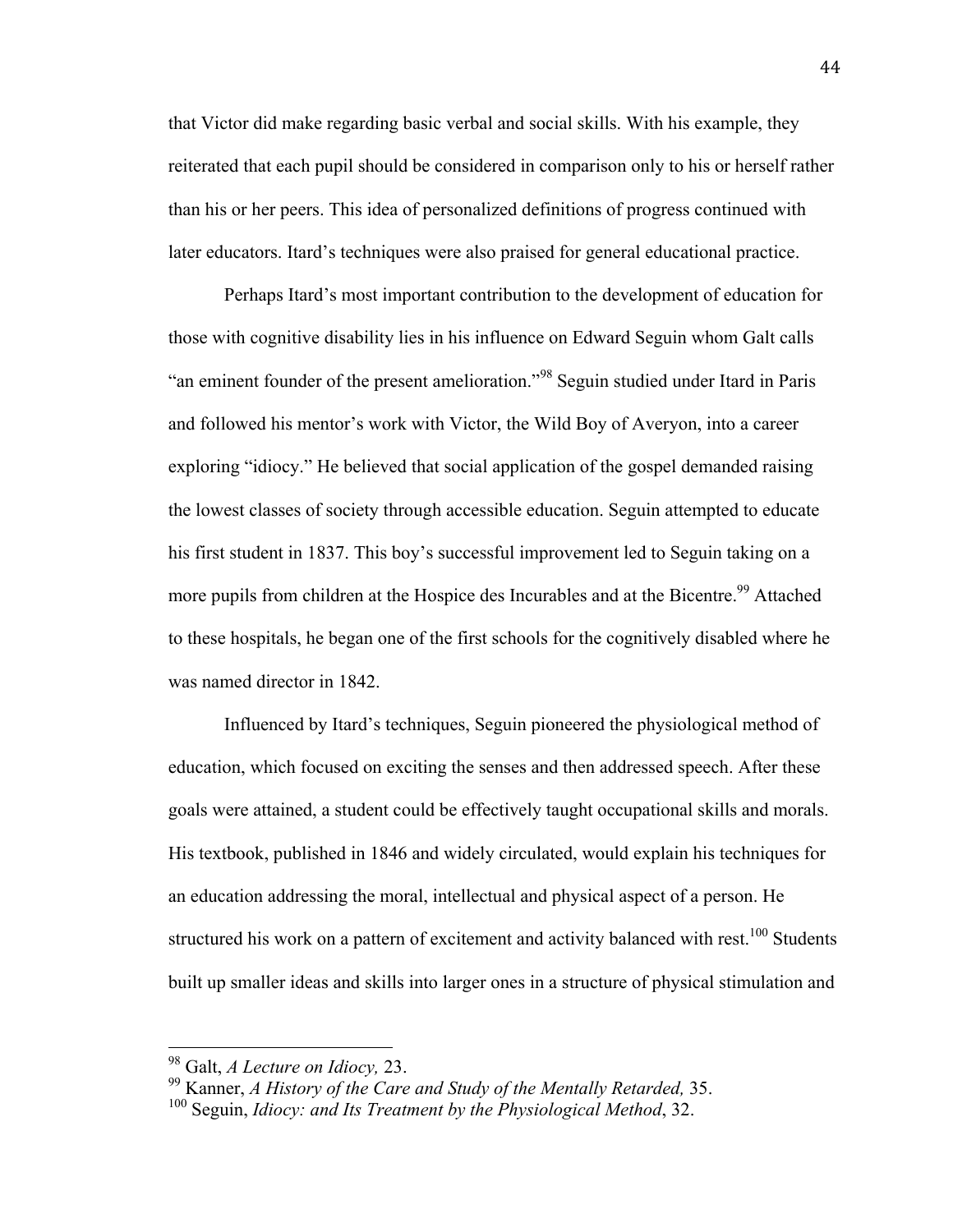imitation followed by drawing, writing and, finally, reading.<sup>101</sup> Treatment also needed to be personalized to address the unique needs of each student, therefore necessitating that each student receive individual attention so that teachers knew his needs. He said, "At first sight all children look much alike; at the second their countless differences appear like insurmountable obstacles; but better views, these differences resolve themselves into groups easily understood, and not unmanageable."102 Seguin believed that cognitive disability was fundamentally a failure of the will. Therefore, his treatments were designed to develop self-control and, ultimately, draw students back to normal functioning.

Seguin grounded his work in observation and experience. He developed his theories from visits to various hospitals saying, "In all this, truly the idiots were the doctors and the teachers." He fondly remembered those we had worked with saying that "no one who has the happiness of ministering to [the idiot] will deny [his morality]."<sup>103</sup> He was however concerned about the misplacement of those with cognitive disability into almshouse and asylums, the same problem identified by Galt in his lecture. Despite obviously different conditions and needs, "this confusion takes place. Practically and legally, the idiot has been assimilated to unfortunate beings whose rights upon society are different from him; and he has suffered deeply by the mistake."<sup>104</sup>

His work was first published in English in 1845. Following the political strife of 1848 in France, Seguin immigrated to the United States where his presence spurred the development of American institutions. As an individual, Seguin was easily offended and never learned English particularly well. Still, he was central to the organization and

 101 Seguin, *Idiocy: and Its Treatment by the Physiological Method*, 35.

<sup>102</sup> Seguin, *Idiocy: and Its Treatment by the Physiological Method*, 33.

<sup>103</sup> Seguin, *Idiocy: and Its Treatment by the Physiological Method*, 64.

<sup>104</sup> Seguin, *Idiocy: and Its Treatment by the Physiological Method*, 66.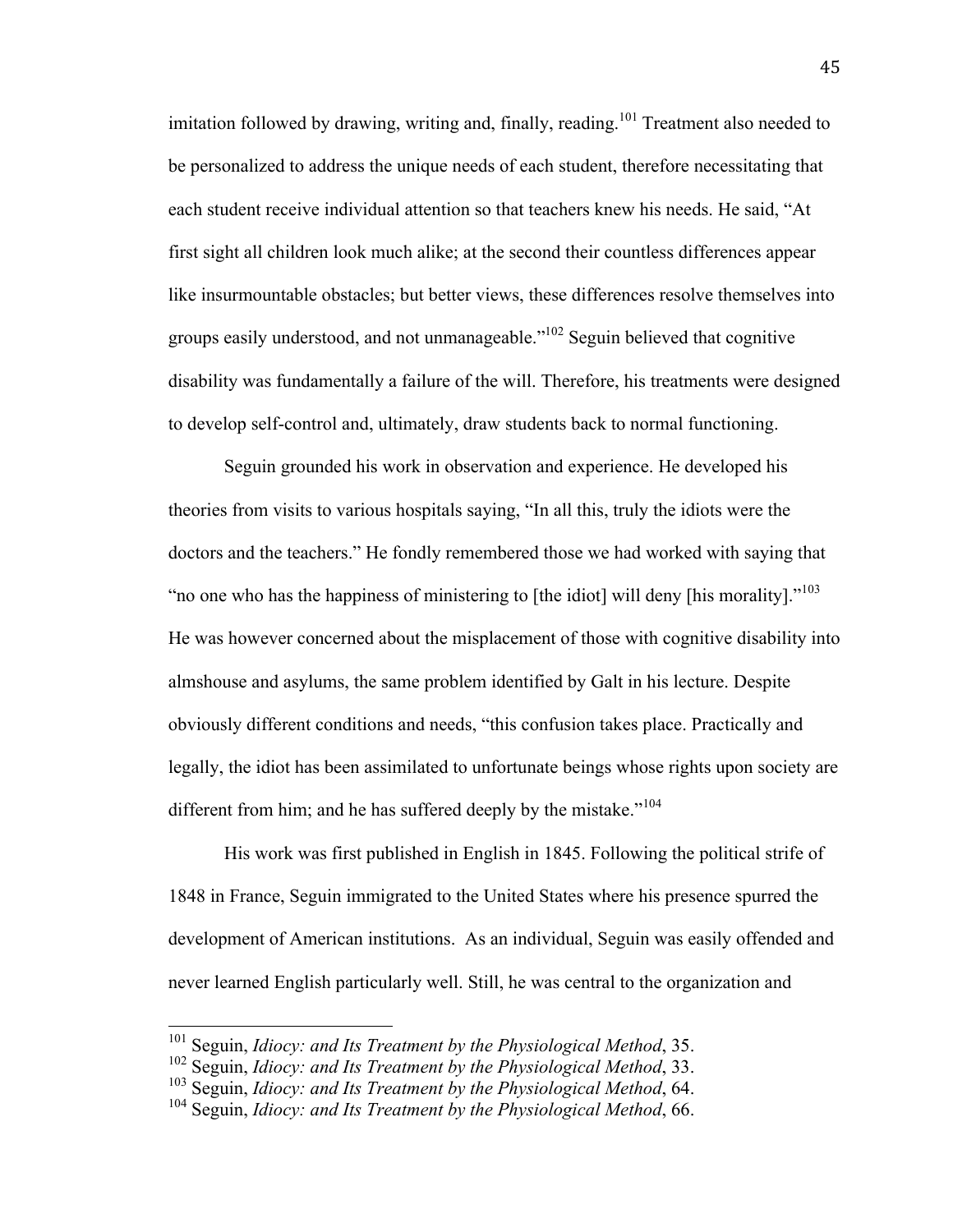success of the earliest American institutions for those with mental disability as well as the professionals who ran them. Seguin found many admirers including Linus P. Brockett, who wrote about education saying "the possibility of improving the condition of the idiot is one of those discoveries which will make the nineteenth century remarkable in the annals of the future for its philanthropic spirit."<sup>105</sup>

Moving from the influences that led to the development of institutions in the United States, Galt lists the institutions currently in operation in Scotland, England, Denmark, France and the German Kingdoms. He also mentions the state institutions in Boston, Syracuse, and Columbus. Curiously, Galt mentions that an English journal counts Virginia as one of the states with such an asylum "but it seems our policy ever to allow ourselves to be outstripped in some matters by our sister states in the Union."<sup>106</sup> International and domestic institutions alike were visited and sponsored by prominent individuals.

To better illustrate his points, Galt offers the example of the New York Asylum. Then Governor Hunt entrusted it to the gentlemen William H. Marcy and John C. Spencer. They were at first skeptical about the mission but seeing the success of similar schools inspired them to take the position. To show the change, Galt quotes Mr. Spencer's early opinion. "The idea of teaching and training idiots is preposterous, because teaching involves the existence of a mind, and it is the want of it that constitutes the idiot. Do not take it personal, but I must say I think none but fools would think of teaching fools."107 Galt does not take offense because a similar comparison is drawn

 105 Linus P. Brockett, "Cretins and Idiots," *The Atlantic Monthly,* February 1858, 97.

<sup>106</sup> Galt, *A Lecture on Idiocy,* 24.

<sup>107</sup> Galt, *A Lecture on Idiocy,* 25.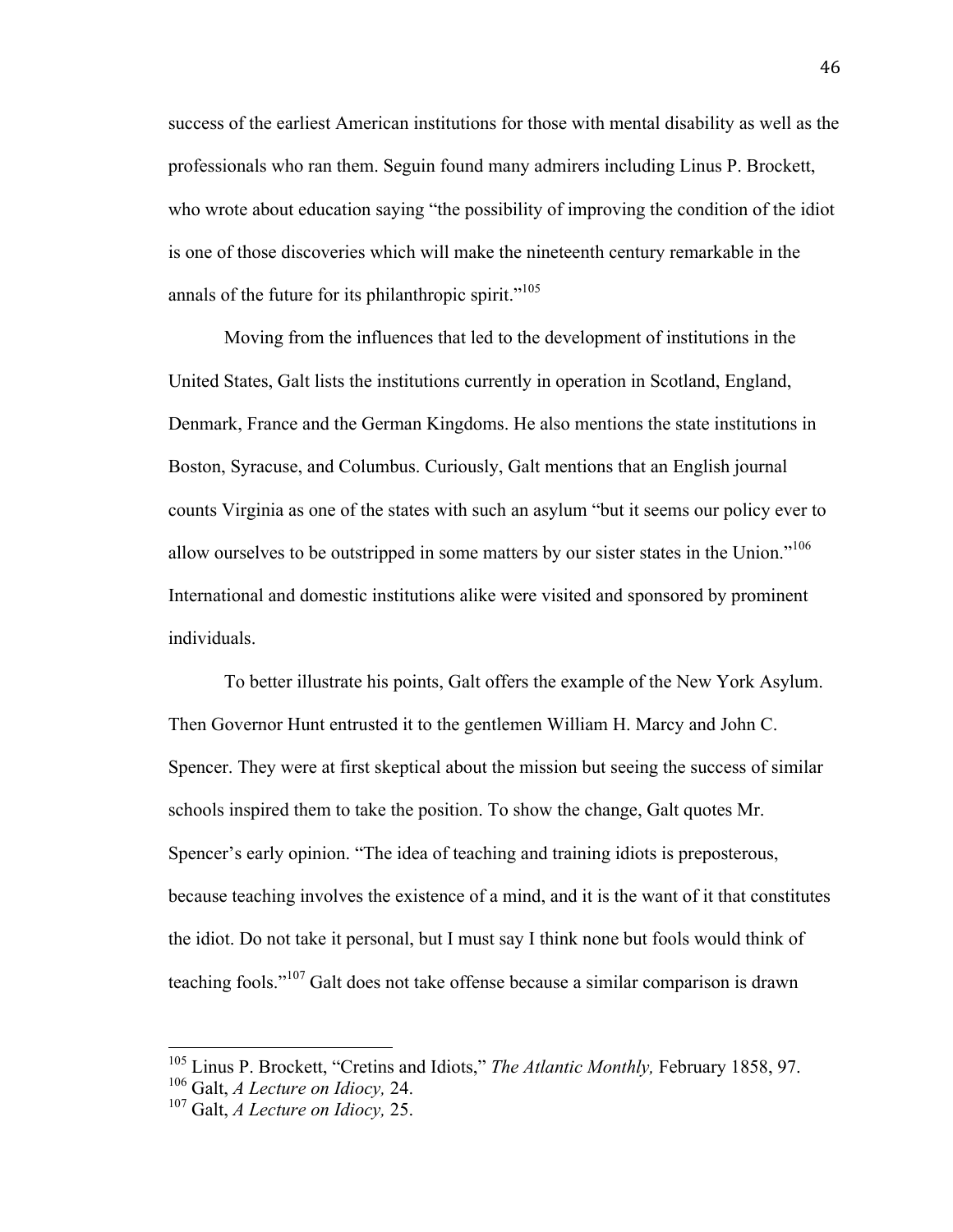when the directors of the insane asylum do something that upsets someone and it is whispered that it is the officers who should be confined in the institution. Still, Mr. Spencer changed his mind after visits to Massachusetts's institutions showed both feasibility and success. In fact, Galt says that the gentlemen's skepticism reversed so completely that both men remained closely involved throughout their lives. Galt asserts that within ten years, there will be institutions to serve this class as well as the insane, blind, deaf, and dumb. After giving the example of New York, Galt "cannot but conclude that Virginia should be led to adopt a similar policy, with such an analogous testimony."<sup>108</sup>

With a class of specialized institutions based on "wise and scientific, intellectual, moral and physical treatment", some will reach brilliance while others will, at least, learn positive habits of self-control and personal care that could result in employment and other opportunities.109 Galt asserts that no one who witnesses the progress capable through these institutions will mind the expense. Galt says that he does not have the space to talk about specific treatments but he does offer some examples and particular cases to illustrate the impact of education on the idiotic mind. He reminds the audience at several points that treatment is effective only in public institutions where there is consistency in an intentional environment with "a method founded on truths evolved from experience."<sup>110</sup> Individual efforts simply cannot offer as complete care.

Galt sets up his discussion of treatment by orienting his audience to the common thinking of professionals at his time. Rather than thinking of the idiot's mind as deprived,

 108 Galt, *A Lecture on Idiocy,* 26.

<sup>109</sup> Galt, *A Lecture on Idiocy,* 28.

<sup>110</sup> Galt, *A Lecture on Idiocy,* 30.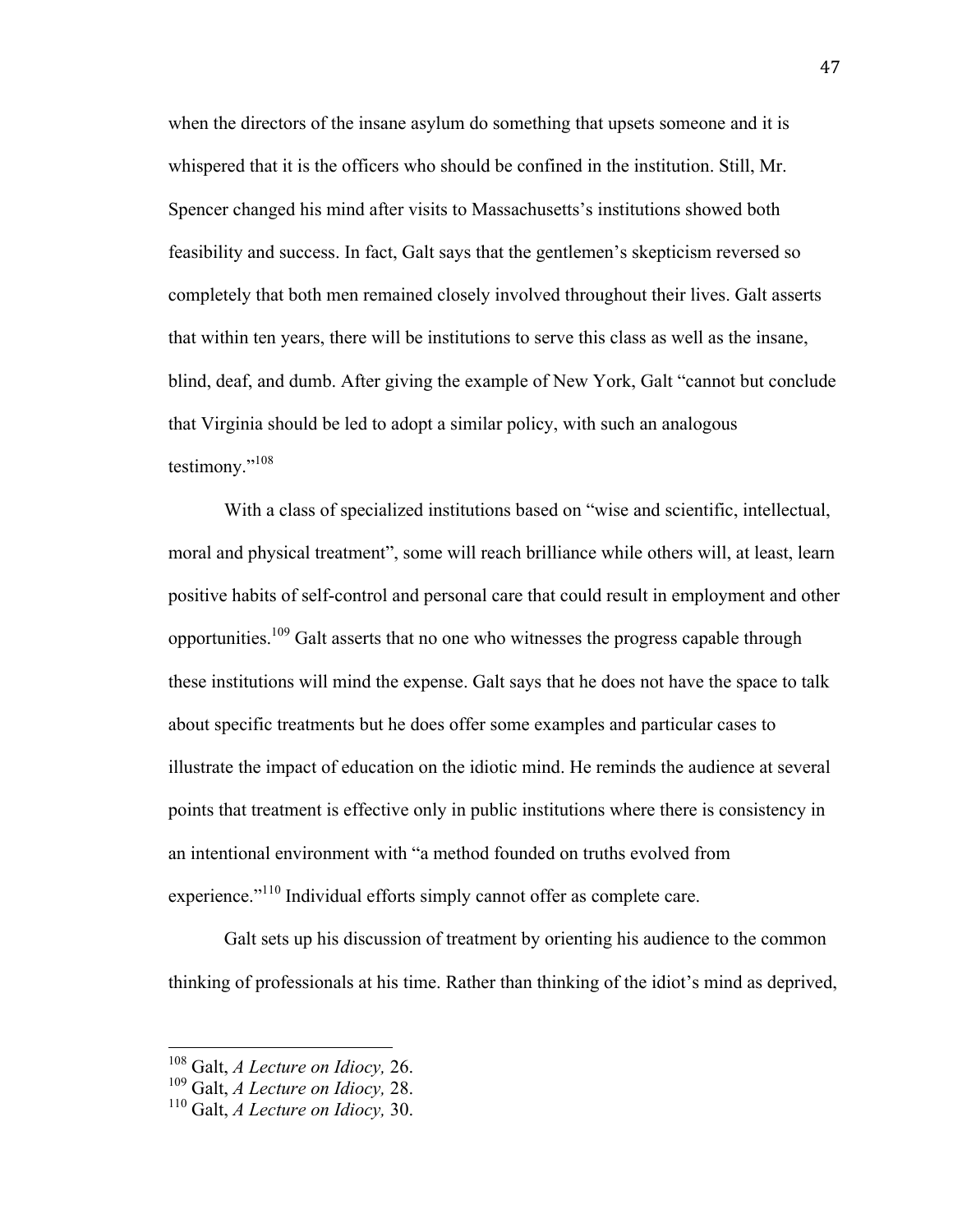it was conceived as endowed on a diminished scale much like a sleeping state. This explained why idiotic children took a certain amount of effort to acquire what ordinary children obtained naturally. Treatment techniques sought to essentially wake the mind. Dr. Seguin's strategy focused on exercises and involved strengthening the student physically first to calm nerves and enforce order and obedience. Galt adds emphasis on the individual personhood of each student inspired by Felix Voisin's work with moral treatment at the Bicentre.

Now that he has set-up the general ideas behind treatment, Galt goes on to discuss a few examples of specific styles. Since it is not a complete picture, he presents seemingly disconnected examples in succession with little transition. The first that he describes is the method by which size, color and form are taught with wooden blocks and repetitive games. Then, he shares that ladders are used for physical strength. Above a soft mattress, an instructor places a child onto a ladder rung to hang. Then, after the child is aware of that sensation, the instructor helps the child move one hand and then the other up to another rung and eventually climb the ladder, all while encouraging him. Like the concepts with the blocks, this is also repeated until it is learned. Galt does acknowledge that the medical diseases that sometimes accompany mental disability may complicate physical exercise but he restates the necessity of it for effective treatment.

If the treatments and education are effective, than students may be able to find employment or increased social harmony. Sometimes occupational or social skills themselves were used as treatment. Older boys would be taught how to care for cattle while younger ones managed smaller animals. Some made mats. The students may perform mock military drills. Particularly promising activities were wheel-barrowing,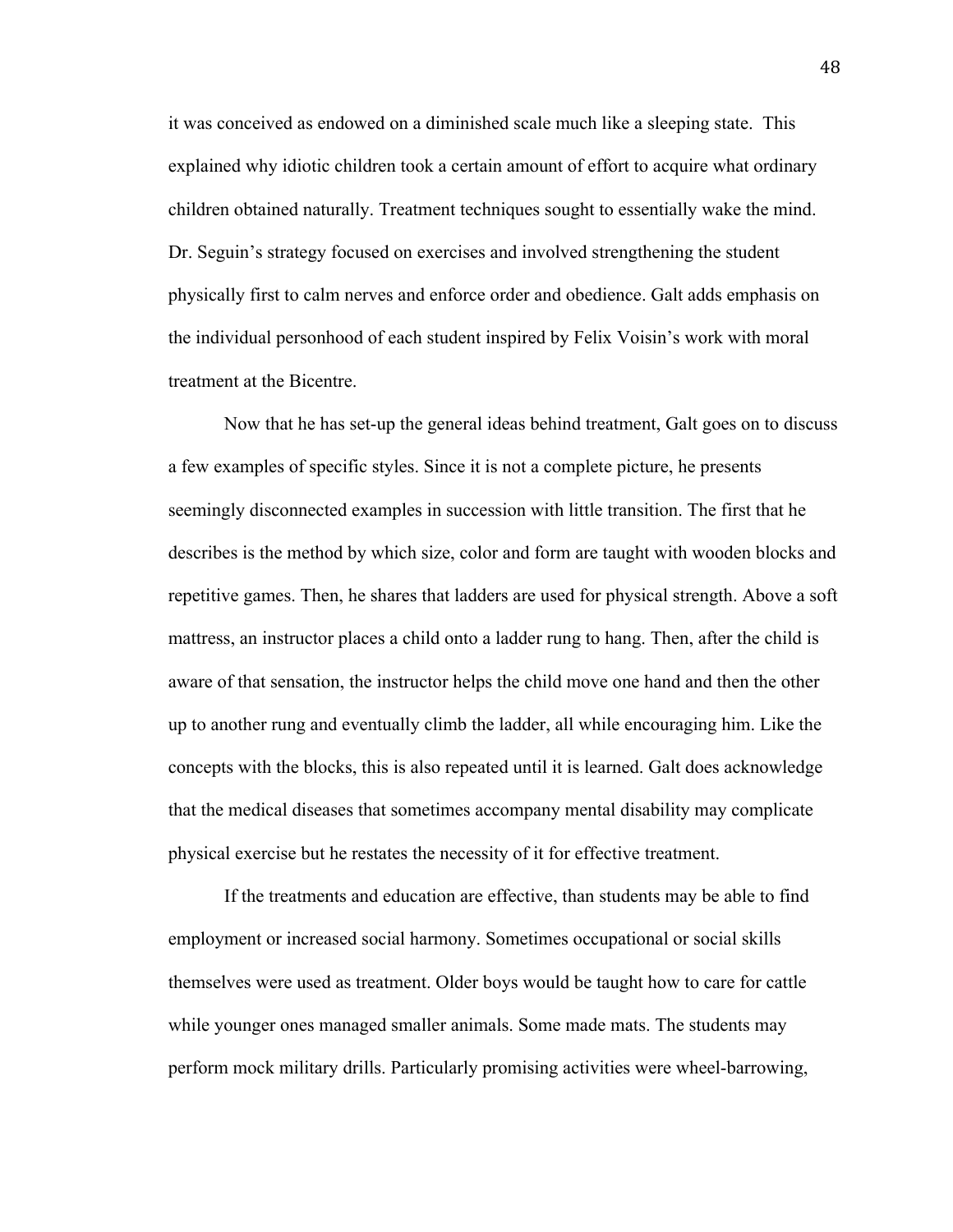fencing, and dancing that engaged the body's muscles and focused the mind. Sometimes, instructors would use a child's favorite activity and create a lesson around that interest. Galt gives the example of a child who liked bowling but could not read or write. His instructor carved letters onto the pins and required that the boy read the letter when he knocked one down.

Having touched on the development of institutions, history of poor treatment for the mentally disabled and many treatment options, Galt decides to offer five specific cases to further prove his point of the efficacy of institutions for "idiots." He begins with an impoverished orphan boy who was shut out from common schools because of his wretched behavior. Yet, after a year at an asylum, he traveled the 150 miles home, having paid his own fare, and "was an industrious, useful and trusty boy."<sup>111</sup> Galt then shares the tale of Wattie and Willie who came to their institution partially paralyzed and unspeaking at 11 and 12 respectively. By the end of their time, the two had reached the level of their peers. Galt moves on to a mischievous teenage girl who after learning to read, write and sew well in the asylum, was able to serve as a household assistant. He concludes with the most dramatic case. He talks of a twelve-year old "complete wild girl" who could not speak, read, write, or stand to be around other people. After 14 months, she was described as a pleasant and useful assistant in the kitchen, sewing room, and laundry as well as a much-improved student.

Should these cases not be enough, Galt turns his audience's attention to the growing west. The land of opportunity on which America's future would be written; it is a powerful setting for his next scene. Galt describes Hervey B. Wilbur's speech to the

 111 Galt, *A Lecture on Idiocy,* 33.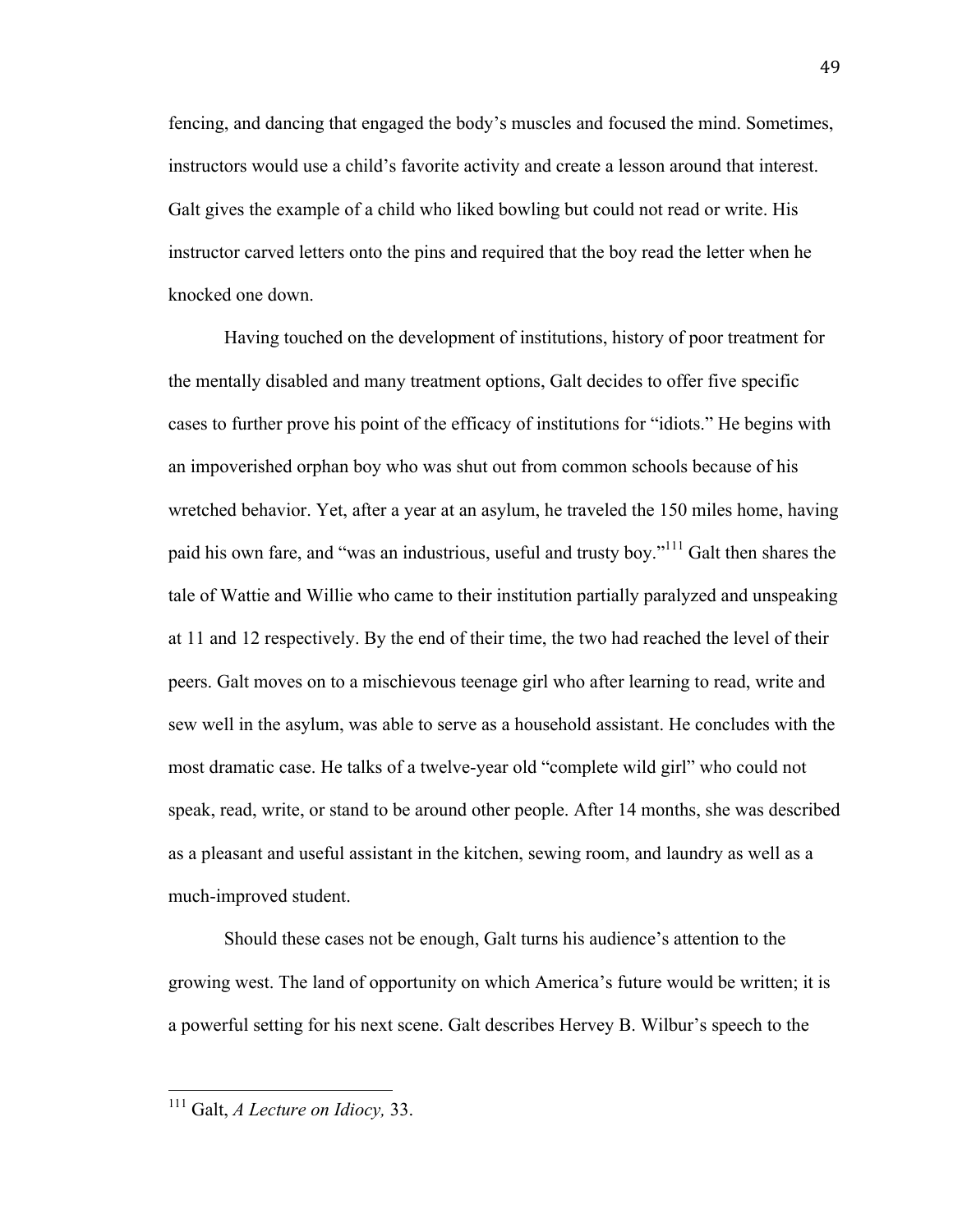citizens of Columbus, Ohio that would eventually result in building an asylum for "idiots" in the town. Wilbur explained his work at New York State Asylum for Idiots but it was the progress tangibly demonstrated by the two students that he brought with him that earned the most comment. Drawn from the most severely afflicted, these two students had spent four years under Dr. Wilbur's care and now excelled beyond their ordinary peers. Quoting an account in the *Medical Counsellor*, Galt says that the boys still looked idiotic but everything else made it seem absurd to call them such.

While Galt has his focus to the West, he moves down to one final example from Kentucky. Here, Dr. William S. Chipley is attempting to implement the kind of improvement that can only happen with state aid and not as an individual effort. He knows that an institution needs "experience, patience and unfaltering devotion to the cause" in order to be successful.<sup>112</sup> He claims that this combination of virtues is rarely found in the rich and, even when possessed by the poor, requires a certain about of time to accomplish anything. The professionals of these institutions were firmly part of the increasing middle-class. Chipley points out that a school is not only morally but also economically wise. At the time, Kentucky spent \$25,000 per year on inadequate care for their mentally disabled but that sum exceeds the amount necessary to educate each one so that he or she could support his or herself. He presents the rhetorical question of what is the best course of action. Is it not to emulate the noble example of other states?

In a final sentence, Galt concludes his lecture adapting the same question. "We cannot terminate our own remarks more suitably than by most earnestly expressing the

 112 Galt, *A Lecture on Idiocy,* 37.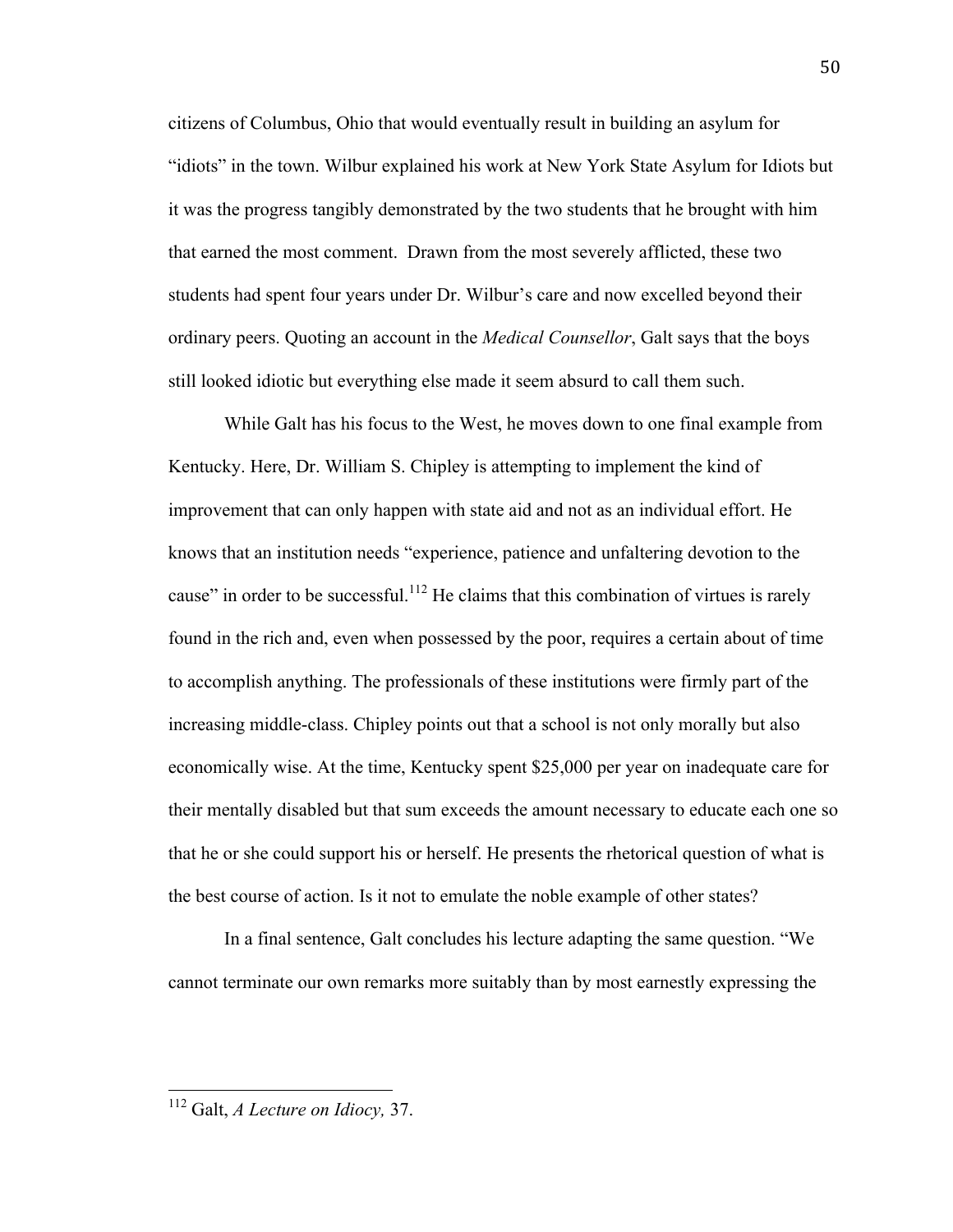same wish, as it is applicable to our own glorious and beloved commonwealth. $113$  In his lecture, he has shown the international scope of his own knowledge as well as treatment of mental disability. He traces for his audience a specific development over time that confirms his parting point that Virginia is well suited for and, in fact, needs an institution designated for this particular population. This lecture is a summary of his knowledge and reveals much of the limitations of knowledge about mental disability during his day. It shows the modern reader how professionals in the fields of mental illness and physical disability analyzed and understood cognitive disability. Since we know so little about the daily experiences of most people with such conditions during this time, it is through professional writings like this that we can glimpse at the experience and treatment of cognitive disability in antebellum Virginia.

Just as the study and treatment of "idiocy" began in Europe and made its way to the United States, Galt focuses on the European innovators. He does however mention the founders of the American movement throughout the piece, showing his familiarity with Northern efforts. Perhaps the most prominent Americans were Hervey Backus Wilbur and Samuel Gridley Howe. Wilbur first took a small group of children with mental disabilities into his home in Barre, Massachusetts in 1848. This private school may have been the first school of the kind in the United States. A few months later, Howe would open his "experimental school" in a wing of Perkins Institution for the Blind, where he served as director. A few years previously, in 1846, Howe had convinced the state legislature to appoint a committee to examine the number and condition of "idiots" in the commonwealth. The report confirmed that each citizen deserved "a share

 113 Galt, *A Lecture on Idiocy,* 37.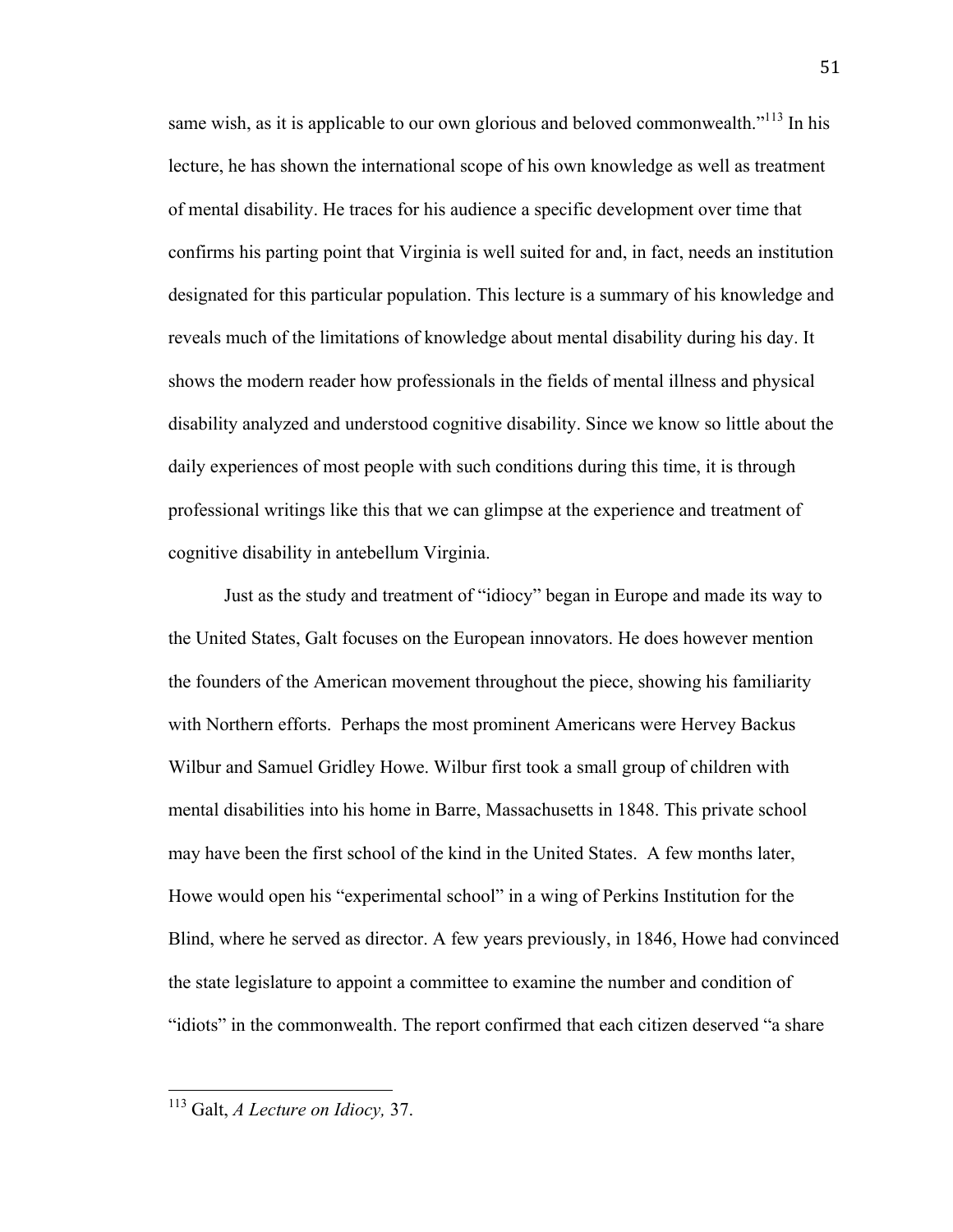in the blessings of education" including the previously neglected "idiots."<sup>114</sup> In 1848, Howe's school was opened with \$2,500 per year to teach and train ten children with mental disability. After three years and success stories such as that of Sylvanus Walker, a boy considered a symbol of the potential improvement, the school was moved and incorporated under the name of the Massachusetts School for Idiotic and Feeble-Minded Youth.<sup>115</sup>

Wilbur would also go onto the run a state school when New York opened its state Asylum for Idiots in 1851. He believed that, by learning specific skills, students could gain social respect. Surely influenced by the Second Great Awakening and progressive work ethic of his time, Wilbur felt that productivity revealed positive morality and focused on replacing incapacities with capacities. He thought that 70% could learn selfsufficiency and the other 30% could be made happier and more manageable by education.<sup>116</sup> Ultimately, he aimed to return students to the workforce or home after completing education at the school. In fact, there are several documented success stories of former student serving as domestic servants or even soldiers in the Union Army. During the recession of 1850, finding appropriate job placements for students became more difficult so students began to stay longer. Factors such as this contributed the general shift towards a custodial institutional purpose.

Both Howe and Wilbur embarked on fundamentally experimental attempts at education of a population perceived as unreachable. They may have felt they were

 114 Kanner, *A History of the Care and Study of the Mentally Retarded,* 41.

<sup>115</sup> Walker's miraculous story in Ferguson, *Abandoned to Their Fate,* 47. Dates from Kanner, *A History of the Care and Study of the Mentally Retarded,* 42.

<sup>&</sup>lt;sup>116</sup> Sarah Frances Rose, "No Right to Be Idle: The Invention of Disability 1850-1930," (PhD. diss., University of Illinois at Chicago, 2008), 28.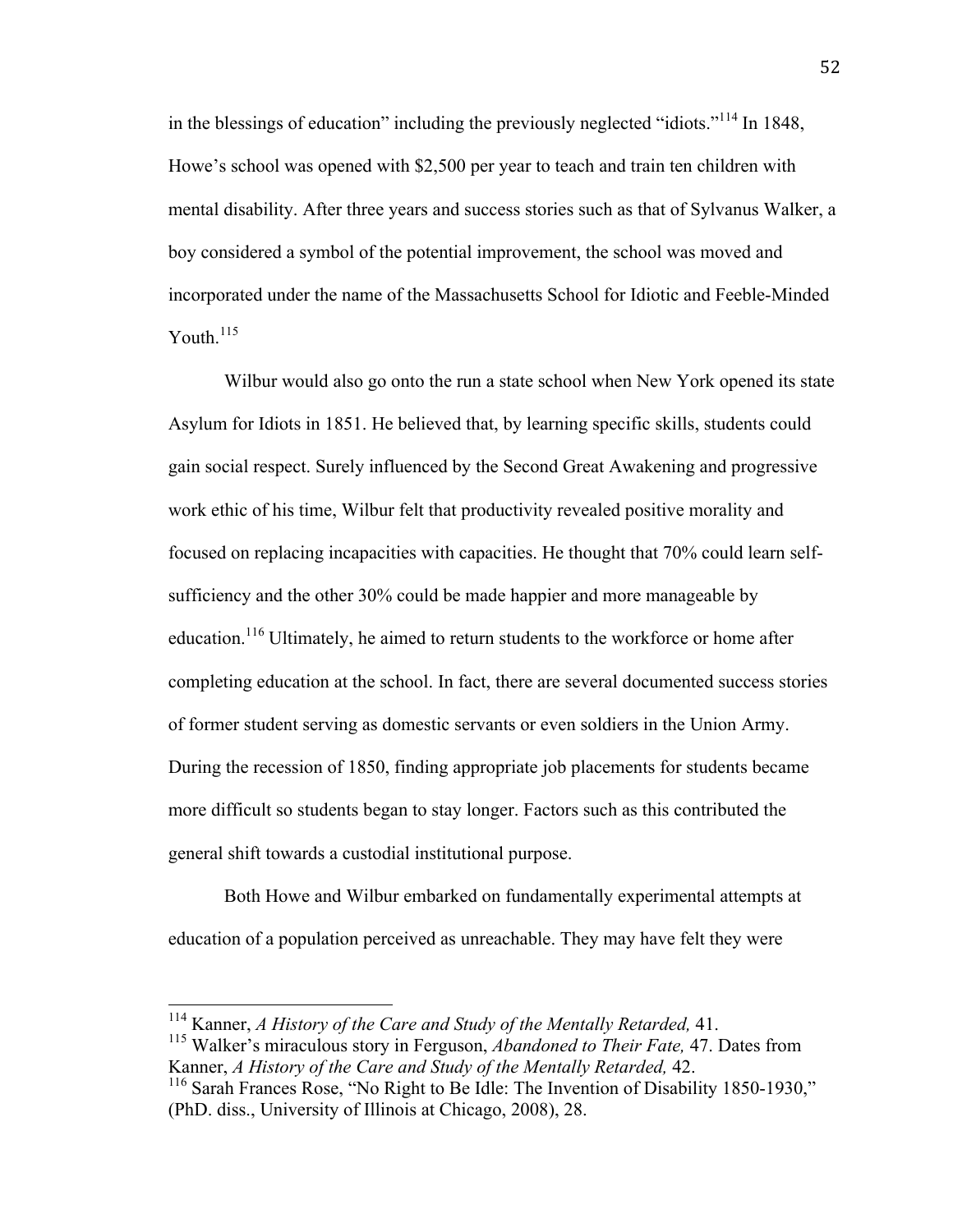responding to "a call to help a brother" but they also needed to convince political leaders of the feasibility and purpose of their institutions.<sup>117</sup> Their very existence relied on state funding which meant they framed their mission economically in addition to morally. Galt reflects this attitude in his lecture when he shows that, put simply, it cost more to keep adults with disability in poorhouses or prisons than to educate them out of needing those services.

The two leaders did vary in their approaches. Howe took a more medical focus while Wilbur looked at developmental factors, combining moral philosophy with phrenology.<sup>118</sup> He looked at the influence of temperament and moral causes ultimately painting "idiocy" as more of a character flaw than social injustice. Still, residential schools like Howe and Wilbur's tend to be seen as an enlightened but brief golden age of noble experiment.<sup>119</sup> It is more likely however, that, like Galt, practical motivations and possibly segregation ideals figured into their development. Limited by our sources, we are forced to base our knowledge on the writing of such men and their reception by the growing numbers of upper middle class professionals. There's a certain balance between hope and fear, cure and control, which figure into the creation of these schools. We cannot know if Howe, Wilbur, or Galt really believed that "idiots" could be cured. Admissions policies seem to suggest that the priority was to accept students who could be trained to be productive and obediently taught good habits.<sup>120</sup> Despite any misgivings about their realistic legacy, the early residential schools did seem to arise from sincere

 <sup>117</sup> Matilda F. Dana, "Idiocy In Massachusetts," *Southern Literary Messenger* 15, no. 6 (1849) 367-370.

<sup>118</sup> Ferguson, *Abandoned to Their Fate,* 58.

<sup>119</sup> Ferguson, *Abandoned to Their Fate,* 49.

<sup>120</sup> Ferguson, *Abandoned to Their Fate,* 54.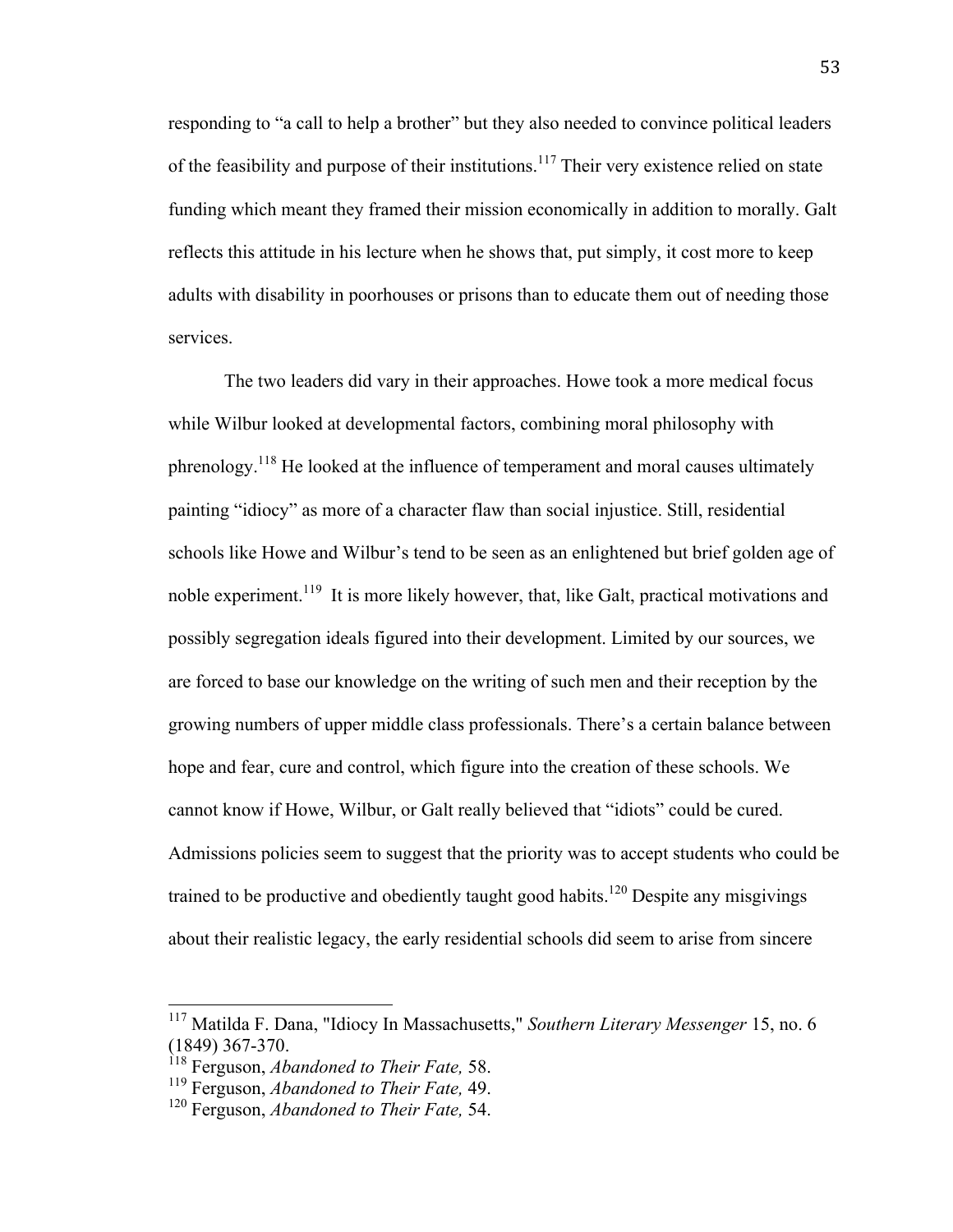intentions and implement innovative techniques.<sup>121</sup> They also advanced scientific and medical understandings of cognitive disability and perhaps most importantly, served as examples to other states to address their own special needs population as Galt is attempting in his Lecture. "A wider sympathy may be created in behalf on these sorelystricken ones, and if the example of our own state may impel sister-states to exertion in their cause  $"$ <sup>122</sup>

#### **Conclusion**

Galt's lecture came after decades of reform in the United States, called in one report from the time "the age of miracles."123 The antebellum context of his work is crucial to understanding the ways that his knowledge developed and the public reception to progressive ideas about education for those with cognitive disability. Specifically, Galt was directly influenced by the rise of institutions and religious or moral sentiment.

In his book, Seguin uses a quote by Samuel Gridley Howe to illustrate how the rise of facilities designed to address other specific populations directly contributed to institutions for the cognitively disabled:

 121 Ferguson, *Abandoned to Their Fate,* 49.

<sup>&</sup>lt;sup>122</sup> Dana, "Idiocy In Massachusetts." Edward Seguin said this of their success: "True, idiots have been improved, educated, and cured; not one in a thousand has been entirely refractory to treatment; not one in a hundred who has not been made more happy and healthy; more than thirty per cent have been taught to conform to social and moral law, and rendered capable of order, of good feeling, and of working like the third of a man; more than forty per cent have become capable of the ordinary transactions of life under friendly control, f understanding moral and social abstractions, of working like two-thirds of a man; and twenty-five to thirty per cent come nearer and nearer to the standard of manhood, till some of them will defy the scrutiny of good judges when compared with ordinary young women and men." Seguin, *Idiocy: and Its Treatment by the Physiological Method*, 74.

<sup>123</sup> "Institution For Imbeciles And Idiots, Barre, Massachusetts," *Friend's Review* 4, 238- 239.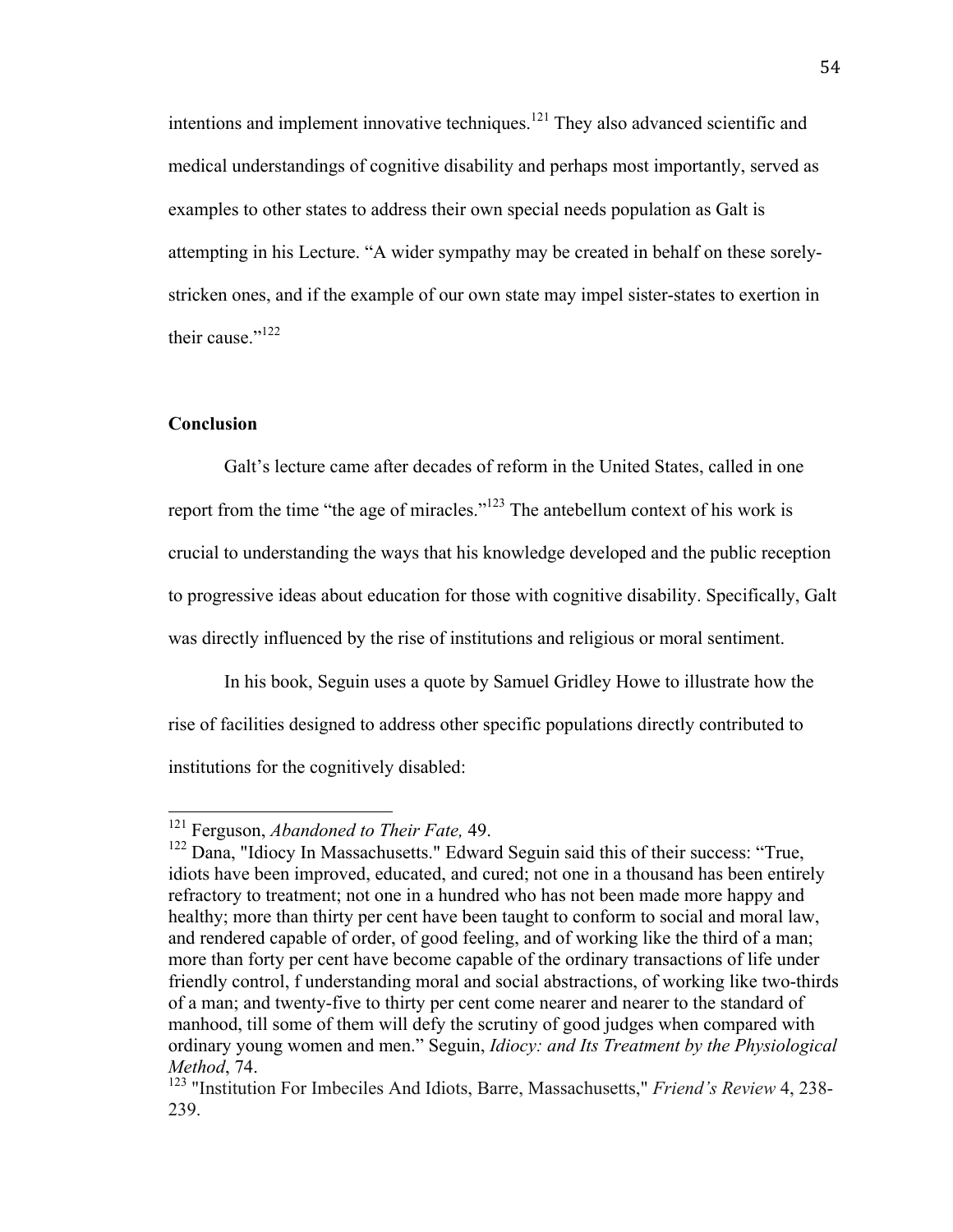"The institution whose foundation-stone is to be laid, will be like a last link in a chain- it will complete the circle of the State's charities, which will then embrace every class whose infirmities call for public aid. It had long included the deaf mutes, the blind and the insane, and it is not to include the "idiots"- a class far, far more deplorably afflicted than either of the others."<sup>124</sup>

The almshouse serves as a clear example of the institutional development of the antebellum period. Developed out of the Elizabethan Poor Laws, they were designed to be self-sufficient so that the inmates supported themselves through some sort of work activity. Yet, by the mid-nineteenth century, many found themselves overrun by people unwilling or unable to work. This category would have most likely included the dependent population with cognitive disability. Like the insane asylums and idiot schools that would follow them, the almshouse balanced between nearly opposite goals- both to care for the helpless and discourage laziness. Just as penitentiaries or reformatories arose in place of traditional jails, other institutions also claimed a redemptive mission aimed at the "creation of responsible personal autonomy" for the individuals who used them.<sup>125</sup> Not only were almshouses the policy and practice antecedents to asylums, those with cognitive disabilities were more likely to be in almshouses than other institutions such as prisons. Records show that treatment in these facilities was often abominable, particularly for those improperly housed. Held in "crazy cellars," the people with cognitive disability could perhaps hope for passive neglect at best. 126 Dorothea Dix is known for her works

 124 Seguin, *Idiocy: and Its Treatment by the Physiological Method*, 12

<sup>125</sup> Daniel Walker Howe, *What Hath God Wrought: The Transformation of America, 1815-1848,* (Cary, NC: Oxford University Press, 2007), 193.

<sup>126</sup> Ferguson, *Abandoned to Their Fate,* 21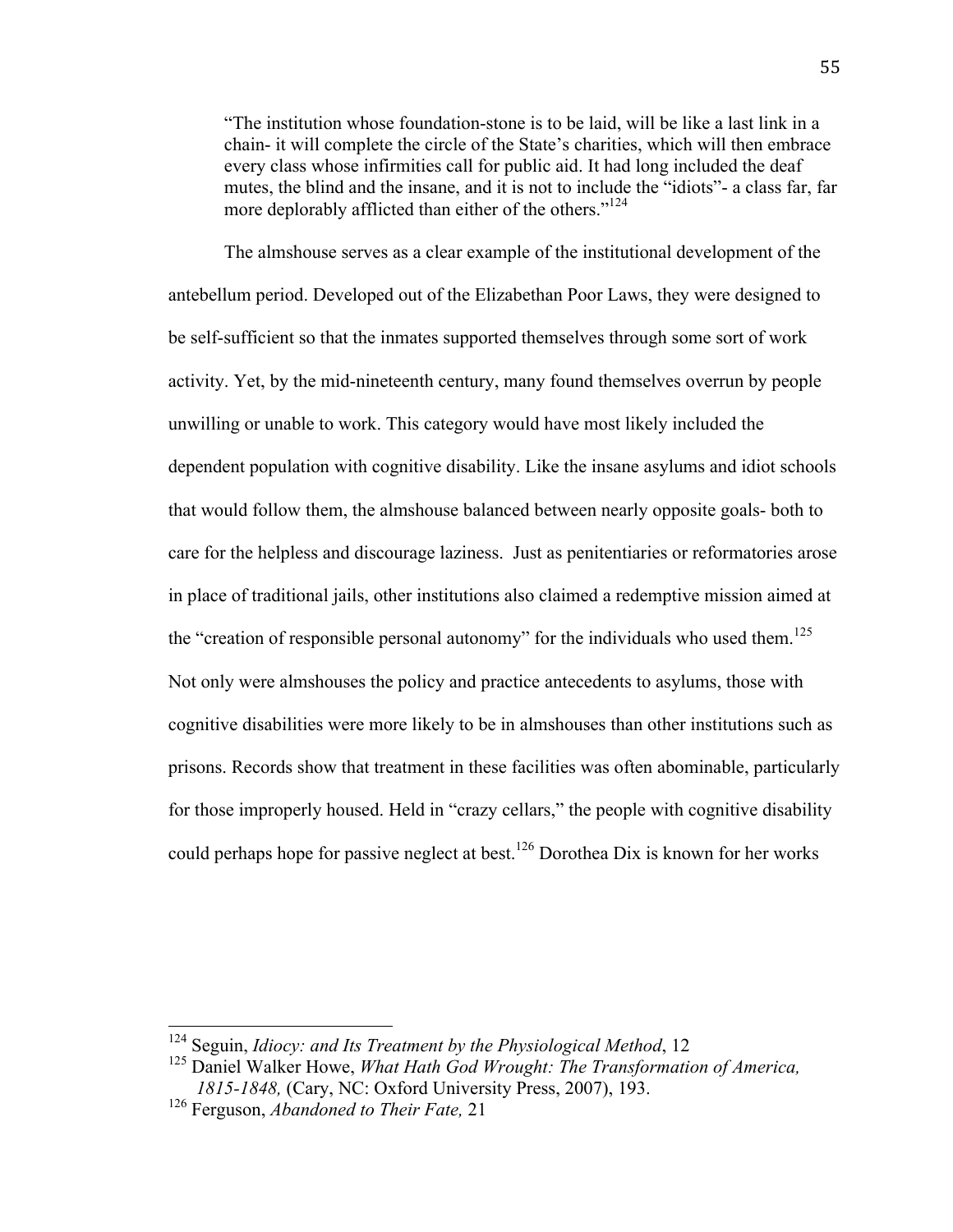exposing these bad conditions and, as a result of her observations, she supported specialized institutions.<sup>127</sup>

The fact that people with disabilities appear in records of public almshouses or benefitted from other public relief does not mean that colonial society was particularly benevolent or optimistic about people with mental disabilities. If a person was wealthy enough, the community may never interfere in the private conditions. The public almshouse was the last resort of the most disruptive to society either because they were troublesome or severally disabled. It would also only serve the incredibly poor.

The socially marginalized in antebellum society, such as those with cognitive disability, were defined by morality, aesthetics and productivity on a spectrum of severity largely dictated by the length of an ailment. A chronic condition, it was asserted, would neither kill you nor go away, leaving you in a state of dependency that could not be improved. This was problematic in a culture in which independence and perfection were paramount. Morally, cognitive disability was often associated with a sin of the parents. Because of this and the perception that they lacked proper judgment, these people were kept at the lowest levels of society. Additionally, the physical stigma of noticeable characteristics rose as ethnocentric ideas and concepts of social evolution increased and circulated. Pseudo-scientific observations attempted to describe the recognizable traits such as "a vacant wandering gaze."<sup>128</sup> Like those of different races, those with different

 127 Dorothea L. Dix, "Memorial to the Legislature of Massachusetts, 1843," in *The History of Mental Retardation: Collected Papers Volume 1., ed. Marvin Rosen et al.* (Baltimore: University Park Press, 1976), 5-30. John G. Whittier, "Peculiar Institutions in Massachusetts," *Literary Recreations and Miscellanies (*Boston: Ticknor and Fields, 1854) 20-33.

<sup>128</sup> "Tuition for Idiots," *Littell's Living Age* 16, no. 191, 79-82.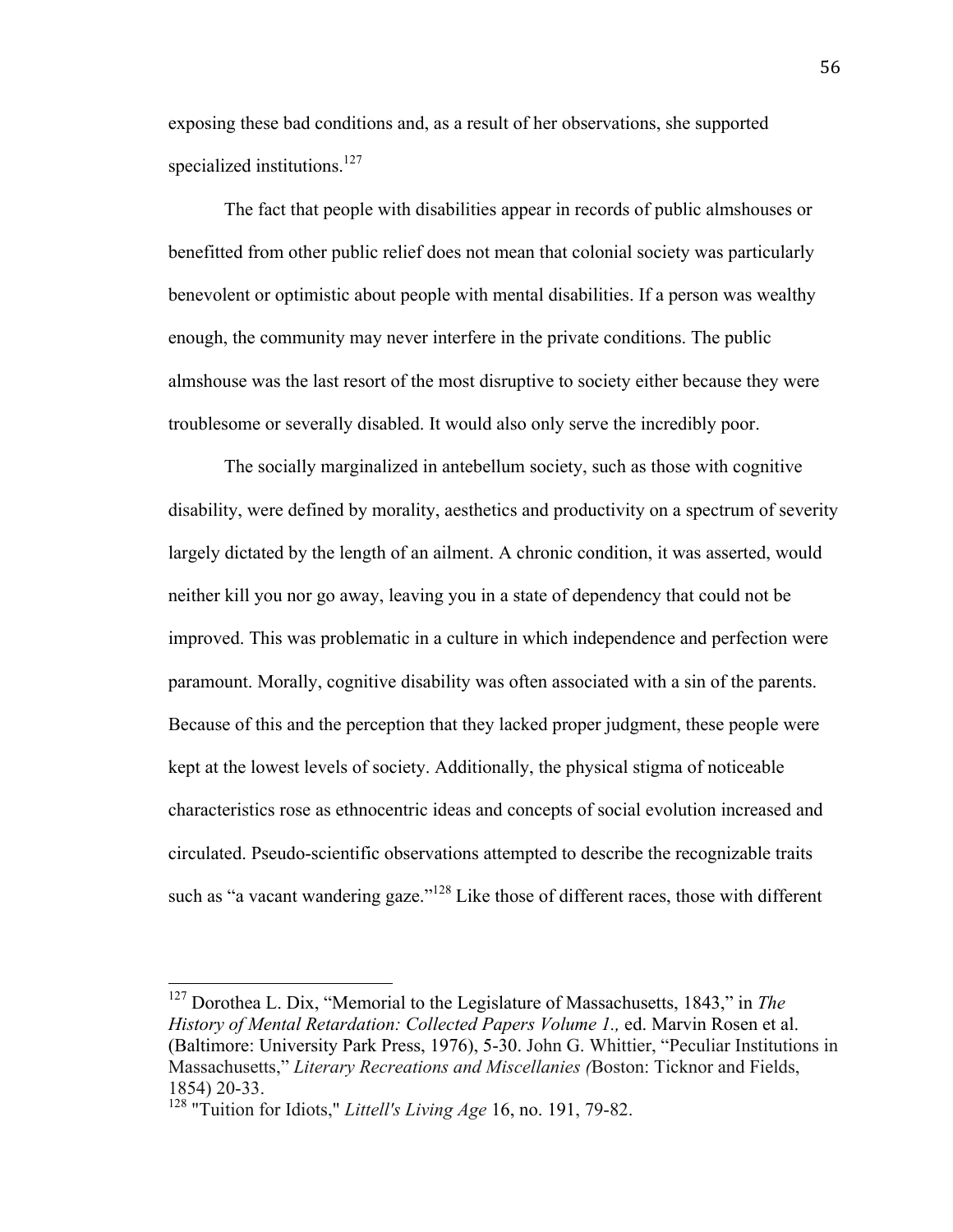mental capacities were sometimes described in animalistic comparisons that seemed to imply a lesser humanity.<sup>129</sup>

Once they had been identified through their behavioral and physical characteristics, a variety of ideological concerns also factored into the way that those with cognitive disability were understood and treated in the antebellum era. Changing social priorities shifted treatment priorities from care to control. Political and personal motivations consistently impacted the development of both public perception and institutions. Economic and religious arguments were some of the most compelling contexts within which individuals functioned.

Antebellum mentality hinted that individual worth was demonstrated clearly by outward appearance of health or prosperity. The rich were both morally superior and blessed by God. Progress along the journey towards unlimited improvement was reflected by how one looked and behaved. Ugliness invited judgment and therefore those with obvious physical differences were often hidden away from public view. This invisibility was sometimes permanent, evidenced by the absence from the historical record. Social status also had moral implications. To be unproductive, burdensome, and dependent did not meet the social expectation of independence. This contributed to the eventually custodial nature of institutions for the mentally disabled. Both the productive and unproductive were protected from the other when the two were separated.<sup>130</sup> In eras in which improvement seemed least likely, those in control seemed to simply dismiss the hopeless or helpless into facilities apart from society.

 129 Ferguson, *Abandoned to Their Fate,* 16.

<sup>&</sup>lt;sup>130</sup> Sarah Frances Rose, "No Right to Be Idle," 16.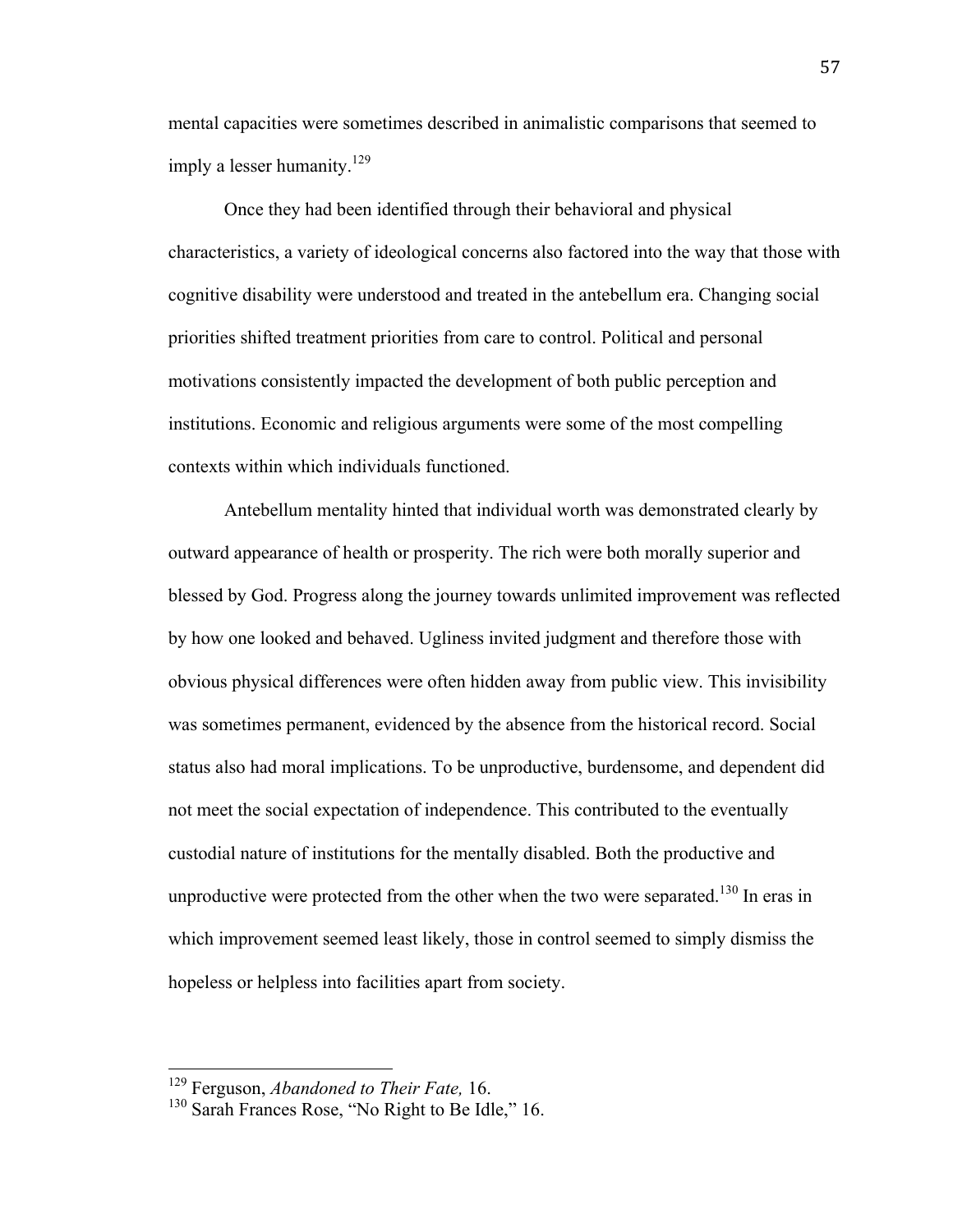The antebellum era also saw a rise of industrial capitalism. Especially in northern nations, there was a prevailing sense that a functional nation was as strong as its productive workers. Livings were earned and to be unproductive was a "personal and social condemnation as well as an economic evaluation."<sup>131</sup> The problem with the chronically useless was that the unproductive needed to be separated from society to keep the economy healthy.<sup>132</sup> In many ways, the dependency that accompanied disability would help define productivity by representing the opposite. Medical and social judgments merged with economic concerns to create a unique environment to examine cognitive disability. With a national outlook heavily focused on improvement, public treatment was only useful if it offered improvement. It was this environment valuing productivity in which Galt advances the establishment of an idiot asylum, which would advance the constructive skills of the mentally disabled.

Economic changes were only one shifting element of antebellum society. Religious revivals had taken hold throughout the North and the South.<sup>133</sup> Galt himself was born to a family that did not regularly attend church and, although Protestant, he seems to have followed that tradition. He did hold at least one position at Bruton Parish Church, taking over as lector from Mr. William Hodges, but this was a minor position more reflective of his social stature than his "piety and talents."<sup>134</sup> He did develop a strong curiosity about religions while at medical school in Philadelphia. Having written a thesis on the Reformation already, Galt tasked himself with exploring many faiths. He

 131 Ferguson, *Abandoned to Their Fate,* 8.

<sup>132</sup> Rothman, *Discovery of the Asylum.* 

<sup>133</sup> Howe, *What Hath God Wrought,* 201.

<sup>&</sup>lt;sup>134</sup> Galt Papers (II), Box 1, Folder 3.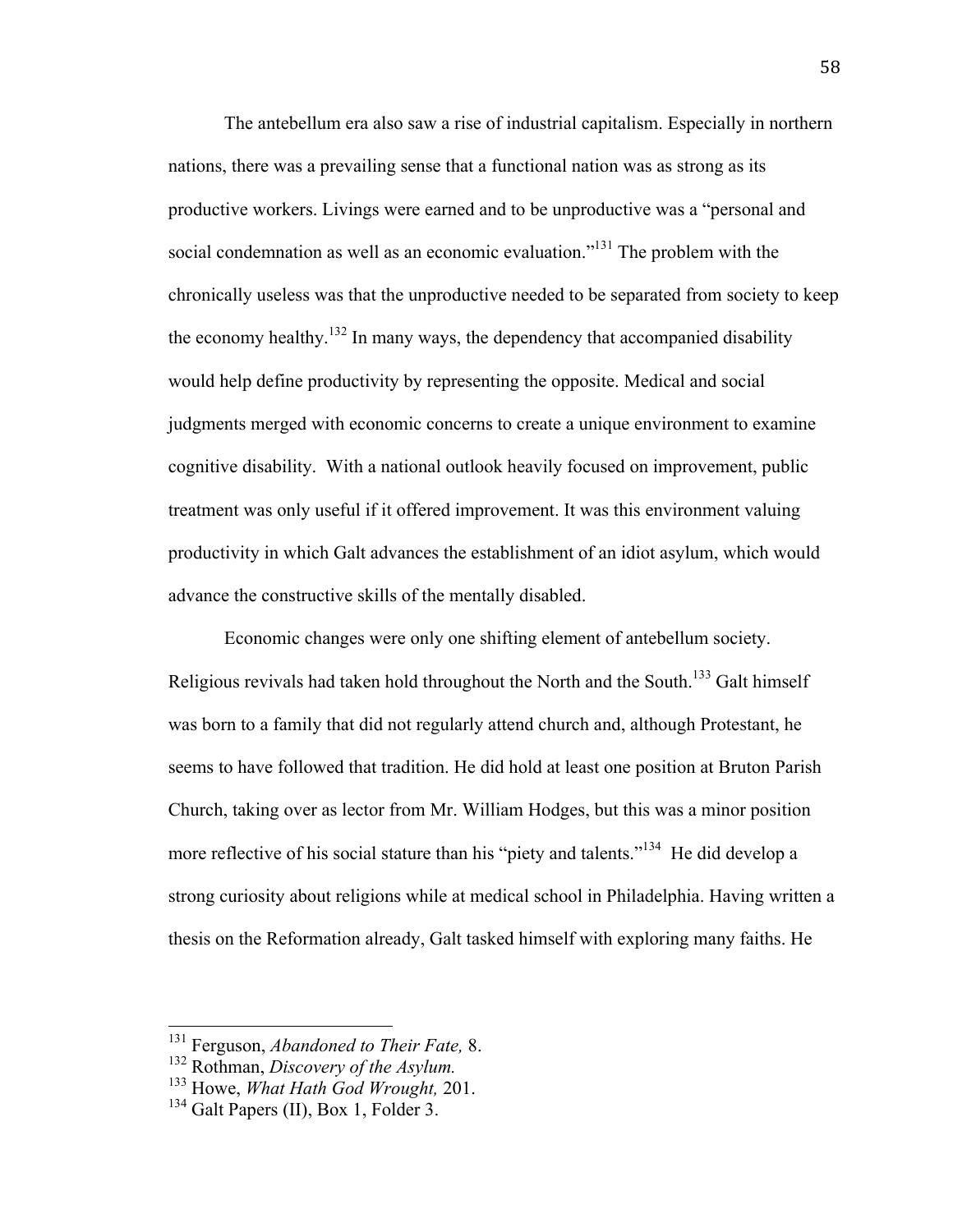would visit various denominations to inform himself of the specific aspects of each.<sup>135</sup> His scholarly nature surely played a large part in these explorations but, perhaps, there was also a personal spiritual element. From his writings, he seemed to believe that the mission to care for the mentally disabled was godly and included religious texts in his personal and patient library. He implemented Sunday worship services at the asylum for patients.<sup>136</sup>

Even if he were not overcome by revivalist religion, Galt would be indirectly impacted by its ideas as they influenced the other scholars of insanity and "idiocy". Educational institutions sought to empower individuals so that the earthly society would reflect the heavenly reality where all people created equal.<sup>137</sup> As throughout history, there remained discrepancies in how the cognitively disabled were received. Some preachers denied "idiots" communion while others held the mentally delayed as an example of childlike purity and innocence.<sup>138</sup> The theological nuances concerning individuals with mental disability did not have nearly the impact of a perceived Christian duty to care for the less fortunate. Dr. Howe shares this mission when he asks the Massachusetts' population "shall our Commonwealth continue to bury the humble talent of lowly children committed to her motherly care, and let it rot in the earth, or shall she do all that can be done to render it back with usury to Him who lent it"?<sup>139</sup>

 $135$  Manzo, "Calming Minds and Instilling Character," 113.<br> $136$  Galt Papers (II), Box 2, Folder 12.

 $137$  P. L. Richards and G. H. S. Singer, "'To Draw Out the Effort of His Mind': Educating a Child with Mental Retardation in Early Nineteenth Century America," *The Journal of Special Education* 31 (4) (1998): 455.

<sup>&</sup>lt;sup>138</sup> Wickham, "Conceptions of Idiocy in Colonial Massachusetts," 942.

<sup>&</sup>lt;sup>139</sup> Dana, "Idiocy In Massachusetts."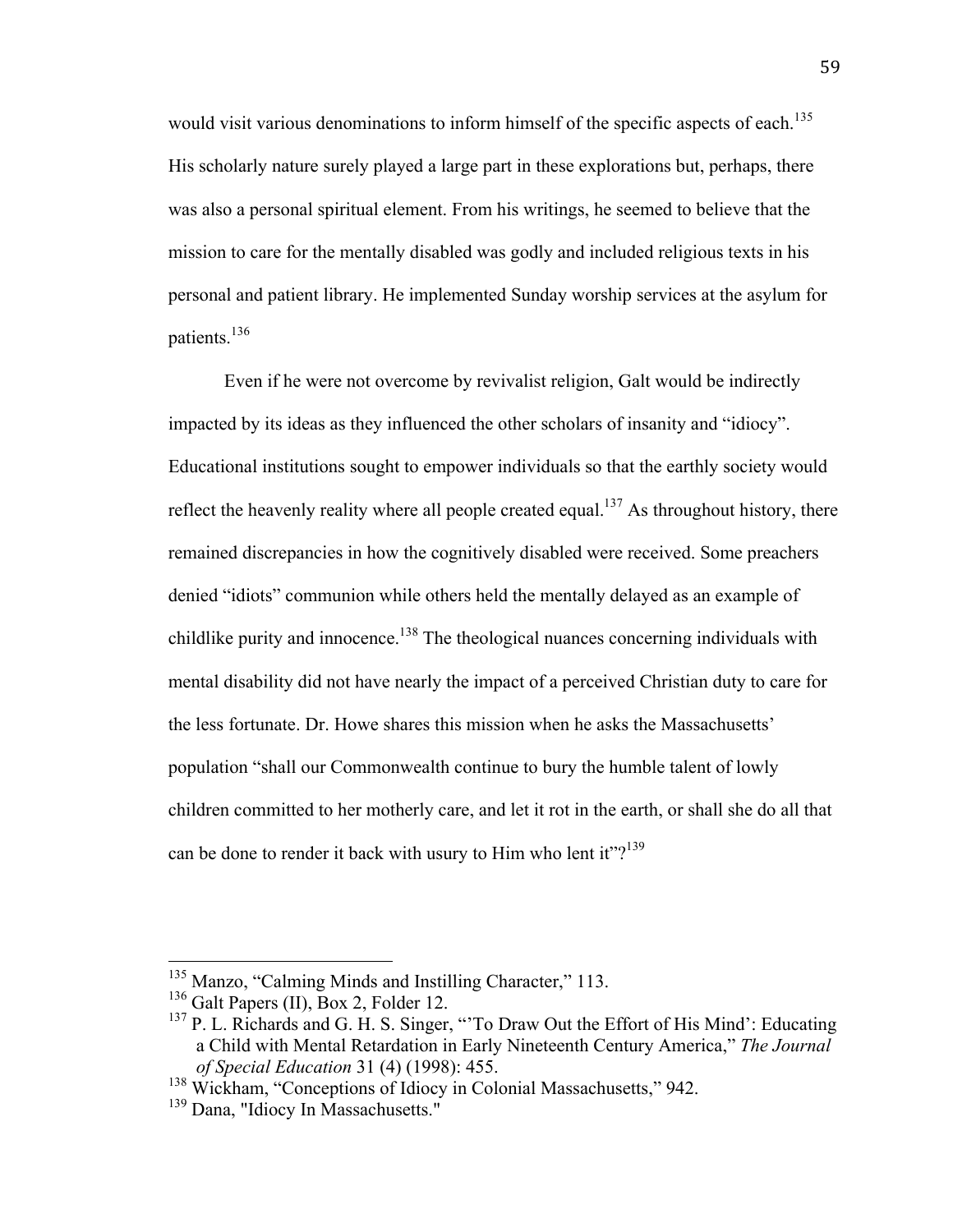This attitude of caring for the poor and needy was personified by the humanitarian reform movements, largely associated with the Northern states who were also most impacted by the religious revivals. Their efforts and effects spread over a far greater geographic area however. Dorothea Dix, prominent reformer, visited the Eastern Lunatic Asylum on several occasions and often sent gifts to the patients. Her work investigating and exposing the conditions of poorhouses and prisons increased advocacy for those with mental disabilities, psychiatric and cognitive.<sup>140</sup> It paralleled the Christian School of Philosophy, also followed by Seguin, which believed in the social application of the gospel. Unlike other philosophies of the day who could overlook the cognitively disabled in their midst, this mentality would inspire its followers to address the needs of the mentally disabled.<sup>141</sup>

Ferguson appropriately points out that "mental retardation history is reflective, rather than formative, of the larger course of events in American society."142 An interest in "idiocy" neither drove the economic or religious impulses nor the broader humanitarian efforts but it was impacted by all of the movements. On a more specific level, it was also impacted by the practical changes in data gathering. State censuses start taking records of insanity and "idiocy" in  $1840$ <sup> $143$ </sup> People became more interested in statistics, making annual reports more valuable for publication. States would use this information to found and continue state institutions. Eventually, enough institutions would be created to form a network of professionals specializing in mental conditions. These men created organizations such as the Associations of Mental Health Officers and published

 140 Howe, *What Hath God Wrought,* 604.

<sup>141</sup> Seguin, *Idiocy: and Its Treatment by the Physiological Method*, 29.

<sup>142</sup> Ferguson, *Abandoned to Their Fate,* 83.

 $143$  Rose, "No Right to Be Idle," 30.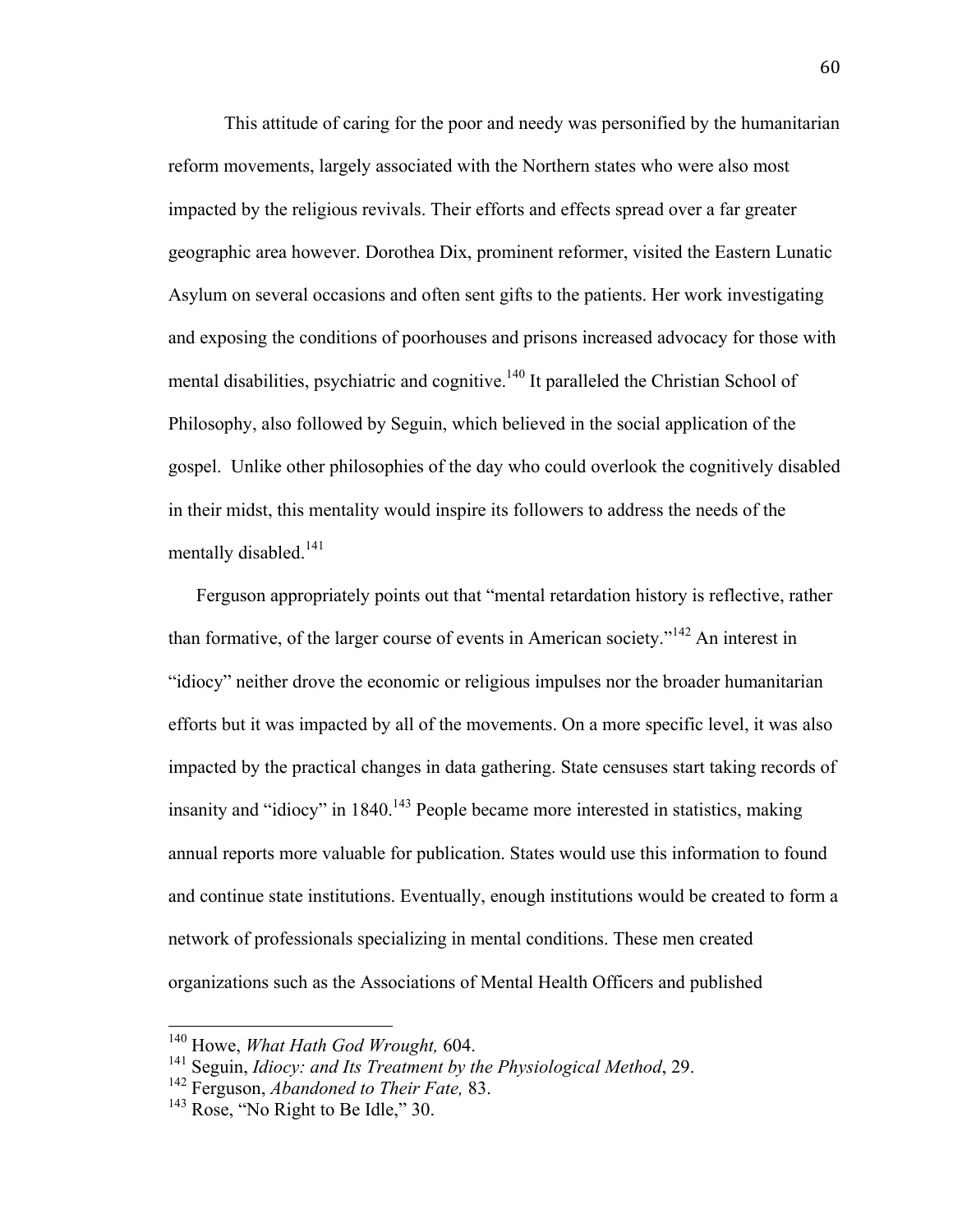specialized journals that advanced the understanding of mental disability. Galt promoted a Virginia asylum for the mentally disabled within this audience and network of resources. He also spoke within a particular antebellum context. His contemporary and respected scholar Edward Seguin comprehended that "it is not enough for an idea to be ripe in the mind of a thinker, and that it be hailed by the advocated of progress; the social medium in which it falls must be prepared for it as well; otherwise no production ensures from their contact."<sup>144</sup>

Like Galt's plan for community-based care and deinstitutionalization, his suggestions for an idiot school were overshadowed by the consuming concerns over slavery's future. Galt, himself a staunch Confederate supporter, died in 1862 after Union soldiers occupied Williamsburg and the Eastern Lunatic Asylum. He overdosed on Laudanum at only 42 years old after serving for 21 years, and his entire adult life, as superintendent. The Civil War and resulting economic depression would leave the asylum in disrepair. In 1885, a serious fire destroyed several of the asylum's buildings. Nationally, any optimism of improvement refocused on mildly disabled.<sup>145</sup> Rather than attempting the serve the entire population with mental disabilities, reformers shifted to small private schools that catered to wealthy children leaving the poor in almshouses or hospitals not suited for their particular needs. The pendulum was also shifting from educational attempts towards custodial care. Potential took a back seat to proven economic productivity and merely improvement was not enough.<sup>146</sup> Individuals, now increasingly referred to as "feebleminded," mostly needed protection from the fast paced

 144 Seguin, *Idiocy: and Its Treatment by the Physiological Method*, 30.

<sup>145</sup> Ferguson, *Abandoned to Their Fate,* 47.

<sup>146</sup> Ferguson, *Abandoned to Their Fate,* 55.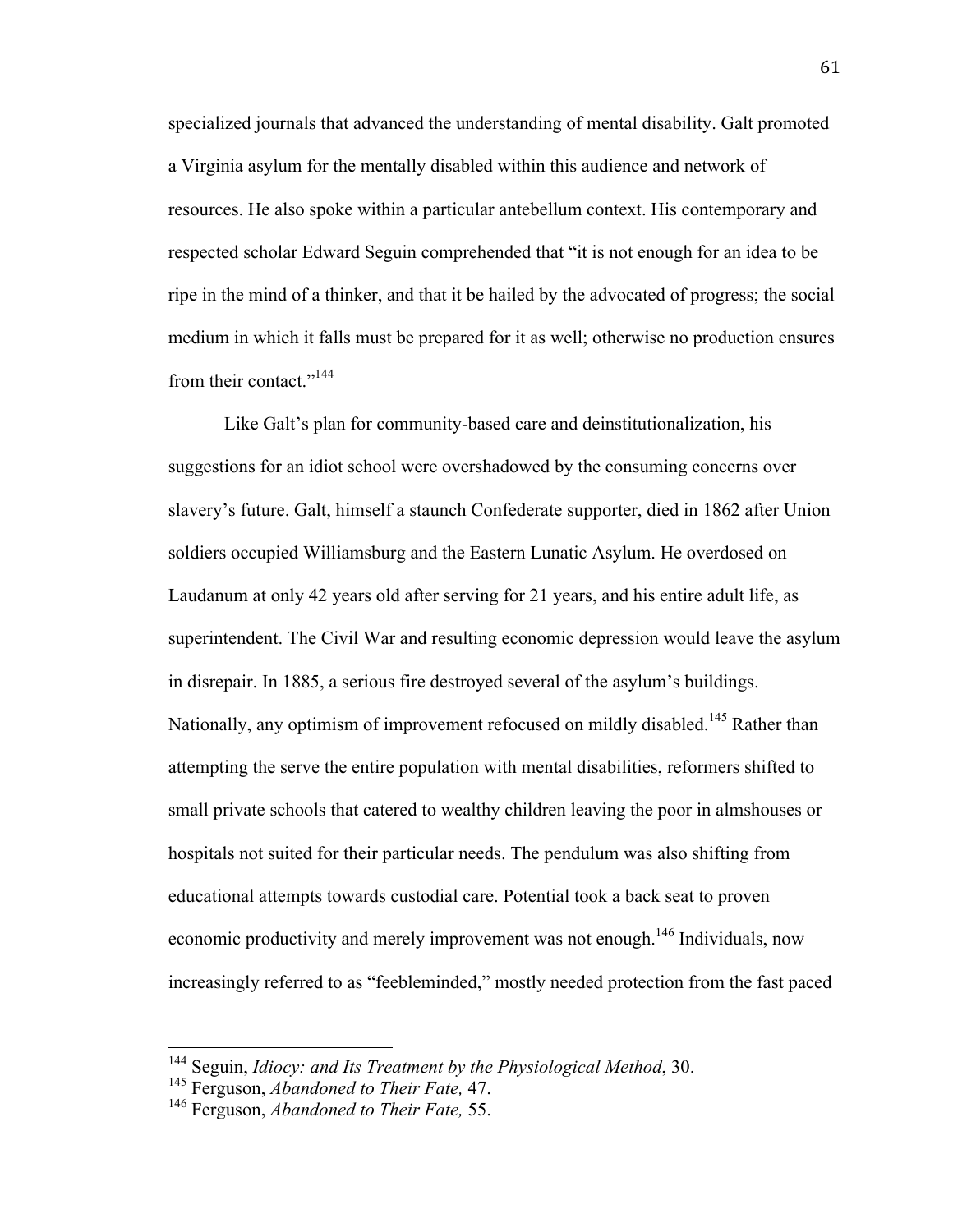American life. Darwinian theory of "survival of the fittest" overtook Enlightenment notions of intellectual development and individual worth. Already present in antebellum ideology, individual responsibility for his or her situation was increasingly emphasized. Therefore, institutions for the mentally disabled began to resemble prisons again. By 1910, there were still no institutions dedicated for the care of mentally disabled in the South and northern institutions were reacting to the rising ideology of eugenics.<sup>147</sup>

John Minson Galt II's 1859 *Lecture on Idiocy* reflected a combination of his family legacy, his personal experiences, and his knowledge of scholarship related to cognitive disability. During his time as a student and continuing as a superintendent, he developed his ideas in a specific context in American history. Institutions for the poor, insane, blind, deaf, and dumb were appearing across the American landscape. These facilities began to face the arrival of individuals with cognitive disability and, therefore, needs that could not be accommodated alongside the populations currently being served. This meant that professionals in the field experienced an increased visibility of a previously unnoticed group. Following the example of their European counterparts, some began to address this situation with early educational attempts in the model of public institutions. From his position in Virginia, John Minson Galt II looked on these attempts while gathering all of his information from personal history, experience and research in his *Lecture of Idiocy*. This piece allows a rare glimpse into the understanding and, consequently, the treatment of cognitive disability in Virginia before the Civil War.

 <sup>147</sup> Steven Noll, "The Public Face of Southern Institutions for the 'Feeble-Minded,'" *The Public Historian* 27 (2) (2005): 30.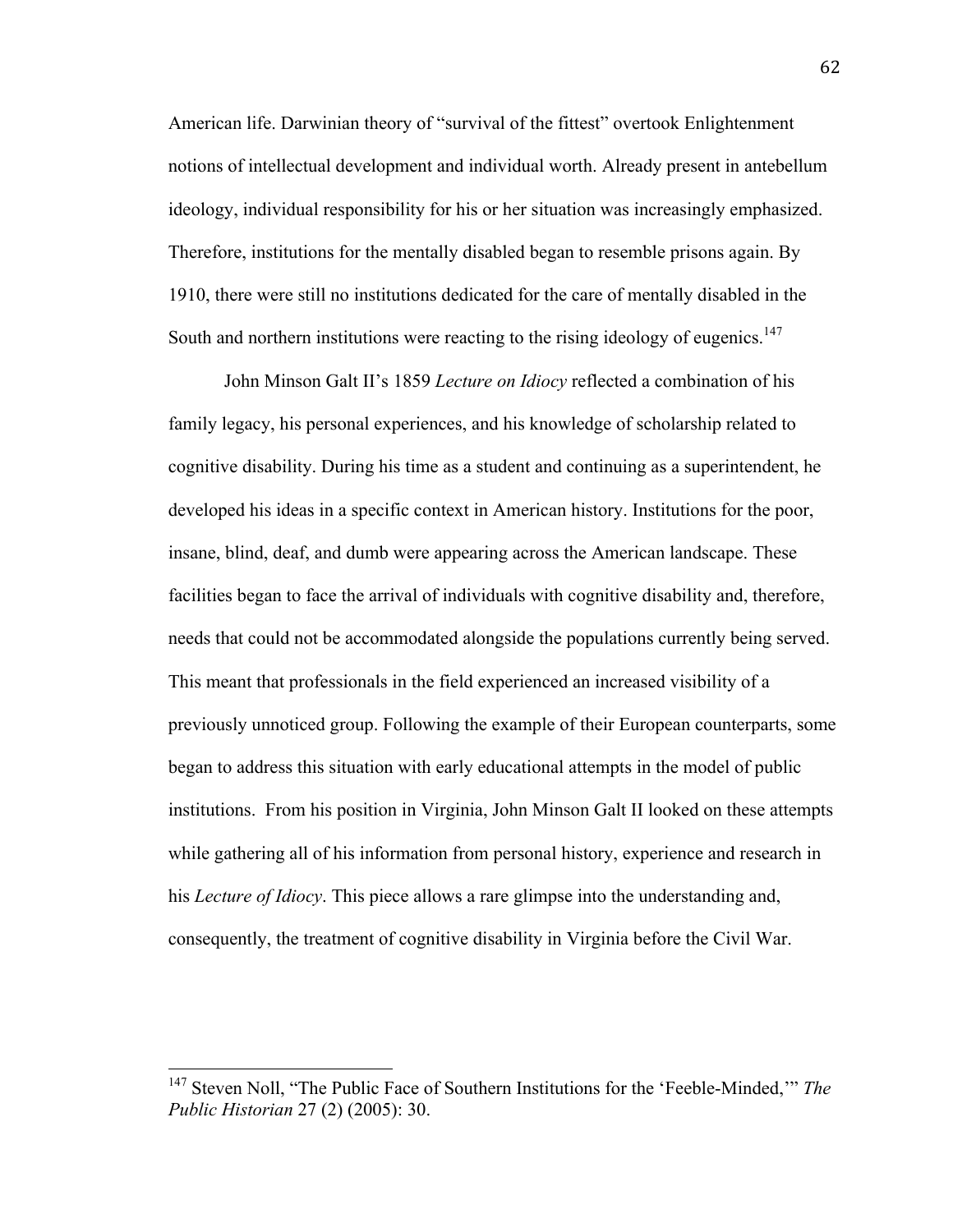#### Bibliography

- "Elegy on the Death of an Idiot Girl." *Blackwood's Edinburgh Magazine* (February 1818),
533.
- "Institution For Imbeciles And Idiots, Barre, Massachusetts." *Friend's Review* 4: 238‐ 239.

"Tuition for Idiots." *Littell's
Living
Age*16,
no.
191: 79‐82.

- "A
Chapter
on
Idiots." *Harper's
New
Monthly
Magazine* (June
1854):

101‐104.
- "Education
of
Idiots." *Southern
Literary
Messenger* (February
1849).
- "Schools
in
Lunatic
Asylums." *American
Journal
of
Insanity
(*April
1845):
326‐340.
- Adams,
Margaret. *Mental
Retardation
and
its
Social
Dimensions*.
New
York:
Columbia University
Press,
1971.
- Bogdan,
Robert
and
Steven
J.
Taylor. *Inside
Out:
The
Social
Meaning
of
Mental*  Retardation. Toronto: University of Toronto Press, 1982.
- Brockett,
Linus
P.
"Cretins
and
Idiots." *The Atlantic
Monthly* (February
1858):
97. Brockett,
Linus
P.
"Idiots
and
Institutions
For
Their
Training." *American
Journal of
Education* (1855):
593‐608.
- Burch,
Susan.
"(Extraordinary)
Bodies
of
Knowledge:
Recent
Scholarship
in American
Disability
History. *"The
OAH
Magazine
of
History* (July
2009):
29‐34.
- Crissey,
Marie
S.
"Mental
Retardation:
Past,
Present,
and
Future." *American Psychologist*30
(8)
(1975):
800‐808.
- Dain,
Norman. *Disordered
Minds:
The
First
Century
of
Eastern
State
Hospital
in*  Williamsburg, Virginia 1766-1866. Williamsburg: The Colonial Williamsburg Foundation,
1971.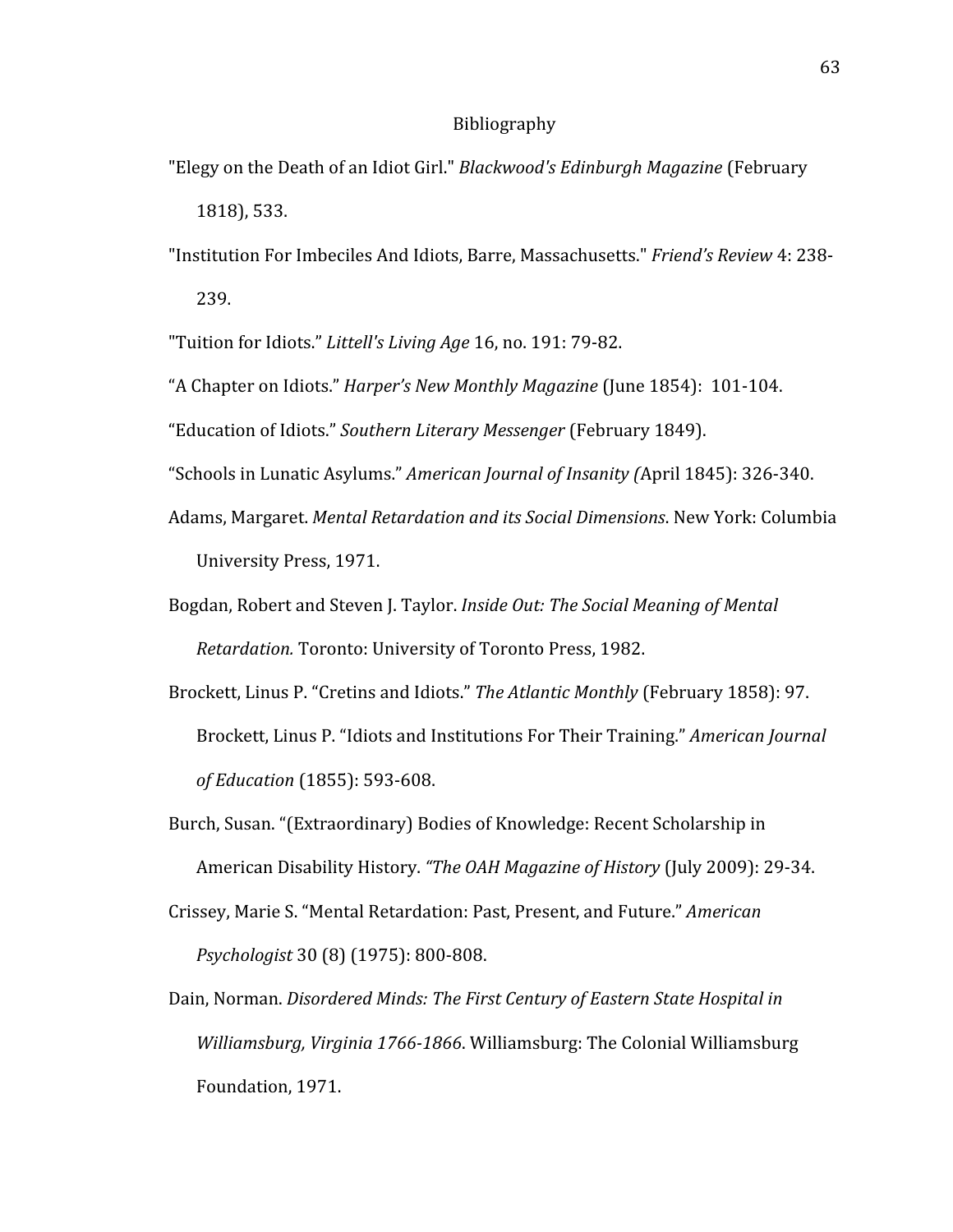- Farber,
Bernard. *Mental
Retardation:
Its
Social
Context
and
Social
Consequences*. Boston:
Houghton
Mifflin
Company,
1968.
- Ferguson, Philip M. Abandoned to Their Fate: Social Policy and Practice toward Severely Retarded People in America, 1820-1920. Philadelphia: Temple University Press,
1994.
- Galt Papers (I), Special Collections Research Center, Swem Library, College of William
and
Mary.
- Galt Papers (II), Special Collections Research Center, Swem Library, College of William
and
Mary.
- Galt, John Minson. A Lecture on Idiocy. Richmond: Enquirer Book and Job Office, 1859.
- Gerber, David. "Creating Group Identity: Disabled Veterans and American Government." *The
OAH
Magazine
of
History* (July
2009):
23‐28.
- Goodheart,
L.
B.
"Rethinking
Mental
Retardation:
Education
and
Eugenics
in Connecticut,
1818‐1917." *Journal
of
the
History
of
Medicine
and
Allied
Sciences*59 (1)
(2004):
90‐111.
- Hecht, Irene and Frederick Hecht. "Mara and Benomi Buck: Familial Mental Retardation
in
Colonial
Jamestown." *Journal
of
the
History
of
Medicine
and
Allied Sciences* 67
(2)
(1973): 171‐176.
- Howe, Daniel Walker. What Hath God Wrought: The Transformation of America, 1815-1848. Cary, NC: Oxford University Press, 2007.
- Kanner,
Leo. *A
History
of
the
Care
and
Study
of
the
Mentally
Retarded*.
Springfield, Illinois:
Charles
C.
Thomas,
1964.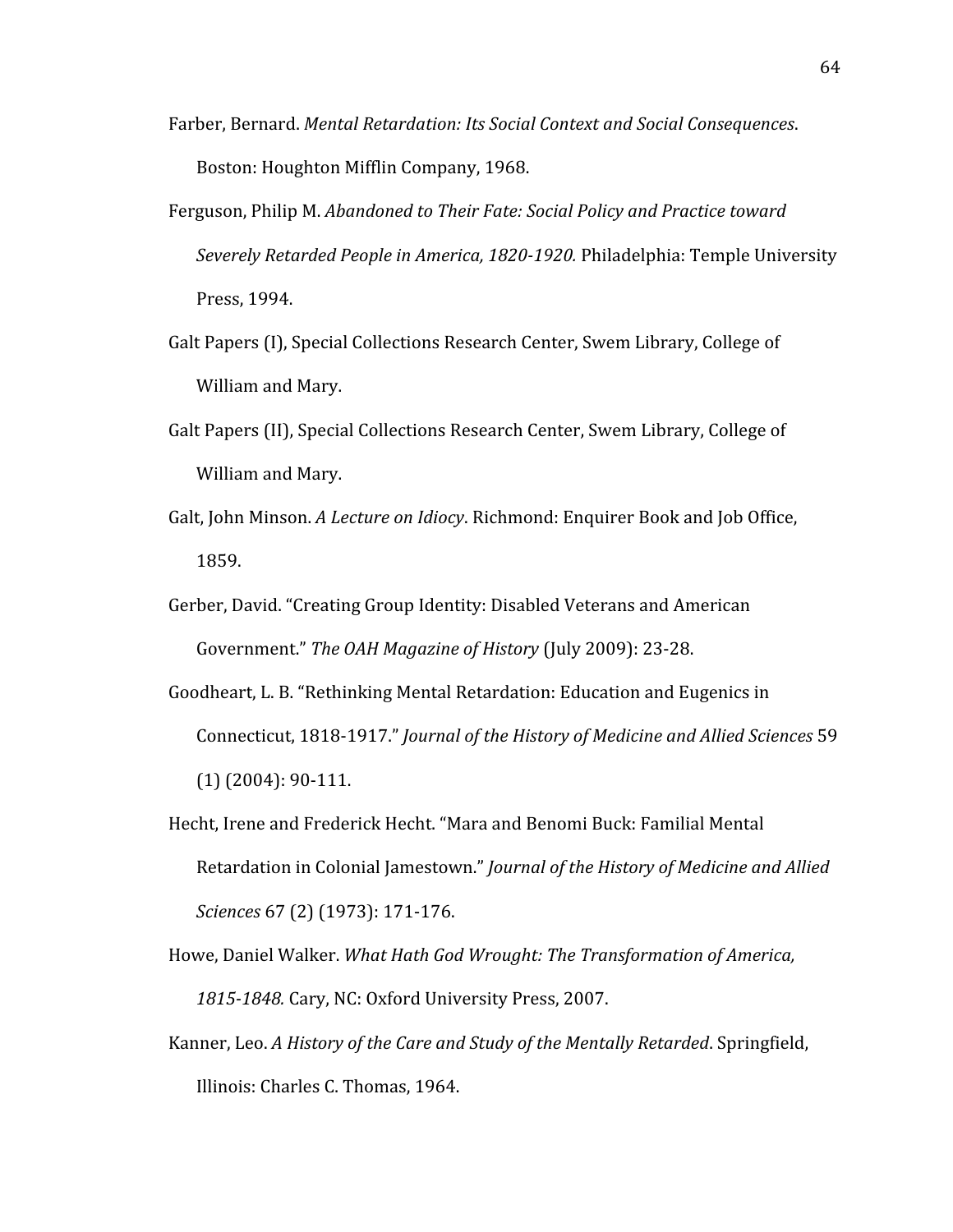Lindsey,
Mary
P. *Dictionary
of
Mental
Handicap*.
New
York:
Routledge,
1989.

- Longmore,
Paul
K.
"Making
Disability
an
Essential
Part
of
American
History" *The OAH
Magazine
of
History* (July
2009):
11‐15.
- Longmore, Paul K. and Lauri Umansky, eds. *The New Disability History: American Perspectives.* New York and London: New York University Press, 2001.
- MacMillan, Donald L. Mental Retardation in School and Society. Boston: Little, Brown and
Company,
1977.
- Manzo, Bettina. "Calming Minds and Instilling Character: John Minson Galt II and the
Patients'
Library
at
Eastern
Asylum,
Williamsburg,
Virginia
1843‐1860." Ph.D.
diss.,
The
College
of
William
and
Mary,
2004.
- Meranze,
Michael. *Laboratories
of
Virtue:
Punishment,
Revolution,
and
Authority
in*  Philadelphia, 1760-1835. Chapel Hill: University of North Carolina Press, 1996.
- Morris, Pauline. Put Away: A sociological study of institutions for the mentally retarded. New York: Atherton Press, 1969.
- Noll, Steven and James W. Trent Jr., eds. *Mental Retardation in America: A Historical* Reader. New York: New York University Press, 2004.
- Noll,
Steven.
"The
Public
Face
of
Southern
Institutions
for
the
'Feeble‐Minded.'" *The Public
Historian*27
(2)
(2005):
25‐41.
- Richards, P. L., and G. H. S. Singer. "To Draw Out the Effort of His Mind': Educating a Child
with
Mental
Retardation
in
Early
Nineteenth
Century
America." *The
Journal of
Special
Education*31
(4)
(1998):
443‐466.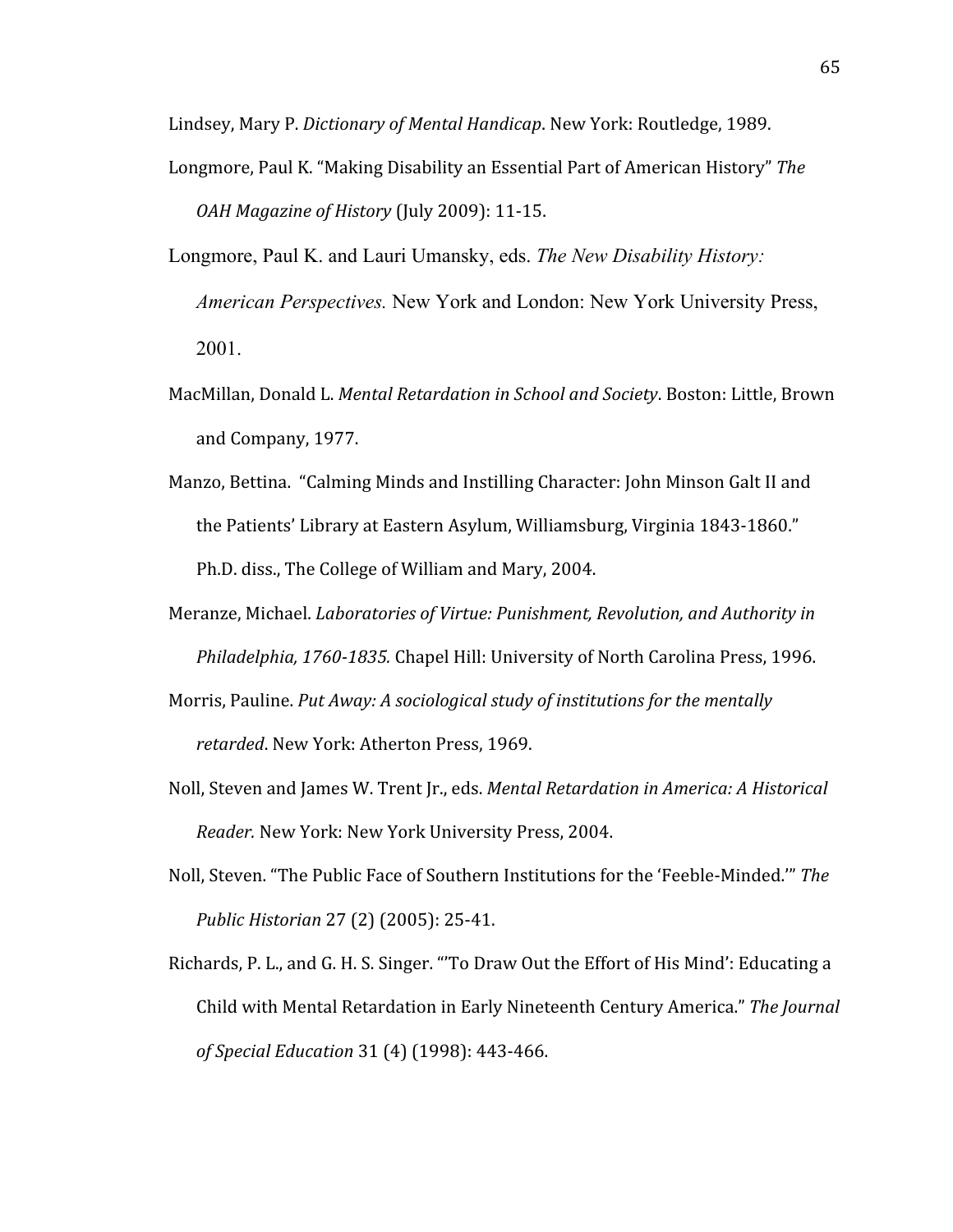Rose, Sarah Frances. "No Right to Be Idle: The Invention of Disability 1850-1930."

PhD.
diss.,
University
of
Illinois
at
Chicago,
2008.

- Rosen, Marvin, et al., eds. The History of Mental Retardation: Collected Papers Volume *1.*Baltimore:
University
Park
Press,
1976.
- Rothman,
David
J. *The
Discovery
of
the
Asylum*.
New
York:
Aldine
de
Gruyter,
2002. Scotch, Richard K. "Nothing About Us Without Us': Disability Rights in America." *The
OAH
Magazine
of
History* (July
2009):
17‐22.
- Seguin, Edward. "Origin of the Treatment and Training of Idiots." *American Journal of
Education*(1856):
145‐152.
- Seguin, Edward. *Idiocy: and Its Treatment by the Physiological Method.* New York: William
Wood
&
Co.,
1866.
- Trent,
James
W.,
Jr., *Inventing the Feeble Mind: A History of Mental Retardation in the* United States. University of California Press, 1994.

Tunnell,
Ted.
"Confederate
Newspapers
in
Virginia
During
the
Civil

War." *Encyclopedia
Virginia*(May
2011).

http://www.EncyclopediaVirginia.org/Newspapers\_in\_Virginia\_During\_the\_Civil \_War\_Confederate>.

- Whittier, John G. "Peculiar Institutions in Massachusetts." Literary Recreations and Miscellanies. Boston: Ticknor and Fields, 1854.
- Wickham,
Parnel.
"Conceptions
of
Idiocy
in
Colonial
Massachusetts." *Journal
of Social
History*35
(4)
(2002):
935‐954.
- Wickham, Parnel. "Idiocy in Virginia, 1616-1860." Bulletin of the History of *Medicine* 80,
no.
4
(2006): 677‐701.